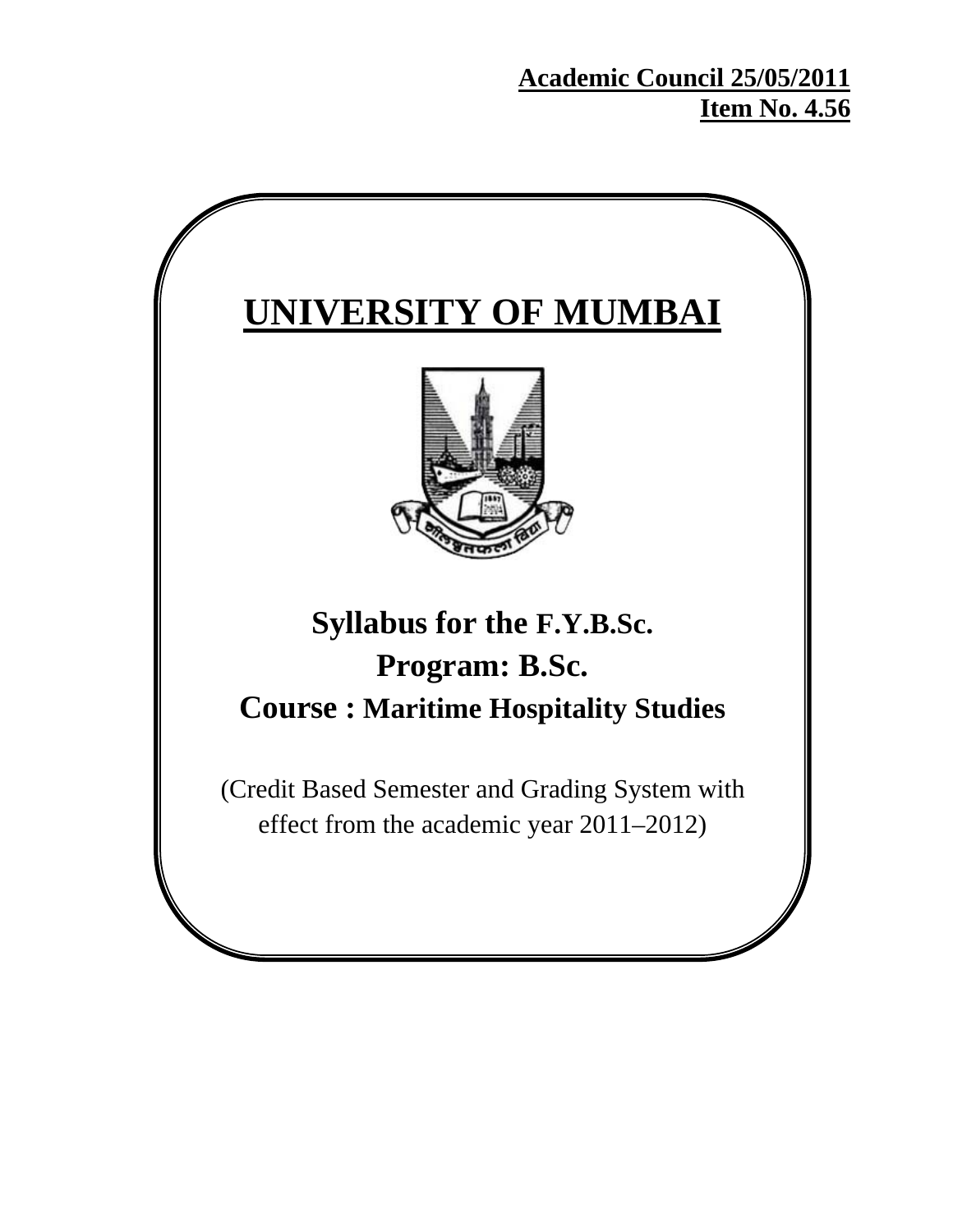## **UNIVERSITY OF MUMBAI PREAMBLE**

### **INTRODUCTION**

In 1973, under COMET committee (Committee for Maritime Education & Training); the first training programme for Catering students was introduced for those students desirous of working onboard a ship. This course was a small duration course of three to six months named as Bhandari, subsequently this course was renamed as Saloon Ratings and currently it is named as Certificate Course in Maritime Catering (CCMC).

Over the past few years many Shipping Companies desirous of employing students with a higher level of qualification turned to regular Catering & Hotel Management Colleges. However as the maritime legislation did not allow such direct recruitment, it was mandatory for the students to undergo Standards of Training Certification and Watch keeping (STCW) and an Orientation Course as per D. G. guidelines before they could get employment on Merchant vessels. These courses required additional funds and also caused delay in job placements. It was also noticed that these students lacked the basic attitude required for sea life as they were trained to work in more luxurious hotel Industry. BSc Maritime Hospitality Studies course is designed to provide trained candidates to the Shipping Industry with the right attitude and mandatory documentation required for sea life.

## **Objectives:**

- To impart awareness and orientation on ships and shipping industry.
- To develop Skills and Knowledge on Hospitality subjects with an attitude to work on board ships.
- To expose the student to the cuisines of seafaring nations.
- Imparting International Maritime Organization's (IMO) regulations on safety, environmental conservation and food handling.
- To impart expertise on cost control and victualling management onboard ships
- To impart managerial capabilities to enable them to find placements on shore based hospitality industry after few years of sea life.

## **Salient features**

- The course will be only conducted by educational Institutions approved by D.G.Shipping.
- As under the purview of D.G Shipping, it's a fully residential course and students' daily routine will be as per the DG Shipping guidelines.

#### **Note:**

The conduct of STCW 95 courses are strictly conducted as per the guidelines of D.G Shipping which are amended from time to time through its training circulars.

As of now, the basic four safety courses/ modules under STCW 95 may be taken in one go for 12 days and the contact hours allotted to these courses/modules may be allocated to other subjects in weekly time table to make up the loss of classes during these 12 days.

Theory examination pertaining to these courses/modules, however, shall be held together with other subjects as per the examination scheme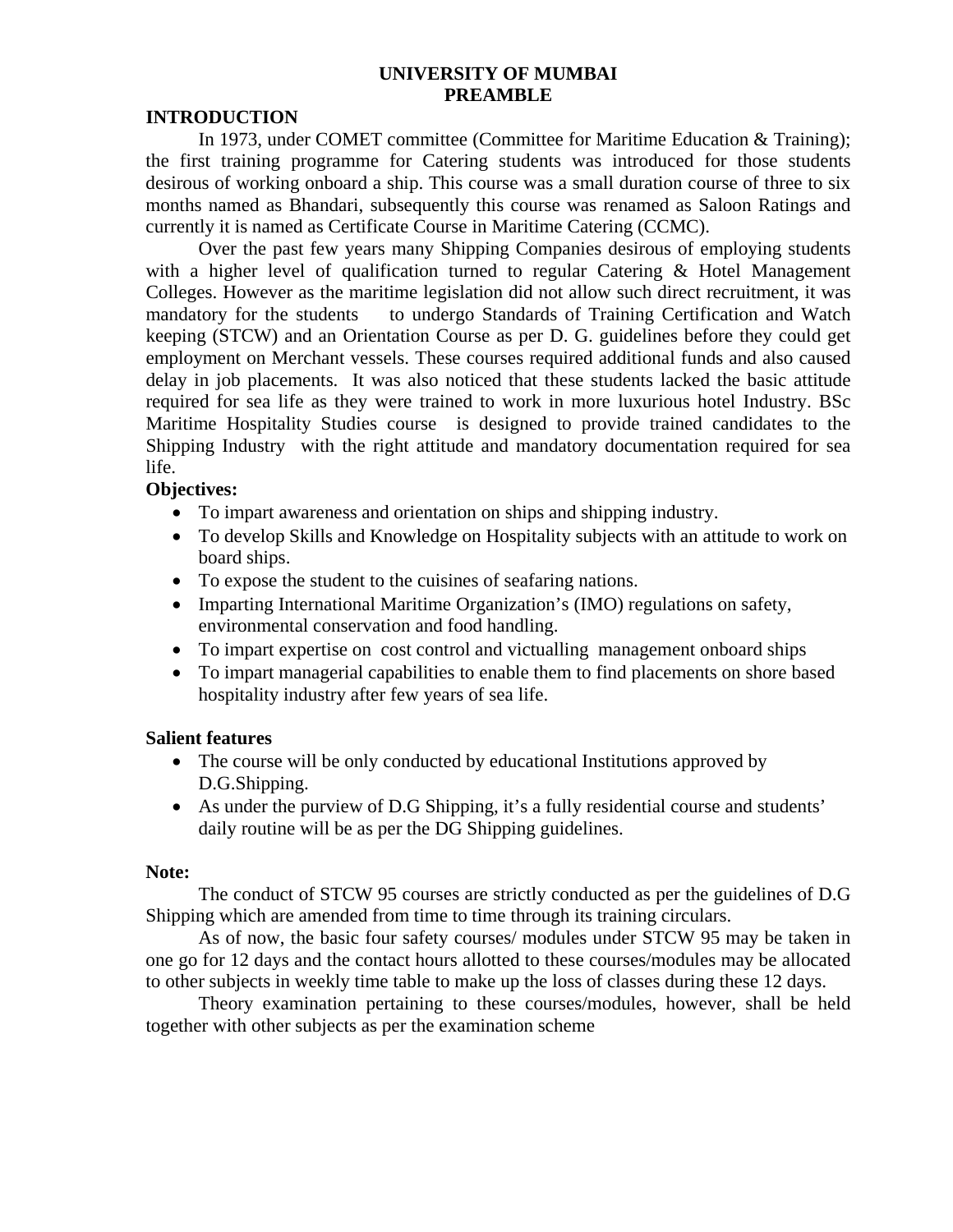# **B.Sc. in Maritime Hospitality Studies**

Theory/Practical :

16 Weeks (15 weeks for lectures/practical & one week for semester end examination ) **Semester –I** 

| <b>Course Code</b> | <b>Title of the Course</b>                                          |    | Per Week       |     | <b>Per Semester</b> |                     | <b>Credits</b> |                |
|--------------------|---------------------------------------------------------------------|----|----------------|-----|---------------------|---------------------|----------------|----------------|
|                    |                                                                     | L  | $\mathbf{P}$   | L   | $\mathbf{P}$        | L                   | P              |                |
| USMHO101           | <b>Maritime Studies-I</b>                                           | 3  | $\overline{2}$ | 45  | 30                  | $\overline{2}$      | $\overline{2}$ | $\overline{4}$ |
| USMHO102           | Food Production-I                                                   | 3  | 8              | 45  | 120                 | 3<br>$\overline{2}$ |                | 5              |
| USMHO103           | Food & Beverage Service-I                                           | 3  | 3              | 45  | 45                  | $\overline{2}$      |                |                |
| USMHO104           | Accomodation & Facility<br>Management-I                             | 3  | 3              | 45  | 45                  | $\overline{2}$      | $\overline{2}$ | 6              |
| USMHO105           | Cost & Financial<br>Management-I and<br><b>Communication Skills</b> | 4  |                | 60  |                     | 3                   |                | 3              |
| USMHO106           | Food Safety & Sanitation<br>and Nutrition & Food<br>Science         | 4  |                | 60  |                     | $\overline{2}$      |                | $\overline{2}$ |
| <b>TOTAL</b>       |                                                                     | 20 | 16             | 300 | 240                 | 13                  | $\overline{7}$ | 20             |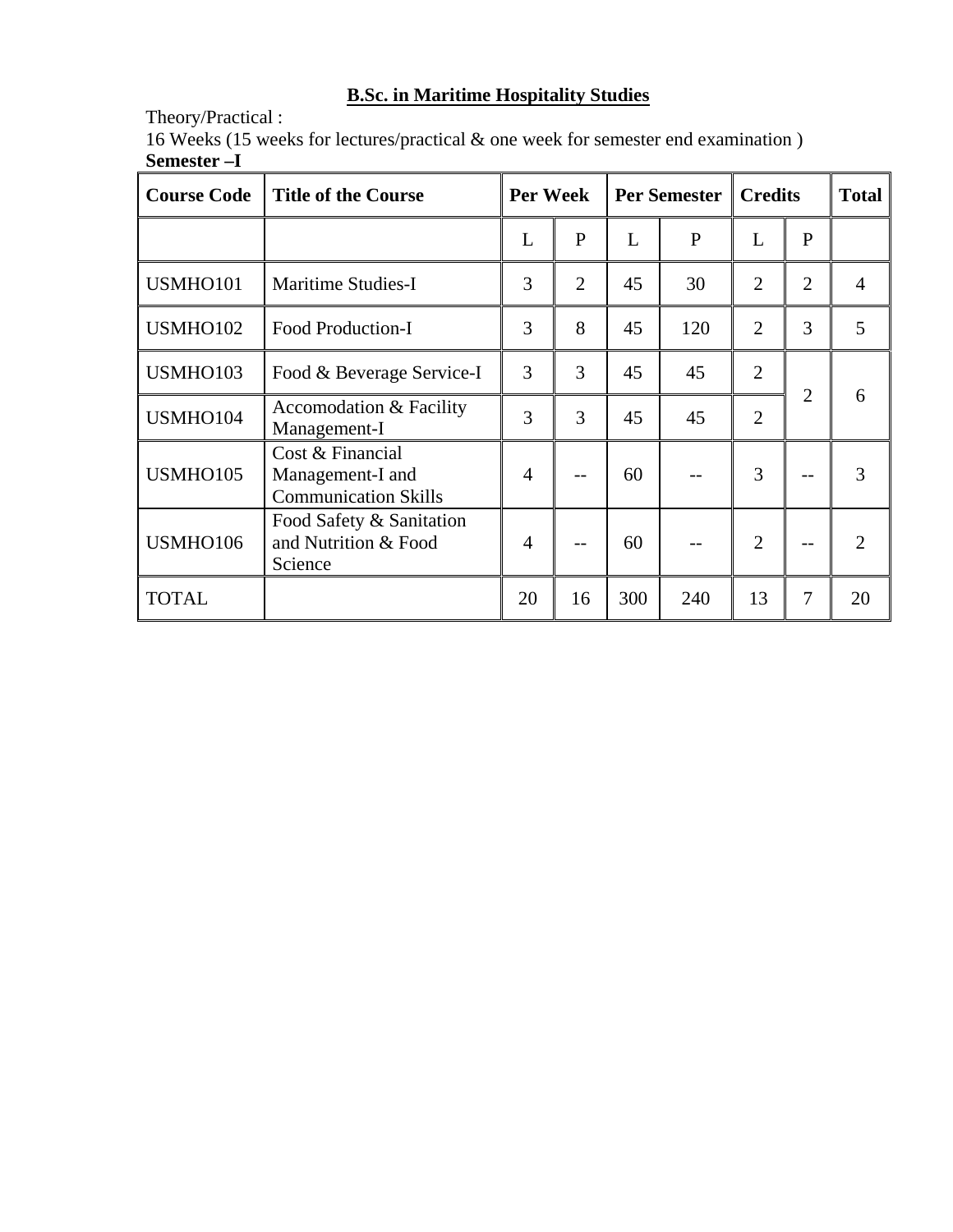# **MARITIME STUDIES I Contact Hours 45**

| <b>Name of the Programme</b>                          | <b>Duration</b>      |         | <b>Semester   Course/ Course Code</b> |
|-------------------------------------------------------|----------------------|---------|---------------------------------------|
| <b>B.Sc in Maritime</b><br><b>Hospitality Studies</b> | <b>Six Semesters</b> |         | Maritime Studies I<br>[USMHO101]      |
| Course Code                                           | Title                | Credits |                                       |
| USMHO 101                                             | Maritime Studies I   | $12+2$  |                                       |

| For Course per week                     |        |                    |  | <b>For subject per week</b>             |  |  |  |
|-----------------------------------------|--------|--------------------|--|-----------------------------------------|--|--|--|
| 1 lecture/period is 60 minutes duration |        |                    |  | 1 lecture/period is 60 minutes duration |  |  |  |
|                                         | Theory | Practical Tutorial |  |                                         |  |  |  |
| <b>Actual contacts</b>                  |        |                    |  |                                         |  |  |  |
| Credits                                 |        |                    |  |                                         |  |  |  |

# **Objective:-**

This subject exposes the students to Safety, Legislation and preventive maintenance onboard and mandatory STCW Courses.

|                |                                                                      | <b>Theory</b> | <b>Practical</b> |
|----------------|----------------------------------------------------------------------|---------------|------------------|
| <b>UNIT I</b>  | <b>Familiarization &amp; Orientation</b>                             | 15 Hours      |                  |
|                | 1.1 Ship                                                             |               |                  |
|                | 1.2 Shipboard Organization                                           |               |                  |
|                | 1.3 Merchant Ship Types and their functions                          |               |                  |
|                | 1.4 Life on board                                                    |               |                  |
|                | 1.5 Parts of Ship                                                    |               |                  |
|                | 1.6 Terms defining position and direction of the ship                |               |                  |
|                | 1.7 Terms defining movement of the ship                              |               |                  |
|                | 1.8 Draught, Load Line                                               |               |                  |
|                | 1.9 Jetty, Berth, docks, slips, basins                               |               |                  |
|                | 1.10 Dry docks                                                       |               |                  |
|                | <b>Sea Measures</b><br>1.11                                          |               |                  |
|                | 1.12 Functions of D. G. Shipping, MMD, SEO, Port                     |               |                  |
|                | Health, Customs, Immigration, Dock Safety                            |               |                  |
|                | 1.13 Signing on/off, offences against discipline                     |               |                  |
|                | 1.14 Official Log Book                                               |               |                  |
|                | 1.15 Articles of Agreement                                           |               |                  |
|                | 1.16 Personal documents                                              |               |                  |
| <b>UNIT II</b> | Personal Safety & Social Responsibilities & Personal                 | 15 Hours      | 15 Hours         |
|                | <b>Survival Technique</b>                                            |               |                  |
|                | 2.1 Emergency procedures onboard                                     |               |                  |
|                | 2.2 Pollution prevention                                             |               |                  |
|                | 2.3 Safety Philosophy and Safe Working Practices                     |               |                  |
|                | 2.4 Safe Thinking and Accident Prevention Onboard                    |               |                  |
|                | 2.5 Communication Onboard                                            |               |                  |
|                | 2.6 Interpersonal Relationship                                       |               |                  |
|                | 2.7 Social Responsibilities<br>2.8 Introduction, Safety and Survival |               |                  |
|                | 2.9 Emergency Situations                                             |               |                  |
|                | 2.10<br>Evacuation                                                   |               |                  |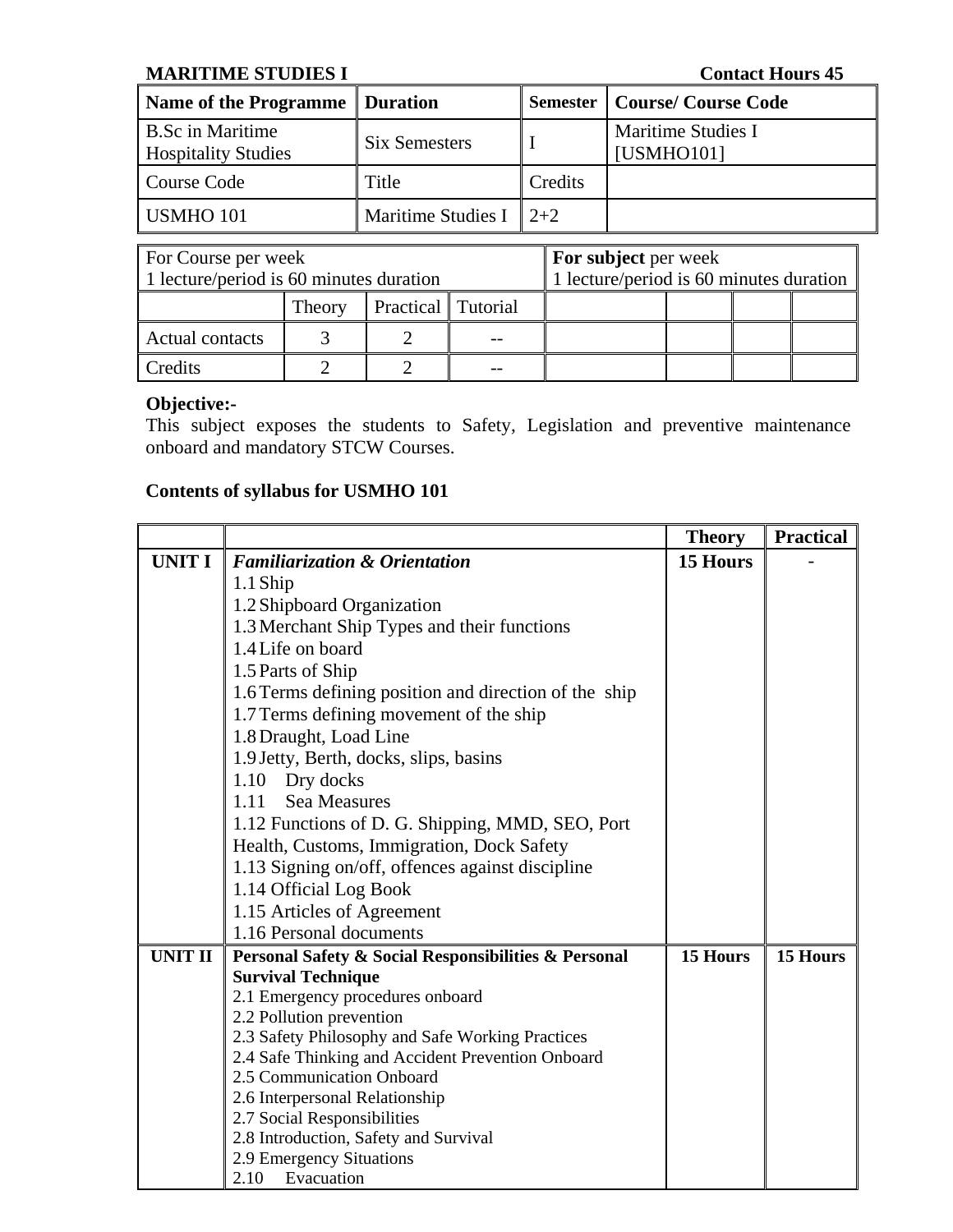|                 | <b>Survival Craft and Rescue Boats</b><br>2.11<br>2.12<br>Personal Life Saving Appliances<br>Personal Life Saving Appliance (Demonstrations)<br>2.13<br>Survival at Sea<br>2.14<br>2.15<br><b>Emergency Radio Equipment</b> |          |          |
|-----------------|-----------------------------------------------------------------------------------------------------------------------------------------------------------------------------------------------------------------------------|----------|----------|
|                 | <b>Helicopter Assistance</b><br>2.16<br>Survival Craft Drills *<br>2.17                                                                                                                                                     |          |          |
| <b>UNIT III</b> | <b>Fire Prevention &amp; Fire Fighting</b>                                                                                                                                                                                  | 15 Hours | 15 Hours |
|                 | 3.1 Introduction, Safety Principle                                                                                                                                                                                          |          |          |
|                 | 3.2 Theory of Fire                                                                                                                                                                                                          |          |          |
|                 | 3.3 Fire Prevention                                                                                                                                                                                                         |          |          |
|                 | 3.4 Fire Detection                                                                                                                                                                                                          |          |          |
|                 | 3.5 Fixed Fire Extinguishing Systems                                                                                                                                                                                        |          |          |
|                 | 3.6 Fire Fighting Appliances & Equipment                                                                                                                                                                                    |          |          |
|                 | 3.7 Shipboard Fire Fighting Organisation                                                                                                                                                                                    |          |          |
|                 | 3.8 Fire Fighting Methods & Procedures                                                                                                                                                                                      |          |          |
|                 | 3.9 Fire Fighting Drills                                                                                                                                                                                                    |          |          |

*\* All practical exercises to be carried out as required by Table A-VI/1.1, Table A-VI/1.2, Table A-VI/1.3 of the STCW Code 95 of International Maritime Organisation. The conduct of these modules shall be as per the guidelines of D.G Shipping as directed through training circulars time to time.* 

**\*There will be continuous assessment of skills being acquired through class work, practical and periodic assignments / project works / tests/ orals etc.** 

## **\*Laboratory journal to be submitted at the end of each term for assessment Reference Books:-**

- 1. Practical knots and rope works, Bland ford, Percy, W. Tab books Inc
- 2. Safety and Survival at Sea, 1980, LEE, ECB & Others, New York, WW Norton and co.
- 3. Model course crowd management, IMO, London
- 4. Solas, 2001, Consolidated edition, Mumbai, Sterling Book House

# **Scheme of Examination (Practical)**

## **Semester end assessment - 30 marks**

- **\*** Practical exams of 10 marks each to be conducted for
	- a) Fire Prevention & Fire Fighting (FPFF)
	- b) Personal Survival Technique (PST)
- **\*** A candidate shall be judged on the basis of his performance during drills and viva-voce.
- **\*** Journal (continuous assessment of practical throughout the year) 05 marks.
- **\*** Viva-voce 05 marks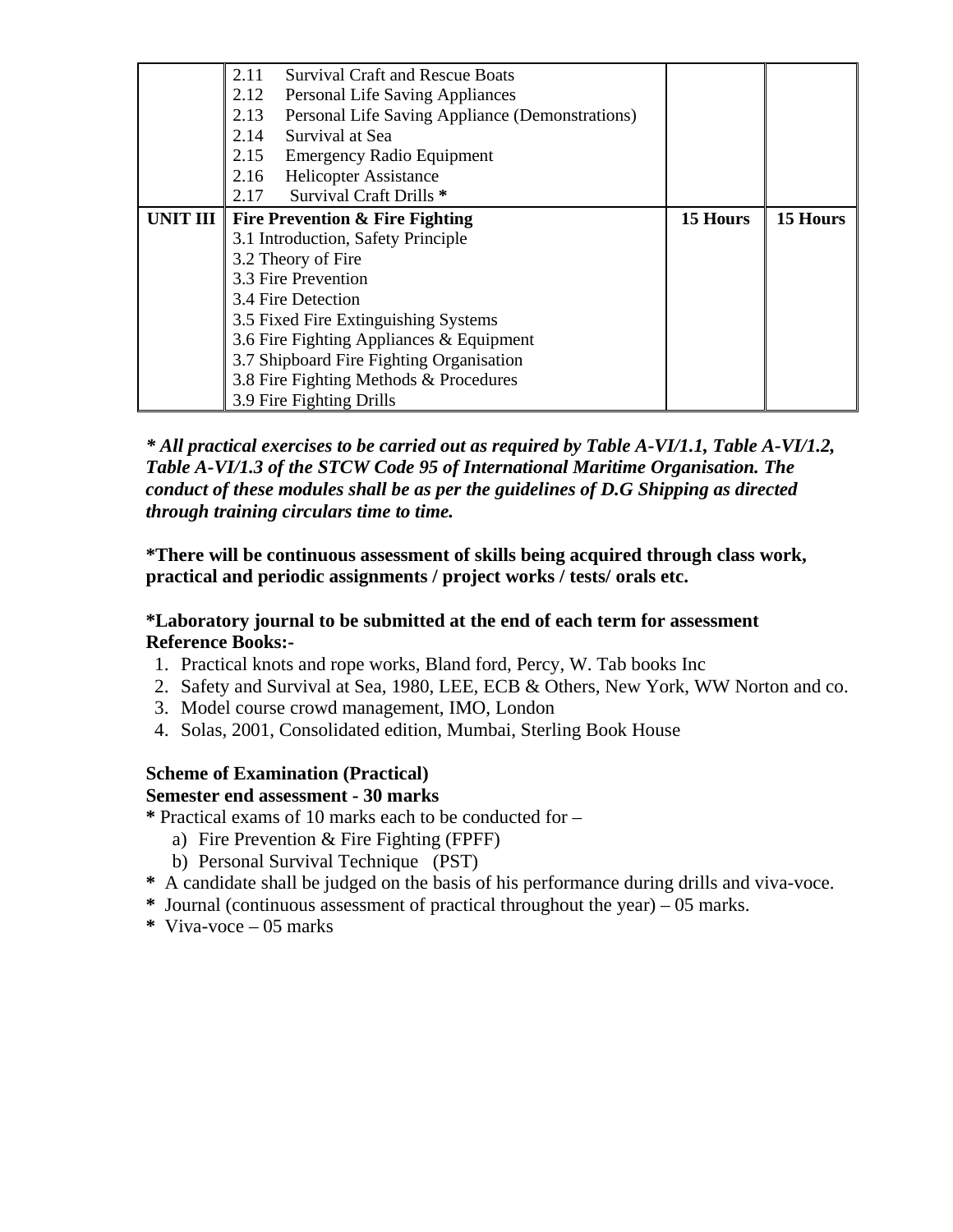**FOOD PRODUCTION – I** Contact Hours 45

| Name of the<br><b>Programme</b>                       | <b>Duration</b>                   | <b>Semester</b> | Course                           |
|-------------------------------------------------------|-----------------------------------|-----------------|----------------------------------|
| <b>B.Sc in Maritime</b><br><b>Hospitality Studies</b> | Six Semesters                     |                 | Food Production I<br>[USMHO 102] |
| Course Code                                           | Title                             | Credits         |                                  |
| <b>USMHO 102</b>                                      | Food Production I $\parallel$ 2+3 |                 |                                  |

| For Course per week<br>1 lecture/period is 60 minutes duration |        |           | For subject per week | 1 lecture/period is 60 minutes duration |  |  |
|----------------------------------------------------------------|--------|-----------|----------------------|-----------------------------------------|--|--|
|                                                                | Theory | Practical | Tutorial             |                                         |  |  |
| Actual<br>contacts                                             |        |           |                      |                                         |  |  |
| Credits                                                        |        |           |                      |                                         |  |  |

## **Objectives:-**

The subject will develop basic awareness of the technical skills required in the food production department it also gives a comprehensive insight into the commodities required, their characteristics uses and handling procedures. This shall help students to produce the varieties of dishes suitable for the various occasions. This will also help develop the right attitude, good work habits, right cooking techniques, use of correct tools and equipments to prevent nutritional and material loss, wastage and damage.

| <b>UNIT I</b>     | <b>INTRODUCTION TO CULINARY PROFESSION</b><br>15 Hours                     |
|-------------------|----------------------------------------------------------------------------|
| 1.1               | <b>Historical Progression Leading to Modern Cookery</b>                    |
| 1.2               | Organization of Classical and Modern Kitchen and Galley of onboard Ships   |
| 1.3               | Responsibilities of Executive Chef in Restaurants Kitchen V/s onboard ship |
| 1.4               | Attributes of a culinary professional                                      |
| $\vert 1.5 \vert$ | Levels of Skills                                                           |
| 1.6               | Chef as a Business Executive                                               |
| 1.7               | Interaction between service and preparation                                |
| 1.8               | <b>Galley Organization Onboard Ships</b>                                   |
| 1.9               | Popular cuisines of the world- French, Chinese, Indian & Nouvelle.         |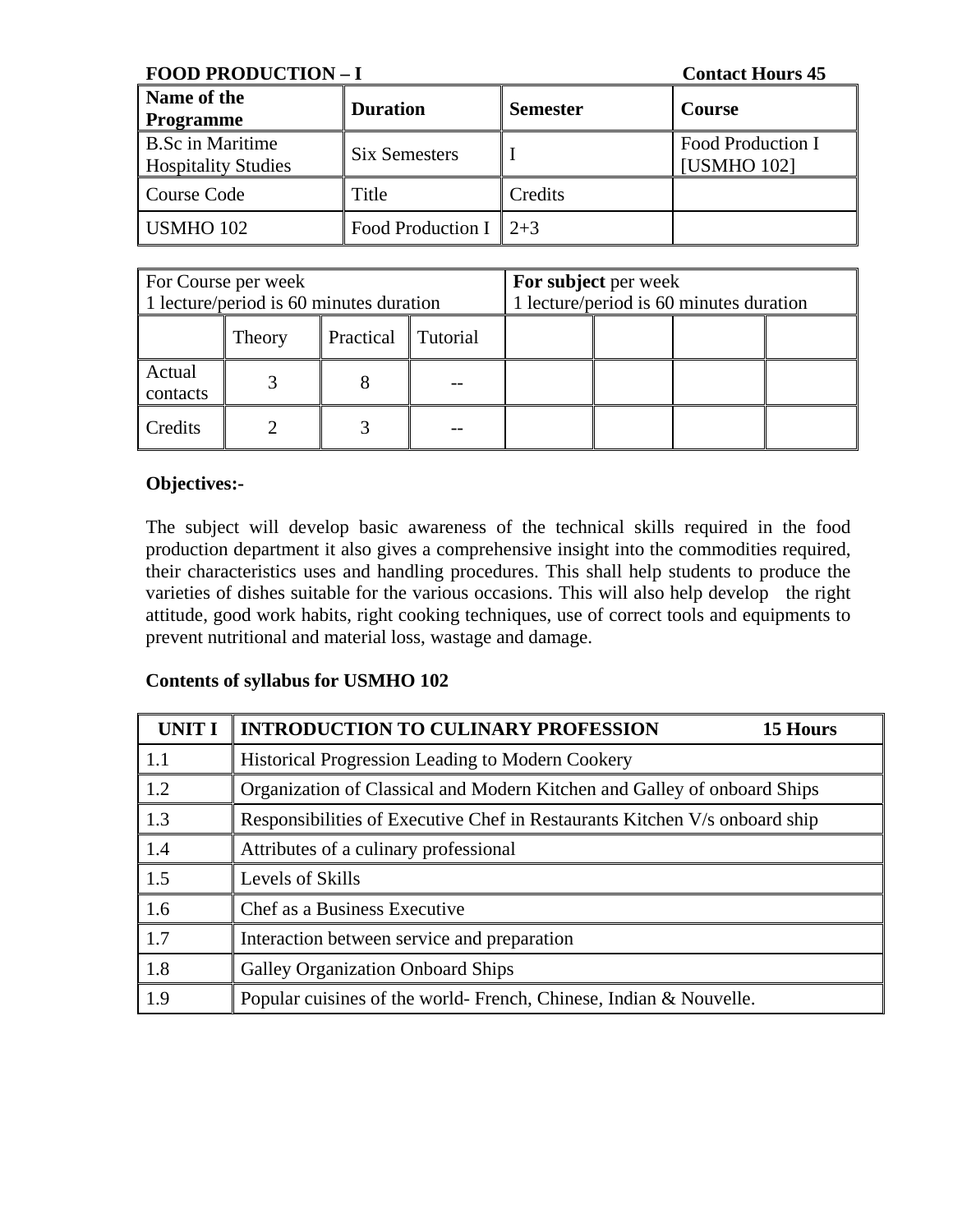|                | <b>CULINARY TERMS</b>                                                                                                                                                                                                                                                                                                   |                                                                                                                                                                                                                                   |                                                                                                                                                                               |                                                                                                                                                                                                                          |                                                                                                                                                                                           |                                                                                                                                                             |
|----------------|-------------------------------------------------------------------------------------------------------------------------------------------------------------------------------------------------------------------------------------------------------------------------------------------------------------------------|-----------------------------------------------------------------------------------------------------------------------------------------------------------------------------------------------------------------------------------|-------------------------------------------------------------------------------------------------------------------------------------------------------------------------------|--------------------------------------------------------------------------------------------------------------------------------------------------------------------------------------------------------------------------|-------------------------------------------------------------------------------------------------------------------------------------------------------------------------------------------|-------------------------------------------------------------------------------------------------------------------------------------------------------------|
| 1.10           | Abats<br>A la<br>$A$ la – Carte<br>Appetiser<br>Aspic<br>Au four<br>Au gratin<br><b>Bain Marie</b><br><b>Blanc</b><br>Blanching<br><b>Blend</b><br><b>Bouquet Garni</b><br><b>Broil</b><br><b>Baking</b><br><b>Barbecue</b><br>Banquette                                                                                | <b>Baste</b><br><b>Batter</b><br>Béchamel<br><b>Bind</b><br><b>Buerre</b><br>Biryani<br>Canape<br>Carte Du Jour<br>Caramelize<br>Concasse<br>Condiments<br>Consomme<br><b>Court Buillion</b><br>Croquettes<br>Croutons<br>Cuisine | Dum<br>Demi<br>Darne<br>Egg Wash<br>Emulsion<br>Entrée<br>Entremet<br>Espagnole<br>Fillets<br>Fricassee<br>Fritters<br>Farinaceous<br>Garnish<br>Gherkins<br>Giblets<br>Glaze |                                                                                                                                                                                                                          | Gravy<br>Garammasala<br>Hors<br>d'œuvres<br>Juliennes<br>Kababs<br>Liasion<br>Mirepoix<br>Mise-en-place<br>M.S.G<br>Mousse<br>Marinade<br>Menu<br>Manne<br>Macedoine<br>Maitre<br>d'hotel | Poisson<br>Puree<br>Pasta<br>Parboil<br>Panch Poran<br>Rogan<br>Ragout<br>Rechauffe<br>Reduce<br>Salamander<br>Supreme<br>Shorba<br>Yakhni<br>Zest<br>Zarda |
| <b>UNIT II</b> |                                                                                                                                                                                                                                                                                                                         | <b>BASIC ELEMENTARY KNOWLEDGE OF FOOD PRODUCTION</b>                                                                                                                                                                              |                                                                                                                                                                               |                                                                                                                                                                                                                          |                                                                                                                                                                                           | 15 Hours                                                                                                                                                    |
| 2.1<br>2.1.1   | <b>EQUIPMENTS</b><br>Large Equipments                                                                                                                                                                                                                                                                                   |                                                                                                                                                                                                                                   |                                                                                                                                                                               |                                                                                                                                                                                                                          |                                                                                                                                                                                           |                                                                                                                                                             |
|                | a)<br><b>Stove</b><br>b)<br><b>Steamers</b><br>Boiling Pan / Steam Jacket Kettle<br>$\mathbf{c})$<br>Deep-fat fryers<br>d)<br>Hot Cupboard & Bain-marie<br>e)<br><b>Grills and Salamanders</b><br>f)<br><b>Contact Grills</b><br>g)<br>Fry Plate / Griddle Plate<br>h)<br>Sink<br>$\mathbf{i}$<br>$\mathbf{i}$<br>Table |                                                                                                                                                                                                                                   | $\mathbf{k}$<br>$\left( \right)$<br>m)<br>n)<br>$\overline{O}$<br>p)<br>q)<br>r)<br>s)<br>t)                                                                                  | <b>Butcher Block</b><br><b>Storage Racks</b><br><b>Potato Peelers</b><br>Refrigerators<br>Coolers<br>Food Mixer<br>Food Slicer and Chopper<br><b>Hood and Exhaust Systems</b><br>Oven<br><b>Tilting Pan</b><br>Microwave | Walk-in<br>and                                                                                                                                                                            |                                                                                                                                                             |
| 2.1.2          | <b>Small Equipments</b><br>a) Knives<br>$\mathbf{c}$ )                                                                                                                                                                                                                                                                  | b) Other tools of the trade onboard a ship<br>Moulds and cutters used in Bakery                                                                                                                                                   |                                                                                                                                                                               |                                                                                                                                                                                                                          |                                                                                                                                                                                           |                                                                                                                                                             |
| 2.1.3          |                                                                                                                                                                                                                                                                                                                         | Maintenance and Safety of Equipments                                                                                                                                                                                              |                                                                                                                                                                               |                                                                                                                                                                                                                          |                                                                                                                                                                                           |                                                                                                                                                             |
| 2.2            | <b>COOKING METHODS</b>                                                                                                                                                                                                                                                                                                  |                                                                                                                                                                                                                                   |                                                                                                                                                                               |                                                                                                                                                                                                                          |                                                                                                                                                                                           |                                                                                                                                                             |
|                | <b>Boiling</b><br>Poaching<br><b>Steaming</b><br>Stewing<br><b>Braising</b><br>Grilling<br>Roasting<br><b>Baking</b><br>Microwaving<br>Frying<br><b>Broiling</b>                                                                                                                                                        |                                                                                                                                                                                                                                   |                                                                                                                                                                               |                                                                                                                                                                                                                          |                                                                                                                                                                                           |                                                                                                                                                             |
| 2.3            | <b>MISE-EN-PLACE</b>                                                                                                                                                                                                                                                                                                    |                                                                                                                                                                                                                                   |                                                                                                                                                                               |                                                                                                                                                                                                                          |                                                                                                                                                                                           |                                                                                                                                                             |
| 2.3.1          |                                                                                                                                                                                                                                                                                                                         | Pre preparation of ingredients (Methods)                                                                                                                                                                                          |                                                                                                                                                                               |                                                                                                                                                                                                                          |                                                                                                                                                                                           |                                                                                                                                                             |
| 2.3.2          |                                                                                                                                                                                                                                                                                                                         | Combining and Mixing In the preparation of Foods                                                                                                                                                                                  |                                                                                                                                                                               |                                                                                                                                                                                                                          |                                                                                                                                                                                           |                                                                                                                                                             |
| 2.4            | <b>TEXTURE</b>                                                                                                                                                                                                                                                                                                          |                                                                                                                                                                                                                                   |                                                                                                                                                                               |                                                                                                                                                                                                                          |                                                                                                                                                                                           |                                                                                                                                                             |
| 2.4.1          |                                                                                                                                                                                                                                                                                                                         | Appearance, Feel to touch, Softness, Mouth Feel                                                                                                                                                                                   |                                                                                                                                                                               |                                                                                                                                                                                                                          |                                                                                                                                                                                           |                                                                                                                                                             |
| 2.4.2          | <b>Various Textures</b>                                                                                                                                                                                                                                                                                                 |                                                                                                                                                                                                                                   |                                                                                                                                                                               |                                                                                                                                                                                                                          |                                                                                                                                                                                           |                                                                                                                                                             |
|                | Firm and Close, Short and Crumbly, Light & Even, Spongy, Flaky, Smooth                                                                                                                                                                                                                                                  |                                                                                                                                                                                                                                   |                                                                                                                                                                               |                                                                                                                                                                                                                          |                                                                                                                                                                                           |                                                                                                                                                             |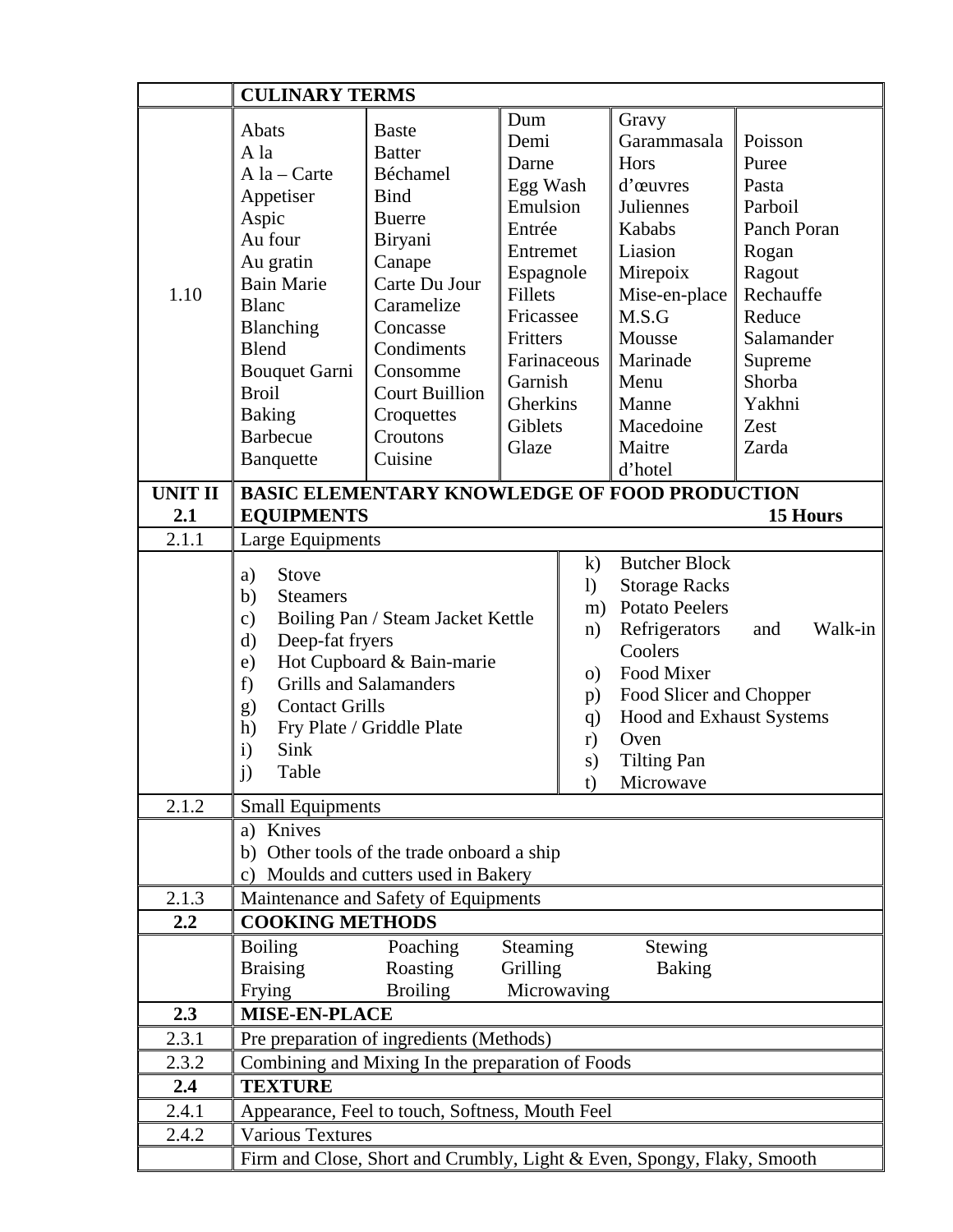| 2.5   | PRINCIPLES OF USING RECIPES EFFECTIVELY              |
|-------|------------------------------------------------------|
| 2.5.1 | Importance of measuring accurately                   |
| 2.5.2 | <b>Standardized Recipes</b>                          |
| 2.5.3 | Converting volume measures to weight                 |
| 2.5.4 | Converting between US and Metric measurement Systems |

| UNIT III. | <b>CHARACTERISTICS OF RAW MATERIALS</b><br>15 Hours |
|-----------|-----------------------------------------------------|
| 3.1       | Salt and its uses                                   |
| 3.2       | <b>Secondary Seasoning Agents</b>                   |
| 3.3       | Liquids                                             |
| 3.4       | Fats and Oil                                        |
| 3.5       | Raising or leavening agents                         |
| 3.6       | Thickening and Binding Agents                       |
| 3.7       | Flavoring                                           |
| 3.8       | Egg                                                 |
| 3.9       | Milk and Milk Products                              |
| 3.10      | Convenience food its use in galley operation        |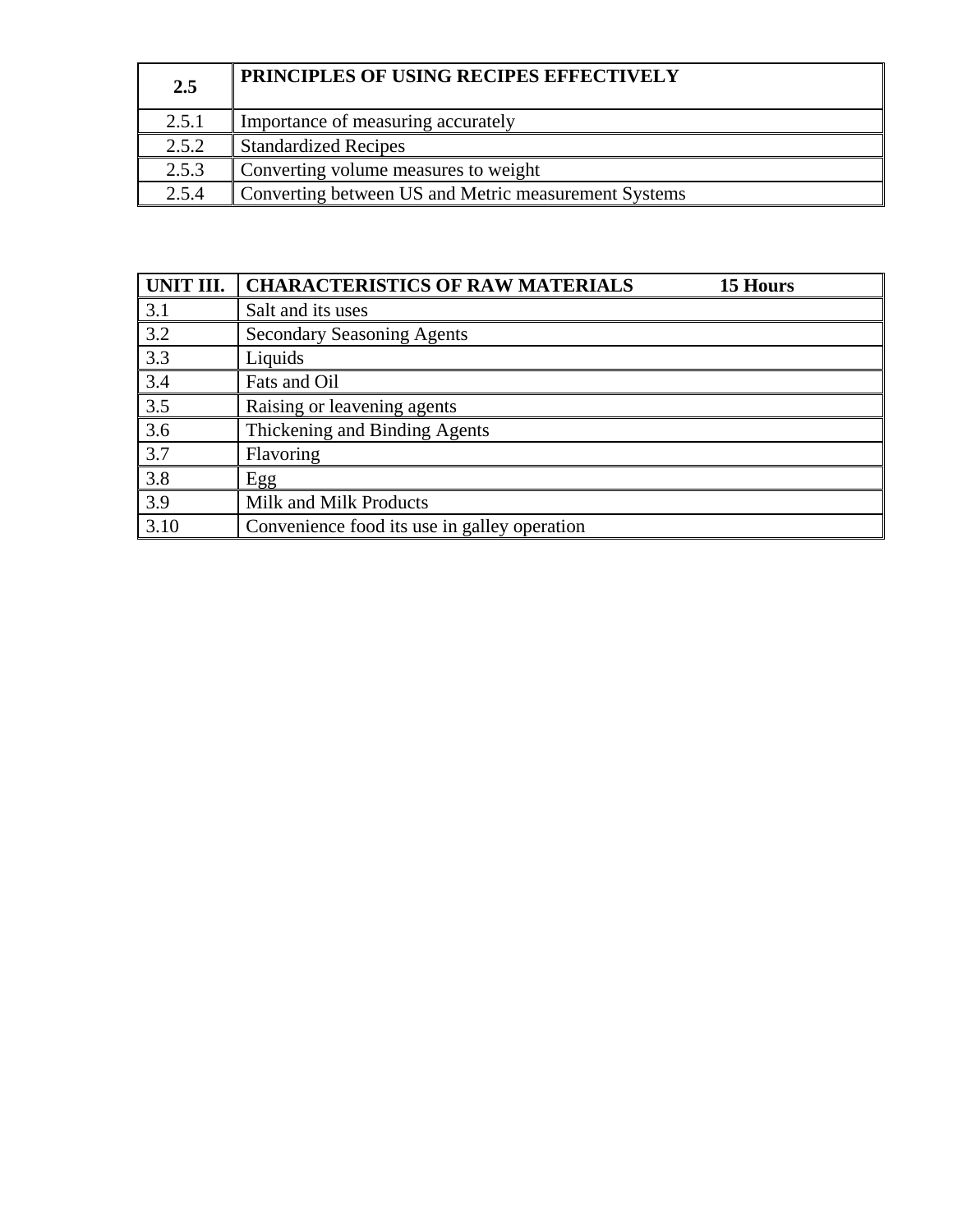# **FOOD PRODUCTION – I (PRACTICAL)**

13 sets of menus / activities are to be done during the academic year. It is compulsory for each student to attend at least 9 menus / activity during the session.

| Activity 1        | <b>Identification Of Raw Material</b>                        |
|-------------------|--------------------------------------------------------------|
| Activity 2        | Identification Of Fish, Poultry, Meats And Their Fabrication |
| Activity 3        | Mise-En-Place And Cuts Of Vegetable                          |
| Activity 4        | <b>Salads And Dressings</b>                                  |
|                   | a) Waldroff Salad                                            |
|                   | Coleslaw Salad<br>b)                                         |
|                   | <b>Tossed Salad</b><br>c)                                    |
|                   | <b>Salad Nicoise</b><br>d)                                   |
|                   | <b>Mayonnaise Dressing</b><br>e)                             |
|                   | <b>French Dressing</b><br>f)                                 |
|                   | <b>English Dressing</b><br>g)                                |
| Activity 5        | Kachumber Salad<br>a)                                        |
|                   | Chicken Curry<br>b)                                          |
|                   | Aloo Gobi Dry<br>c)                                          |
|                   | Rajma Rasedar<br>d)                                          |
|                   | Dal Tadka<br>e)                                              |
|                   | Plain Rice<br>f)                                             |
|                   | Chappathi<br>$\mathbf{g}$                                    |
|                   | Rice Kheer<br>h)                                             |
| Activity 6        | Plain Butter Milk<br>a)                                      |
|                   | Aloo Chat<br>b)<br>Mutton Rogan Josh                         |
|                   | c)<br>Baigan Bharta<br>d)                                    |
|                   | Veg Kofta In Palak Gravy<br>e)                               |
|                   | Jeera Pulao<br>f)                                            |
|                   | Dal Makhani<br>g)                                            |
|                   | Sheera<br>h)                                                 |
| Activity 7        | <b>Sweet Lassi</b><br>a)                                     |
|                   | Fish Amritsari<br>b)                                         |
|                   | Beans Foogath<br>c)                                          |
|                   | Shabnam Curry<br>$\rm d$                                     |
|                   | e) Plain Paratha                                             |
|                   | Vegetable Pulao<br>f)                                        |
|                   | Carrot Halwa<br>g)                                           |
|                   | h)<br>Readymade Tea                                          |
| Activity 8        | Plain Dosa<br>a)                                             |
|                   | Idli<br>b)                                                   |
|                   | Medu Vada<br>c)                                              |
|                   | Sambar<br>$\rm d$                                            |
|                   | Coconut Chatni<br>e)                                         |
|                   | Dahi Bhalla<br>f)<br>Khandvi                                 |
|                   | g)<br><b>Assorted Pakoda</b>                                 |
|                   | h)                                                           |
| <b>Activity 9</b> | <b>Cream Of Tomato Soup</b><br>a)                            |
|                   | b) Roast Chicken With Red Wine Sauce                         |
|                   | c) Vegetable Au-Gratin                                       |
|                   | d) Roast Potato                                              |
|                   | e) Herbs Rice                                                |
|                   | <b>Bread Butter Pudding</b><br>t)                            |
|                   | Café Royal<br>$\mathbf{g}$                                   |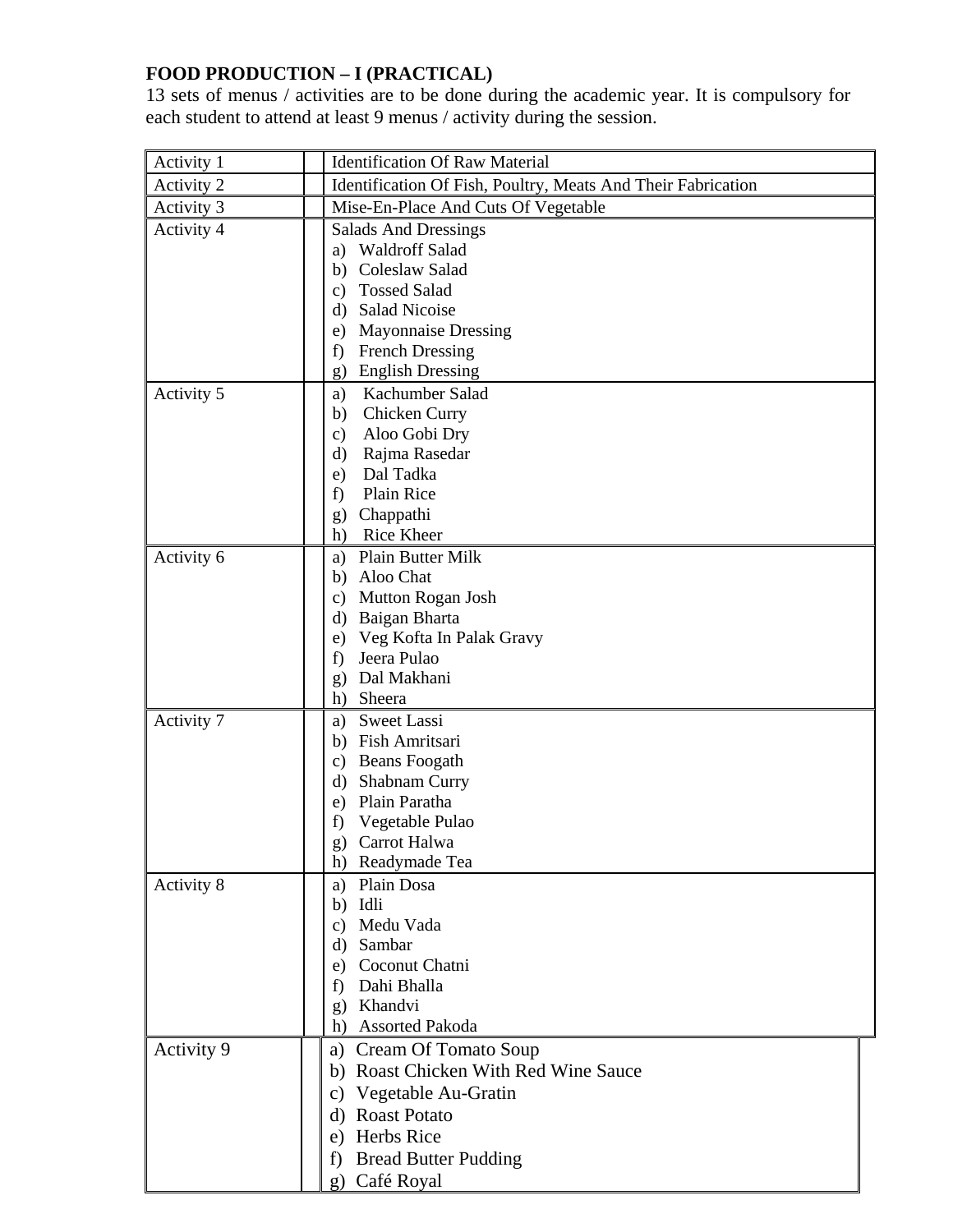| Activity 10 | <b>Green Salad</b><br>a)                           |
|-------------|----------------------------------------------------|
|             | Lentil Soup<br>b)                                  |
|             | <b>Irish Stew</b><br>$\mathbf{c})$                 |
|             | Sautéed Vegetable<br>$\rm d$                       |
|             | e) Creamed Mushroom                                |
|             | <b>Boiled Rice</b><br>f                            |
|             | <b>Swiss Roll With Custard Sauce</b><br>g)         |
|             | h) Coffee                                          |
| Activity 11 | Consommé Julienne<br>a)                            |
|             | b) Roast Leg Of Lamb With Mint Sauce               |
|             | <b>Braised Cabbage</b><br>C)                       |
|             | <b>Jacket Potato</b><br>d)                         |
|             | Creme Caramel<br>e)                                |
|             | <b>Irish Coffee</b><br>f)                          |
| Activity 12 | a) Gazpacho Soup                                   |
|             | <b>Fish Meuniere With Lemon Butter Sauce</b><br>b) |
|             | <b>Fried Fish With Tarter Sauce</b><br>C)          |
|             | d) Parsley Potato                                  |
|             | e) Creamed Spinach                                 |
|             | <b>French Fries</b><br>f)                          |
|             | <b>Chocolate Mousse</b><br>$\mathbf{g}$            |
|             | h) Lemon Tea                                       |
| Activity 13 | Vegetable Stock<br>a)                              |
|             | White Stock<br>b)                                  |
|             | <b>Chicken Stock</b>                               |
|             | <b>Fish Stock</b>                                  |
|             | <b>Brown Stock</b><br>$\mathbf{c})$                |
|             | <b>Beef Stock / Veal Stock</b>                     |
|             | <b>Mutton Stock</b>                                |

**\*NOTE: there will be continuous assessment of skills being acquired through class work, practical & periodic assignments / project works / tests / orals etc. \*At least 9 experiments to be undertaken by each student** 

**\*Laboratory journal to be submitted at the end of each term for assessment** 

# **Reference Books:-**

- 1. **Modern Cookery for Teaching and Trade,** Thangam E. Philip, 4th Vol., 1996, Orient Longman Ltd., Mumbai.
- 2. **Theory of Cookery,** Krishna Arora, 2nd, 1992, Frank Bros & Co. Ltd, 4675, Darya Ganj, New Delhi – 2
- 3. **Understanding Cooking,** Lundburge & Kotschevar, Wayne Gisselen
- 4. **Professional Cooking,** 4th, 1992, John Weily & Sons 605, 3rd Avenue, N. Y.
- 5. **Theory of Catering,** Kinton Ceserani, 7th, 1996, Hodder & Stoughton Educational, 338, Euston Road, London
- 6. **Food Commodities,** Bernard Davis, 4th, 1998, William Heinmen Ltd. 15, Queens Street, May Fair, London
- 7. **Basic Cookery The Process Approach,** Daniel R. Stevenson, 5th, 1997 Stanley Thornes Ltd., Old Station Drive, England.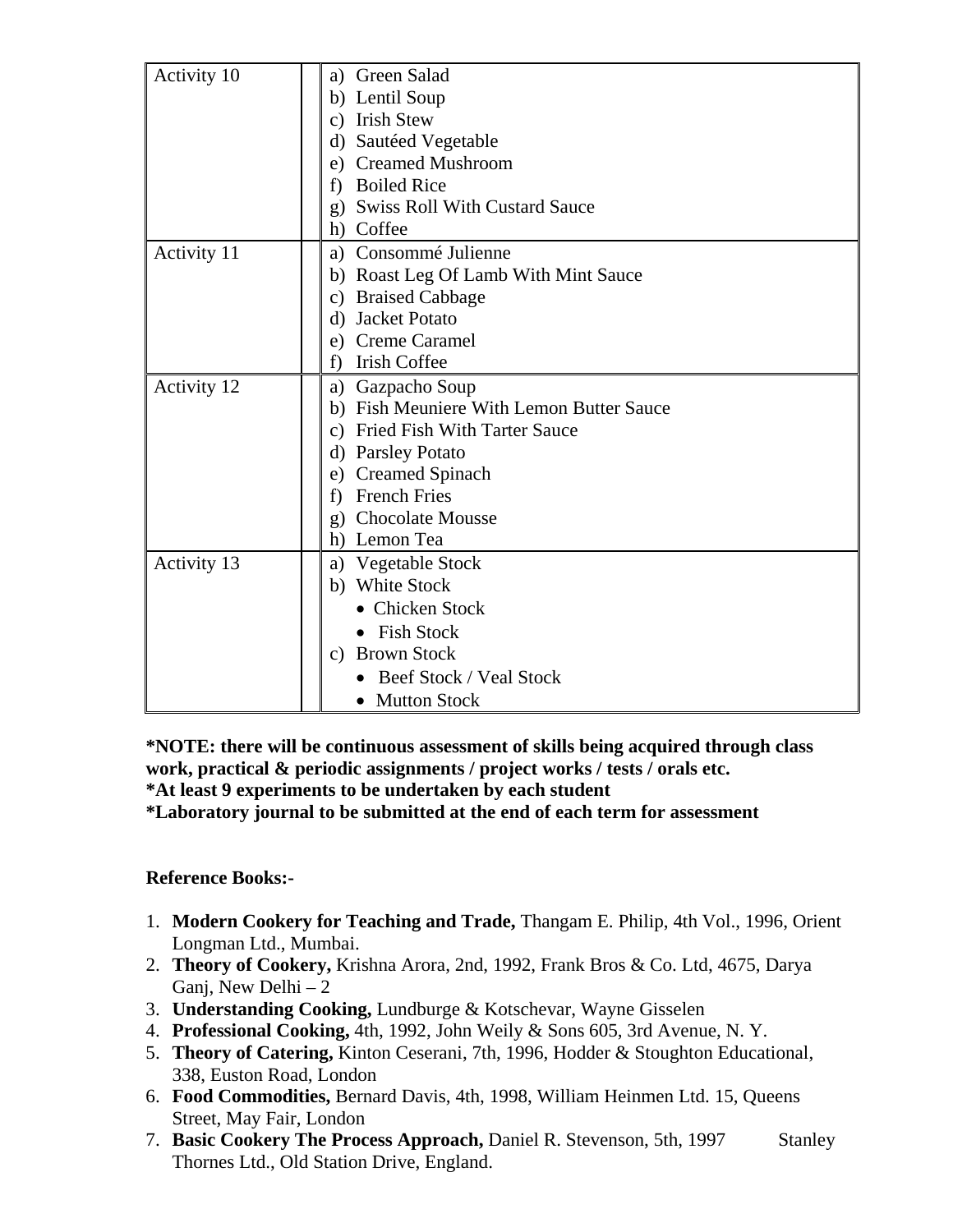- 8. **Kitchen a float galley management & meal preparation,** Joy Smith, 2002, Warsash Nautical Books 6, Dibles Road, Warsash, Sonthampton 5031, 9 H2, UK
- 9. **Cruising Cuisine,** Kay Pastorius, 1997, Warsash Nautical Books 6, Dibles Road, Warsash, Sonthampton 5031, 9 H2, UK
- 10.**The care & feeding of sailing crew,** Lin Pardey with Larry Pardey, 1995,Warsash Nautical Books 6, Dibles Road, Warsash, Sonthampton 5031, 9 H2, UK

## **Scheme of Examination (Practical)**

## **Semester end assessment - 30 marks**

- Candidate will be given a menu comprising of 4 dishes.
- Indent sheet and plan of work sheet to be filled by the candidate of the menu he gets.
- He / she supposed to collect indents, prepare and present the dishes in the menu within stipulated time.
- Cleaning and securing equipments and working area is also to be done within stipulated time.

| <b>Journal</b> | <b>Indent</b><br>Sheet &<br>plan of<br>work | <b>Colour</b> | <b>Consistency</b> | <b>Taste</b> | <b>Texture</b> | Viva-<br>voce | <b>Personal</b><br>Groomin<br><b>Cleaning</b><br>&<br><b>Securing</b> |
|----------------|---------------------------------------------|---------------|--------------------|--------------|----------------|---------------|-----------------------------------------------------------------------|
| 10             |                                             |               |                    |              |                |               |                                                                       |

• Assessment will be done as follows –

• Marks obtained out of 80 shall be converted to out of 30 to the next integer for final calculation.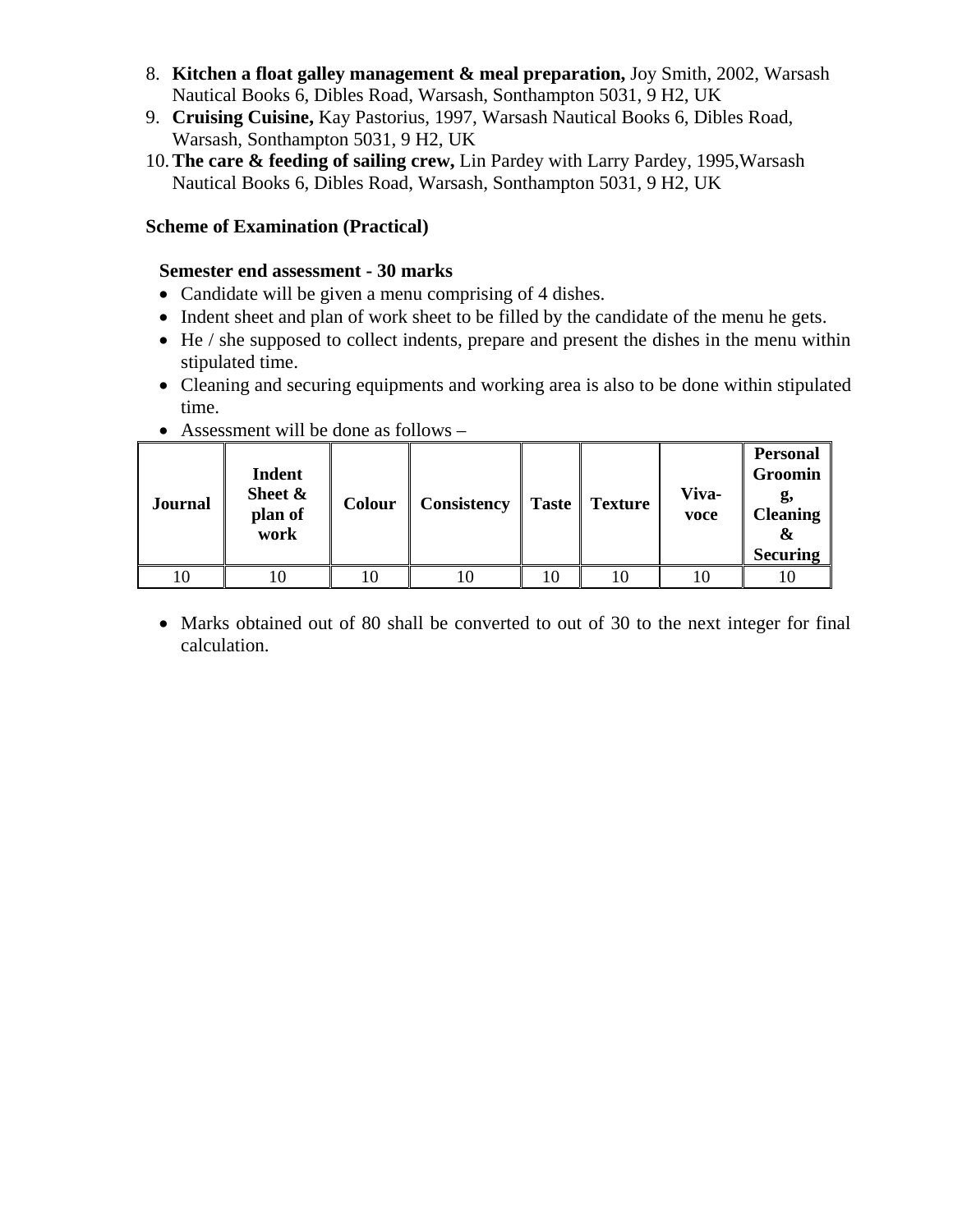## **FOOD & BEVERAGE SERVICE - I Contact Hours 45**

| <b>Name of the Programme</b>                          | <b>Duration</b>              | <b>Semester</b> | <b>Course/Course Code</b>                |
|-------------------------------------------------------|------------------------------|-----------------|------------------------------------------|
| <b>B.Sc in Maritime</b><br><b>Hospitality Studies</b> | Six Semesters                |                 | Food & Beverage Service I<br>[USMHO 103] |
| Course Code                                           | Title                        | Credits         |                                          |
| USMHO 103                                             | Food & Beverage<br>Service I | $2+1$           |                                          |

| For Course per week<br>1 lecture/period is 60 minutes duration |                                 |  |  | For subject per week | 1 lecture/period is 60 minutes duration |  |
|----------------------------------------------------------------|---------------------------------|--|--|----------------------|-----------------------------------------|--|
|                                                                | Practical<br>Tutorial<br>Theory |  |  |                      |                                         |  |
| Actual<br>contacts                                             |                                 |  |  |                      |                                         |  |
| Credits                                                        |                                 |  |  |                      |                                         |  |

## **Objectives:-**

This subject will introduce the students to laying of covers and basic technique of Food and Beverage Service and to develop a comprehensive knowledge & understanding of Food & Beverage Service in the Hospitality & Catering industry. It also aims to enable the students to acquire professional competence for Food & Beverage Service & its related activities. Part of the training would be under simulated environment.

| <b>UNIT I</b>       | <b>INTRODUCTION TO F &amp; B SERVICES ASHORE &amp; ONBOARD</b>                   |          |  |  |  |
|---------------------|----------------------------------------------------------------------------------|----------|--|--|--|
|                     |                                                                                  | 15 Hours |  |  |  |
| 1.1.1               | Origin of Hospitality Industry                                                   |          |  |  |  |
| $\vert$ 1.1.2       | Sectors in F & B Services                                                        |          |  |  |  |
| $\vert 1.1.3 \vert$ | Service Equipments                                                               |          |  |  |  |
| $\vert$ 1.2         | <b>HISTORY OF SAILING</b>                                                        |          |  |  |  |
| 1.2.1               | <b>About Hospitality Industry</b>                                                |          |  |  |  |
| 1.2.2               | Difference in Saloon Service on Merchant Vessels, Passenger Ships and Cruise     |          |  |  |  |
|                     | Liners                                                                           |          |  |  |  |
| 1.2.3               | Brief description of Hotel and Catering Industry                                 |          |  |  |  |
| 1.2.4               | Type of F & B Service found on Cruise Ships                                      |          |  |  |  |
| 1.2.5               | Basic Difference in layout of Shore Based Restaurant and Dining Hall of a Cruise |          |  |  |  |
|                     | Ship                                                                             |          |  |  |  |

|       | UNIT II    INTRODUCTION TO F & B DEPARTMENT<br>15 Hours                                              |
|-------|------------------------------------------------------------------------------------------------------|
|       | Staff organization of $F$ & B Department                                                             |
|       | Brief description of Space and Time as most valuable commodity onboard and its effect on F&B Service |
|       | Attributes of F & B Staff                                                                            |
|       | Etiquettes of $F$ & B Staff                                                                          |
| 2.2   | RESTAURANT AND ITS EQUIPMENTS                                                                        |
| 2.2.1 | Furniture                                                                                            |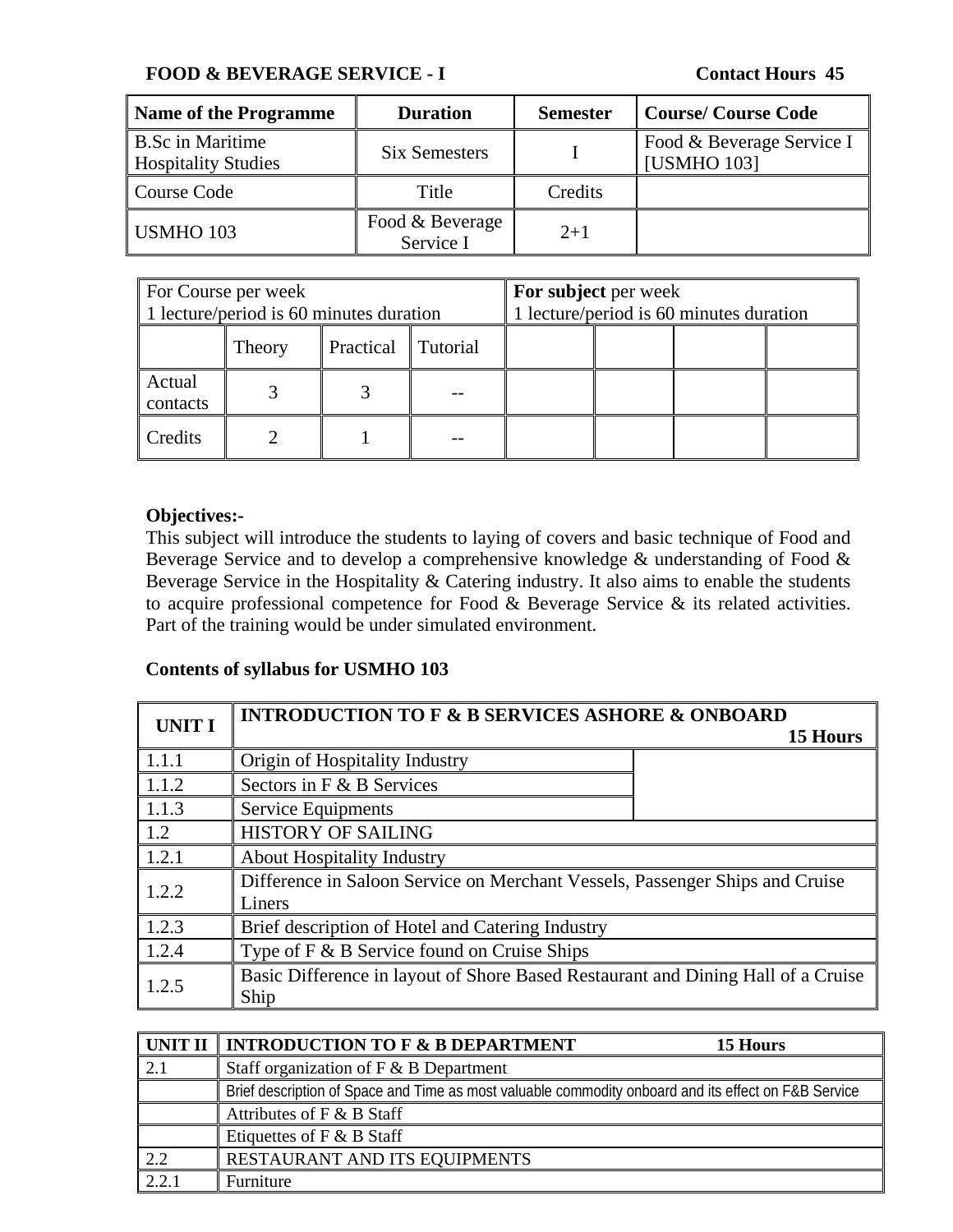| 2.2.2           | Difference in Furniture designs in Ships Saloon                      |  |  |  |  |  |  |
|-----------------|----------------------------------------------------------------------|--|--|--|--|--|--|
| 2.2.3           | Glassware, Chinaware, Hallow ware, cutlery                           |  |  |  |  |  |  |
| 2.2.4           | Side Board (Dummy Waiter)                                            |  |  |  |  |  |  |
| 2.2.5           | <b>Automatic Vending Machines</b>                                    |  |  |  |  |  |  |
| 2.2.6           | <b>Buffet Equipments</b>                                             |  |  |  |  |  |  |
| 2.3             | <b>AUXILIARY AREAS OF F&amp;B DEPARTMENTS AND THEIR IMPORTANCE</b>   |  |  |  |  |  |  |
| 2.3.1           | Pantry/ Still Room and activities                                    |  |  |  |  |  |  |
| 2.3.2           | <b>Stores</b>                                                        |  |  |  |  |  |  |
| 2.3.3           | Linen Room                                                           |  |  |  |  |  |  |
| 2.3.4           | Kitchen Stewarding                                                   |  |  |  |  |  |  |
| 2.3.5           | <b>Silver Room</b>                                                   |  |  |  |  |  |  |
| 2.3.6           | Inter Departmental coordination                                      |  |  |  |  |  |  |
| <b>UNIT III</b> | <b>F &amp; B SERVICE PROCEDURES</b><br>15 Hours                      |  |  |  |  |  |  |
| 3.1             | RESTAURANT SETUP PRIOR TO SERVICE                                    |  |  |  |  |  |  |
| 3.1.1           | Mise-en-place                                                        |  |  |  |  |  |  |
| 3.1.2           | Mise-en-scene                                                        |  |  |  |  |  |  |
| 3.2             | <b>TABLE SERVICE</b>                                                 |  |  |  |  |  |  |
| 3.2.1           | The Cover                                                            |  |  |  |  |  |  |
| 3.2.2           | Taking an Order, serving & clearance                                 |  |  |  |  |  |  |
| 3.2.3           | Preparing check                                                      |  |  |  |  |  |  |
| 3.3             | <b>SEQUENCE OF SERVICE</b>                                           |  |  |  |  |  |  |
| 3.3.1           | <b>Silver Service</b>                                                |  |  |  |  |  |  |
| 3.3.2           | <b>English Service</b>                                               |  |  |  |  |  |  |
| 3.3.3           | <b>American Service</b>                                              |  |  |  |  |  |  |
| 3.3.4           | <b>Russian Service</b>                                               |  |  |  |  |  |  |
| 3.3.5           | <b>Buffet Service</b>                                                |  |  |  |  |  |  |
| 3.3.6           | Room Service                                                         |  |  |  |  |  |  |
| 3.4             | DINING HALL (SALOON SERVICE) - ONBOARD SHIPS                         |  |  |  |  |  |  |
| 3.4.1           | Difference between meal service on Merchant Vessels and Cruise Ships |  |  |  |  |  |  |
| 3.4.2           | A la carte Restaurant Onboard                                        |  |  |  |  |  |  |
| 3.4.3           | Cabin Service Menu                                                   |  |  |  |  |  |  |
| 3.4.4           | Port Time Lunch Buffet                                               |  |  |  |  |  |  |
| 3.4.5           | Mid Night Buffet                                                     |  |  |  |  |  |  |
| 3.4.6           | Gala Buffet and Entertainment                                        |  |  |  |  |  |  |
| 3.4.7           | Lido Deck (Pantry Fast Food) Service                                 |  |  |  |  |  |  |
| 3.4.8           | Precautions during rough weather                                     |  |  |  |  |  |  |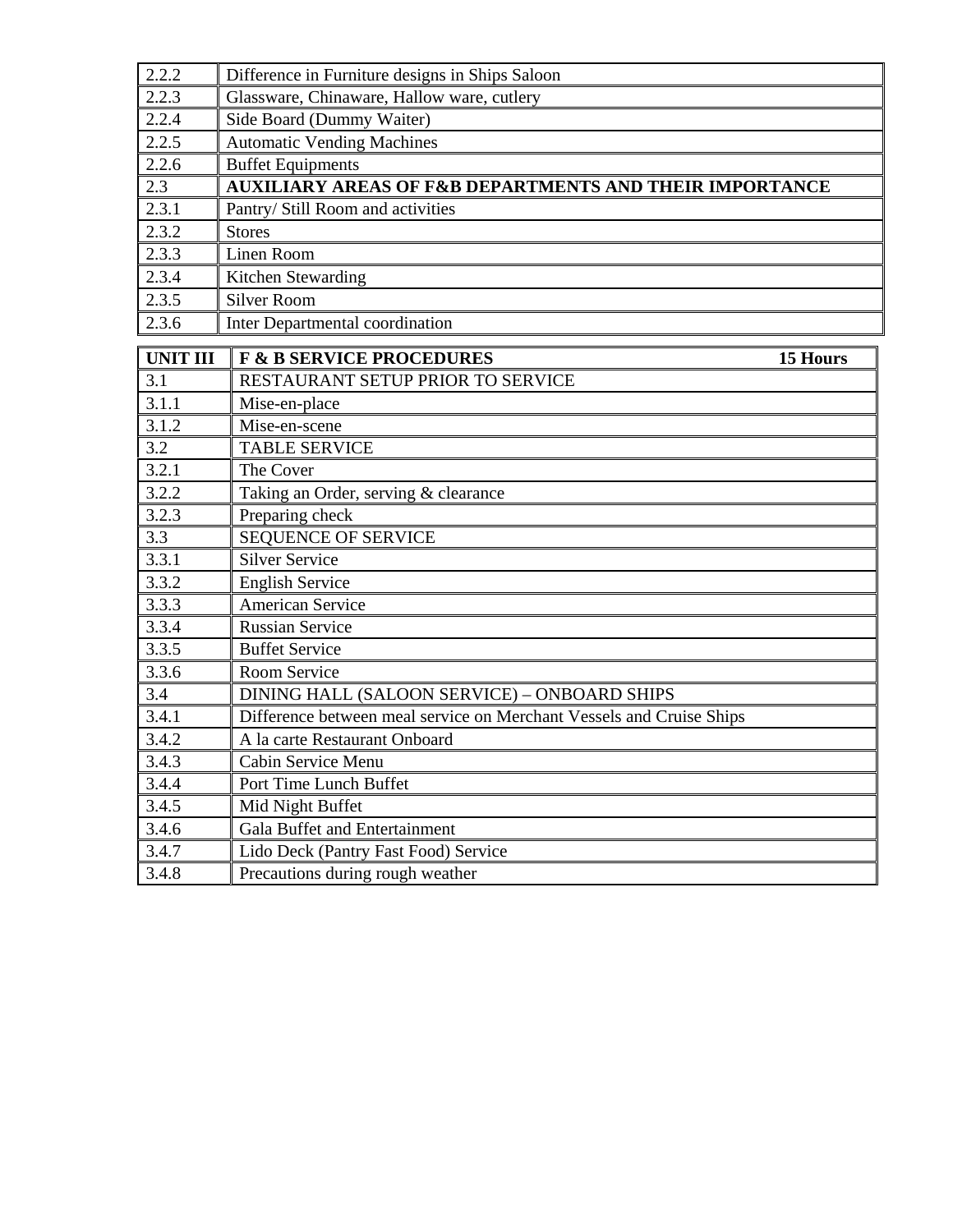## **FOOD & BEVERAGE SERVICE PAPER – I (PRACTICAL)**

Total 13 practical are to be carried out from the first semester, out of which 9 are compulsory for each student to attend.

|                  | Identification of Cutlery and Crockery     |
|------------------|--------------------------------------------|
| 2.               | <b>Identification of Glass Hollowware</b>  |
| 3.               | Identification of special F&B equipments   |
| $\overline{4}$ . | Special cleaning of F&B equipments         |
| 5.               | Practicals of Napkin Folding               |
| 6.               | Laying & Relaying of Table Cloth           |
| 7.               | <b>Receiving Guest</b>                     |
| 8.               | Practice of Water Service                  |
| 9, 10, 11.       | Practice of Laying 3, 4 & 5 Covers         |
| 12.              | Course Covers & Clearing                   |
| 13               | Practice of Food Service (Minimum 4 menus) |

## **Reference Books:-**

- 1. **Modern Cookery for Teaching and Trade,** Thangam E. Philip, 4th Vol., 1996, Orient Longman Ltd., Mumbai.
- 2. **Theory of Cookery,** Krishna Arora, 2nd, 1992, Frank Bros & Co. Ltd, 4675, Darya Ganj, New Delhi – 2
- 3. **Understanding Cooking,** Lundburge & Kotschevar, Wayne Gisselen
- 4. **Professional Cooking,** 4th, 1992, John Weily & Sons 605, 3rd Avenue, N. Y.
- 5. **Theory of Catering,** Kinton Ceserani, 7th, 1996, Hodder & Stoughton Educational, 338, Euston Road, London
- 6. **Food Commodities,** Bernard Davis, 4th, 1998, William Heinmen Ltd. 15, Queens Street, May Fair, London
- 7. **Basic Cookery The Process Approach,** Daniel R. Stevenson, 5th, 1997 Stanley Thornes Ltd., Old Station Drive, England.
- 8. **Kitchen a float galley management & meal preparation,** Joy Smith, 2002, Warsash Nautical Books 6, Dibles Road, Warsash, Sonthampton 5031, 9 H2, UK
- 9. **Cruising Cuisine,** Kay Pastorius, 1997, Warsash Nautical Books 6, Dibles Road, Warsash, Sonthampton 5031, 9 H2, UK
- 10. **The care & feeding of sailing crew,** Lin Pardey with Larry Pardey, 1995,Warsash Nautical Books 6, Dibles Road, Warsash, Sonthampton 5031, 9 H2, UK

# **Scheme of Examination (Practical) Semester end assessment - 30**

**marks** 

- A candidate will be given a menu to compile and laying table for it.
- Assessment will be done as follows

| Journal | Grooming | Identification of cutlery, crockery,<br>glass ware and hollow ware | <b>Menu</b><br><b>Planning</b> | Cover<br>laving | $V$ iva -<br>voce |
|---------|----------|--------------------------------------------------------------------|--------------------------------|-----------------|-------------------|
|         |          |                                                                    |                                |                 |                   |

• Marks obtained out of 60 shall be converted to out of 30 to the next integer for final calculation.

• Practical examination of USHM 103 & USHM 104 shall be conducted separately as per the practical examination scheme and shall be converted to out of 30 to the next integer for final calculation.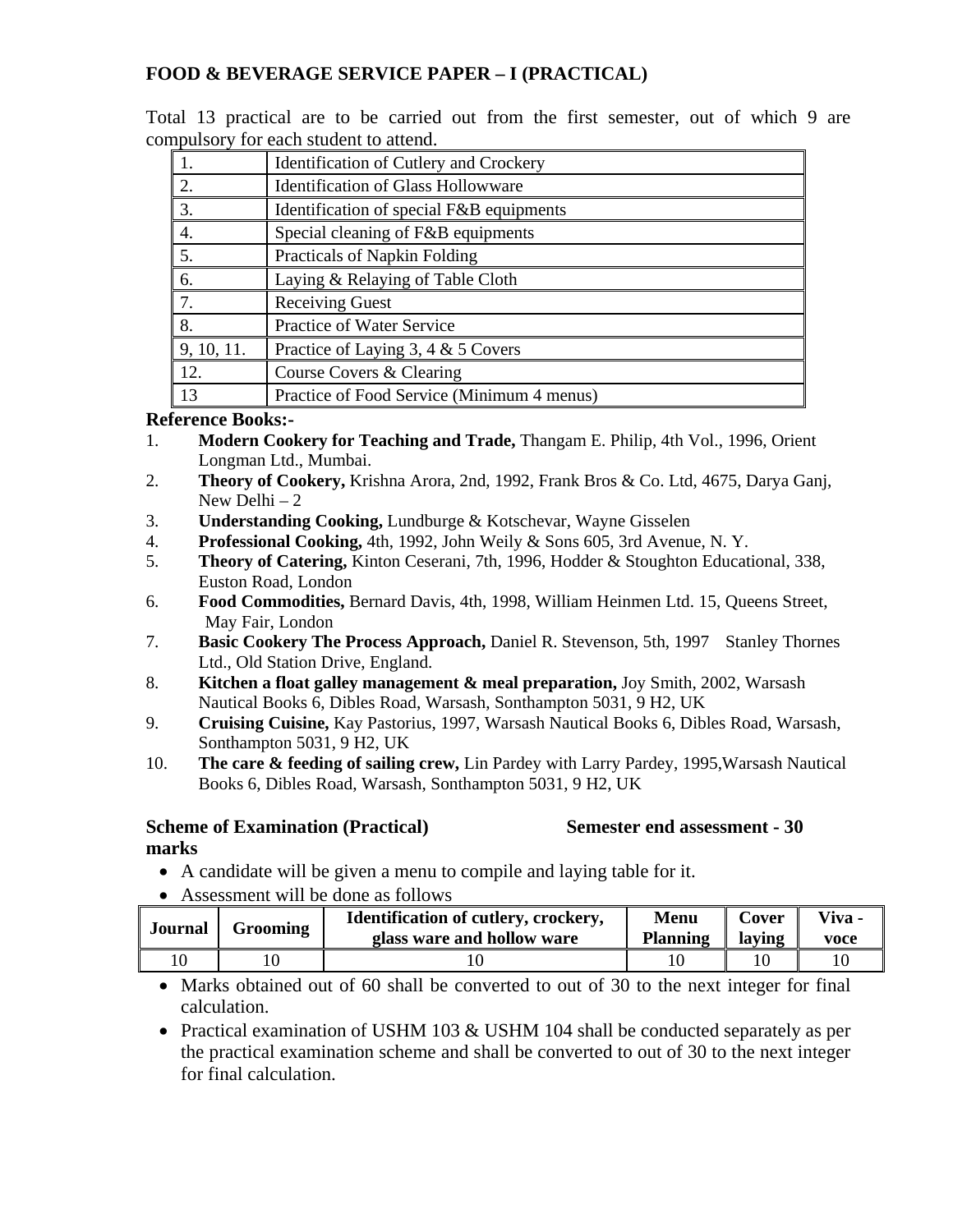## **ACCOMMODATION & FACILITY MANAGEMENT I Contact Hours 45**

| Name of the<br><b>Programme</b>                       | <b>Duration</b>                                 |         | <b>Semester   Course/ Course Code</b>                |
|-------------------------------------------------------|-------------------------------------------------|---------|------------------------------------------------------|
| <b>B.Sc in Maritime</b><br><b>Hospitality Studies</b> | Six Semesters                                   |         | Accommodation & Facility<br>Management I [USMHO 104] |
| Course Code                                           | Title                                           | Credits |                                                      |
| USMHO 104                                             | Accommodation &<br><b>Facility Management I</b> | $2+1$   |                                                      |

| For Course per week                     |        |                           |  | For subject per week                    |  |  |
|-----------------------------------------|--------|---------------------------|--|-----------------------------------------|--|--|
| 1 lecture/period is 60 minutes duration |        |                           |  | 1 lecture/period is 60 minutes duration |  |  |
|                                         | Theory | <b>Practical Tutorial</b> |  |                                         |  |  |
| Actual contacts                         |        |                           |  |                                         |  |  |
| Credits                                 |        |                           |  |                                         |  |  |

# **Objectives:-**

This subject aims to establish the importance of House Keeping and its role in the hospitality industry. It also prepares the student to acquire basic knowledge and skills necessary for different tasks of house keeping.

| UNIT         | <b>INTRODUCTION</b><br><b>ACCOMMODATION</b><br><b>FACILITY</b>   15 Hours<br><b>TO</b><br>$\boldsymbol{\alpha}$ |          |
|--------------|-----------------------------------------------------------------------------------------------------------------|----------|
| I            | <b>MANAGEMENT</b>                                                                                               |          |
|              | ROLE OF ACCOMMODATION AND FACILITY MANAGEMENT IN                                                                |          |
| 1.1          | HOSPITALITY INDUSTRY                                                                                            |          |
| 1.2          | <b>OF</b><br><b>ORGANISATION</b><br><b>ACCOMMODATION</b><br><b>CHART</b>                                        |          |
|              | <b>MANAGEMENT</b>                                                                                               |          |
| 1.2.1        | Hierarchy in small, medium, large and chain hotels                                                              |          |
| 1.2.2        | Personality traits of Accommodation Management personnel                                                        |          |
| 1.2.3        | Duties and responsibilities                                                                                     |          |
| 1.2.4        | Accommodation Management in Cruise Industry                                                                     |          |
| 1.3          | <b>CLEANING ORGANISATION</b>                                                                                    |          |
| 1.3.1        | Cleaning operations onboard a ship                                                                              |          |
| 1.3.2        | Classification of cleaning Agents, its selection, use, care and storage                                         |          |
| 1.3.3        | Principles of cleaning and its organizing                                                                       |          |
| 1.3.4        | Safety to be considered while cleaning                                                                          |          |
| 1.3.5        | Cleaning schedules and checks                                                                                   |          |
| 1.3.6        | Use and care of cleaning equipment                                                                              |          |
| UNIT         | PEST CONTROL                                                                                                    | 15 Hours |
| $\mathbf{I}$ | Integrated Pest Control Management (IPM) Preventive and Control                                                 |          |
| 2.1          | measures                                                                                                        |          |
| 2.2          | Pest Control Contractors and their role                                                                         |          |
| 2.3          | <b>Deratting Certification</b>                                                                                  |          |
| 2.4          | Cockroaches different species infestation and control                                                           |          |
| 2.5          | Good House Keeping                                                                                              |          |
| 2.6          | IMO recommendations on the safe use of pesticides on board                                                      |          |
| <b>UNIT</b>  | <b>CABIN / PUBLIC AREA CLEANING</b>                                                                             | 15 Hours |
| III          | Procedure for cabin cleaning                                                                                    |          |
| 3.1          | Cleaning of Public areas, alleyways, gangways, deck                                                             |          |
| 3.2          | Cleaning schedule, special care of front of the house area, high traffic areas,                                 |          |
| 3.3          | façade cleaning                                                                                                 |          |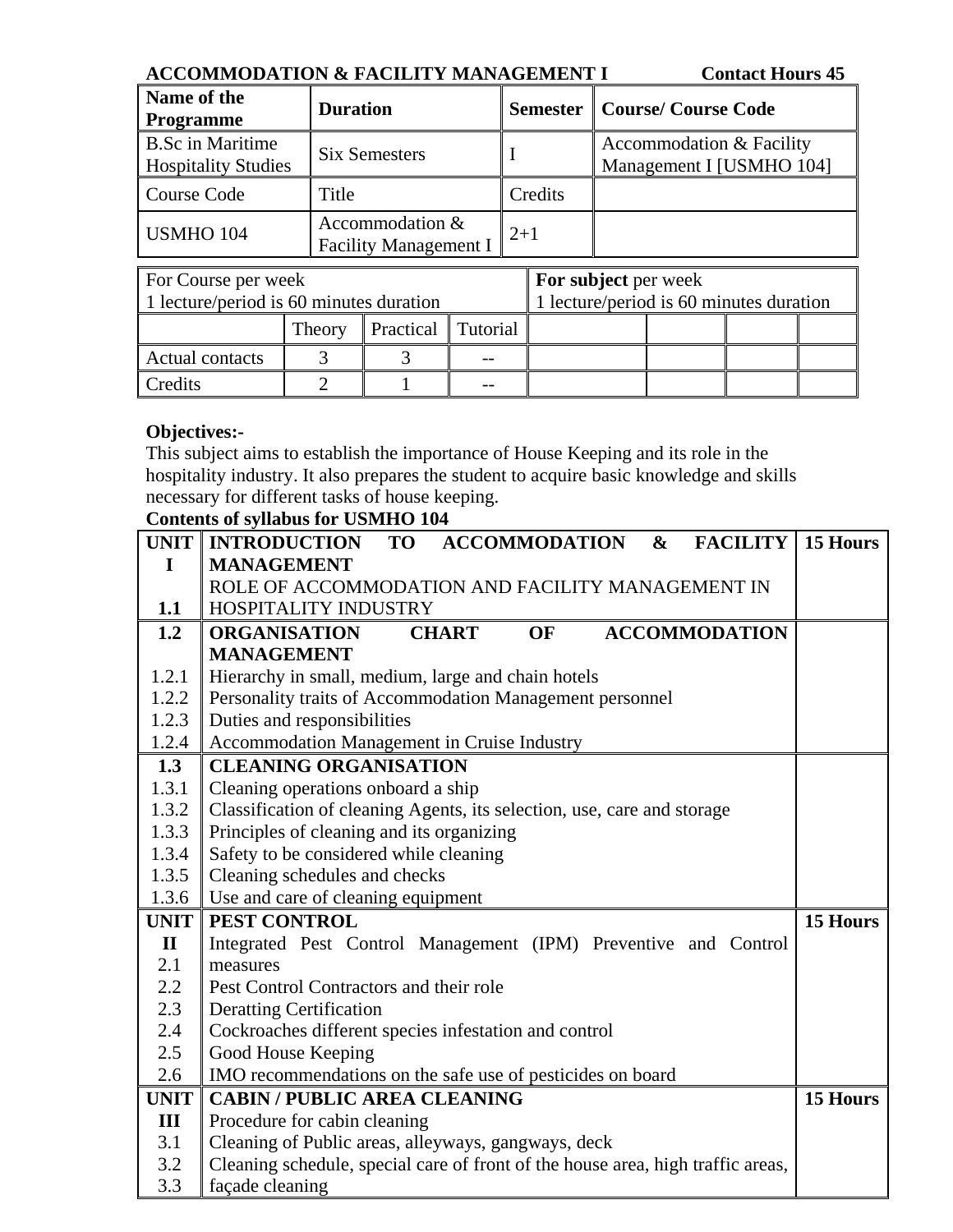# **ACCOMMODATION & FACILITY MANAGEMENT I – PRACTICALS**

## **Total 7 practical, and all are compulsory.**

- 1 Glass Pane Cleaning
- 2 Polishing of Silver,
- 3 Brass
- 4 Cleaning of Public area
- 5 Offices
- 6 Bed Making
- 7 Stain Removal

**\*NOTE: there will be continuous assessment of skills being acquired through class work, practical & periodic assignments / project works / tests / orals etc. \*Laboratory journal to be submitted at the end of each term for assessment** 

## **Reference Books:-**

- 1. **Hotel Housekeeping Training Manual,** Sudhir Andrews, Tata Mc Graw Hill Publications
- 2. **Professional Management of Housekeeping operations,** Robert J. Martin, Jhon Weily & Sons 605,3rd Avenue, N.Y.
- 3. **Fibres and Fabrics,** Brenda Piper, Long Man Group Publications
- 4. **Hotel, Hostel and Hospital Housekeeping,** Joan C Branson & Margaret Lennox, Edverd Arnold Publications
- 5. **Modern Household Science,** Eva Mling, Allman Publications

# **Scheme of Examination (Practical)**

**Semester end assessment - 30 marks** 

- A candidate will be given a 2 activities bed making and polishing or special cleaning of any surface or area
- Assessment will be done as follows

| Journal | Grooming | <b>Work sheet</b> | <b>Activity One</b> | <b>Activity Two</b> | Viva-Voce |
|---------|----------|-------------------|---------------------|---------------------|-----------|
|         |          |                   |                     |                     |           |

- Marks obtained out of 60 shall be converted to out of 30 to the next integer for final calculation.
- Practical examination of USHM 103 & USHM 104 shall be conducted separately as per the practical examination scheme and shall be converted to out of 30 to the next integer for final calculation.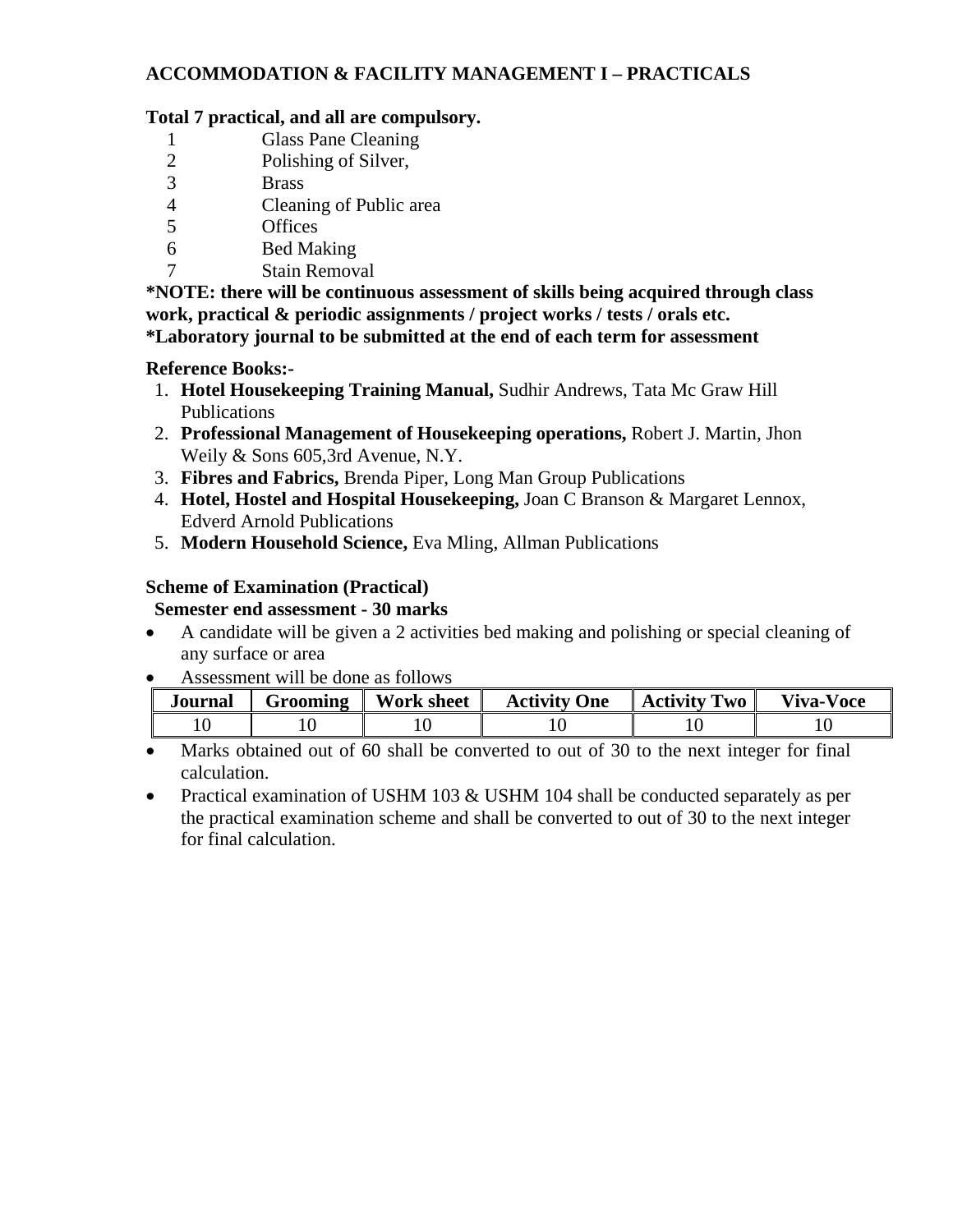## **COST AND FINANCIAL MANAGEMENT I Contact Hours 30 COMMUNICATION SKILLS COMMUNICATION SKILLS**

| Name of the<br><b>Programme</b>                       | <b>Duration</b>                                                     |         | <b>Semester   Course/ Course Code</b>                              |
|-------------------------------------------------------|---------------------------------------------------------------------|---------|--------------------------------------------------------------------|
| <b>B.Sc in Maritime</b><br><b>Hospitality Studies</b> | <b>Six Semesters</b>                                                |         | Cost & Financial Management I &<br>Communication Skills [USMHO105] |
| Course Code                                           | Title                                                               | Credits |                                                                    |
| <b>USMHO 105</b>                                      | Cost & Financial<br>Management I $&$<br><b>Communication Skills</b> |         |                                                                    |

| For Course per week                     |        |           |                                         | <b>For subject per week</b> |  |  |  |
|-----------------------------------------|--------|-----------|-----------------------------------------|-----------------------------|--|--|--|
| 1 lecture/period is 60 minutes duration |        |           | 1 lecture/period is 60 minutes duration |                             |  |  |  |
|                                         | Theory | Practical | l Tutorial                              |                             |  |  |  |
| Actual contacts                         |        |           |                                         |                             |  |  |  |
| Credits                                 |        |           |                                         |                             |  |  |  |

# **Objectives:-**

To cost and price food items, dishes and menus also this subject will help them to have a greater understanding of the importance of accurate food costing and pricing, portion control and yield and the effects these components have on the Profit and Loss.

| UNIT I      | <b>MANAGEMENT</b><br>10 Hours                                    |
|-------------|------------------------------------------------------------------|
| $\vert$ 1.1 | Management objectives                                            |
| 1.2         | Definition                                                       |
| 1.3         | <b>Management Process</b>                                        |
| 1.4         | Management resourses men, money, material, methods and machinery |
| 1.5         | Marketing and time capital investment – return on investment     |
| 1.6         | <b>Budgets:- Definition and advantages</b>                       |

| I UNIT II | <b>ELEMENTS OF COSTS</b>                  | 10 Hours |
|-----------|-------------------------------------------|----------|
|           | Cost analysis – food cost labour cost     |          |
|           | Overheard cost elements                   |          |
|           | Control of labour cost and over head cost |          |

| <b>UNIT III</b>  | <b>PURCHASE CONTROL</b>                                   | 10 Hours |
|------------------|-----------------------------------------------------------|----------|
| 3.1              | Qualities & qualifications required of a Purchase manager |          |
| 3.2              | Duties of purchase manager                                |          |
| $\overline{3.3}$ | Objectives of purchasing                                  |          |
| 3.4              | Purchasing procedures                                     |          |
| 3.5              | Selecting best suppliers                                  |          |
| 3.6              | Methods of purchasing                                     |          |
| 37               | Tender buying tender analysis                             |          |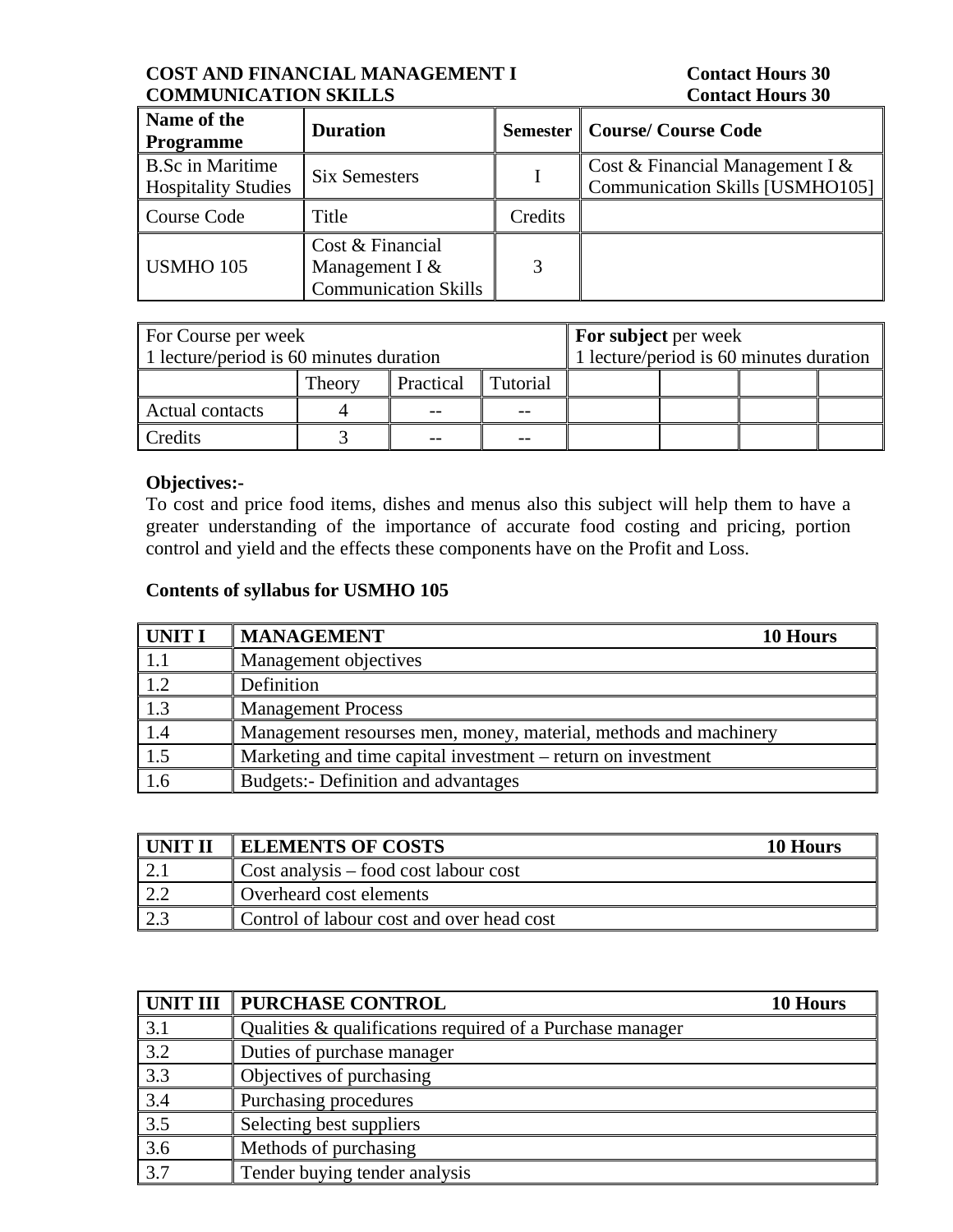|                   | ABC analysis                                          |
|-------------------|-------------------------------------------------------|
| $\vert 3.9 \vert$ | Yield testing, yield calculations & yield percentages |
| 3.10              | Centralized & decentralized purchasing                |
|                   | Purchase requisition & purchase order                 |

## **Reference Books:-**

- 1. **Budgeting, costing and controls,** Ozi D'cunha & Gleson D'cunha, 2001, Dicky's enterprise
- 2. **Food & Beverage Management,** Sally Stone & Richard Kotas, 1998 & 1994
- 3. **Accuracy in Food Costing and Purchasing,** Francis T. Lynch, Amazon.com
- 4. **Principles of Food, Beverage, and Labor Cost Controls,** Paul R. Dittmer and J. Desmond Keefe, amazon.com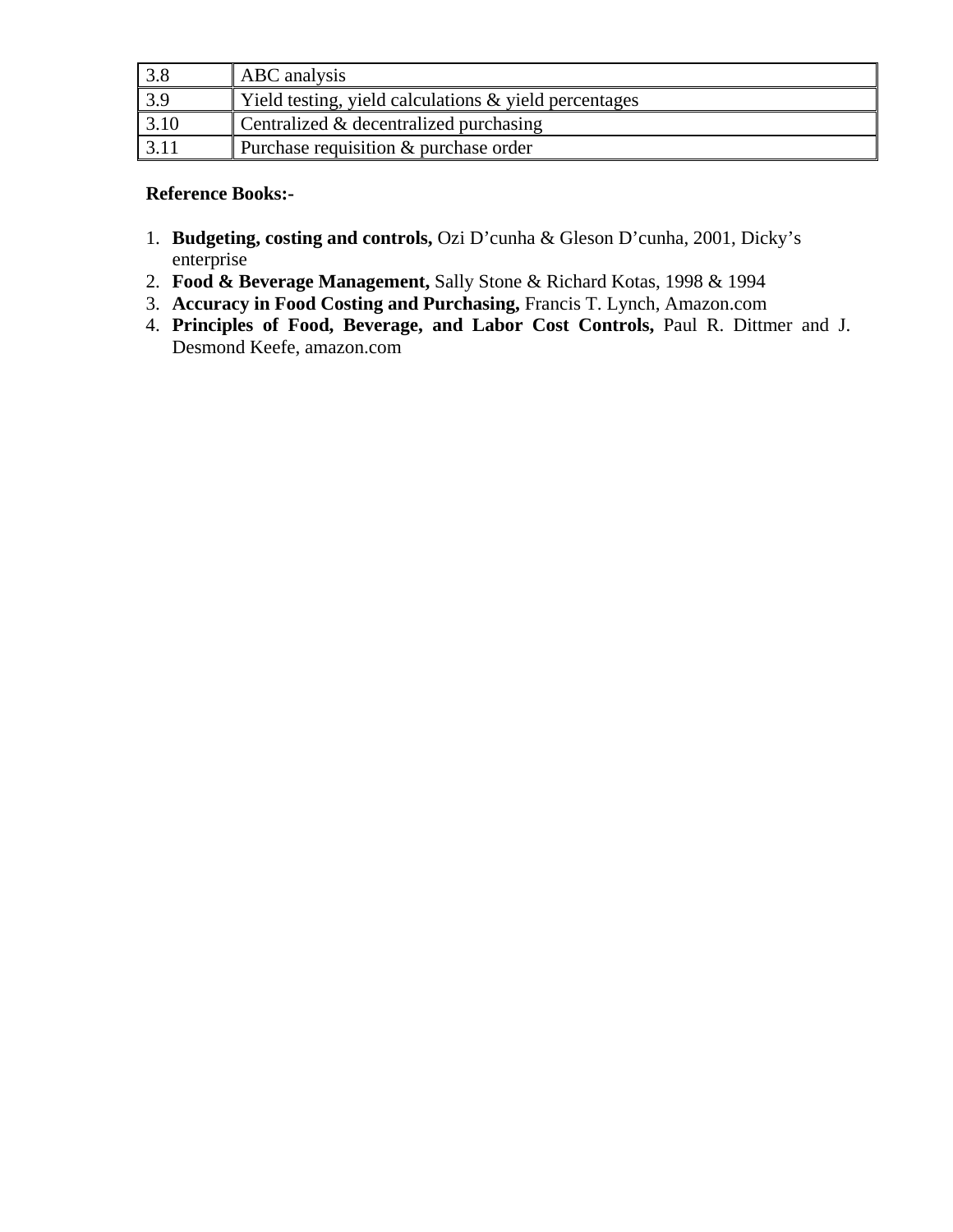## **COMMUNICATION SKILLS** Contact **Hours 30**

# **Objectives:-**

To introduce students with the process of communication so that they can identify conditions favourable to effective communication and to teach them basic and applied language skills useful for the study of technical subjects as well as communication, with a particular emphasis on writing and oral presentation skills, which are capabilities needed for professional careers .

| <b>UNIT I</b> | <b>COMMUNICATION PROCESS</b><br>10 Hours                                                      |  |  |  |
|---------------|-----------------------------------------------------------------------------------------------|--|--|--|
| 1.1           | Concept of Communication - An introduction                                                    |  |  |  |
| 1.1.1         | <b>Elements of Communication</b>                                                              |  |  |  |
|               | Sender, Receiver, Message, Medium, Encoding, Decoding and Feedback                            |  |  |  |
| 1.1.2         | Importance of Effective Communication (In every Field)                                        |  |  |  |
| 1.2           | <b>CHANNELS OF COMMUNICATIONS</b>                                                             |  |  |  |
| 1.2.1         | Internal and External Communications, Formal and Informal Channels                            |  |  |  |
| 1.2.2         | Formal Channels of Communication (Horizontal, Vertical, Upward and Downward<br>Communications |  |  |  |
| 1.2.3         | Informal Channel of Communications – Grapevine                                                |  |  |  |
| 1.3           | NON-VERBAL AND VISUAL COMMUNICATIONS                                                          |  |  |  |
| 1.3.1         | Definition of Non - Verbal Communication                                                      |  |  |  |
| 1.3.2         | Types of Non-Verbal Communications                                                            |  |  |  |
|               | Facial Expression, Gestures, Body language, Kinesis, Phonemics and Physical<br>appearance     |  |  |  |
| 1.3.3         | Visual communication                                                                          |  |  |  |
|               | Signs, Signals, Graphs, Charts, Maps, Color and Posters.                                      |  |  |  |
| 1.4           | <b>BARRIERS OF COMMUNICATION</b>                                                              |  |  |  |
| 1.4.1         | Types of Barriers – Their Types                                                               |  |  |  |
|               | Physical, Mechanical, Semantic, Cultural, Psychological                                       |  |  |  |
| 1.4.2         | Ways of overcoming barriers of communication                                                  |  |  |  |

| UNIT II | <b>LANGUAGE IN LETTER WRITING</b><br>10 Hours                                                                                                |
|---------|----------------------------------------------------------------------------------------------------------------------------------------------|
| 2.1     | Principles of Official Letter writing, commercial jargon, correct spelling, correct<br>word order and FOUR 'C's of Commercial Correspondence |
| 2.2     | Parts of letter                                                                                                                              |
| 2.3     | <b>LETTERS</b>                                                                                                                               |
|         | Job Application Letter, Bio Data, Resume                                                                                                     |
|         | Inquiring Letter (For rooms), reply to enquiry letters                                                                                       |
|         | Order Letter and quotation letter                                                                                                            |
|         | Claim and Adjustment                                                                                                                         |

| <b>Credit and Collection Letter</b> |  |  |
|-------------------------------------|--|--|
| Sales letter and circular           |  |  |
| Notice and Memorandum               |  |  |
| <b>REPORT WRITING</b>               |  |  |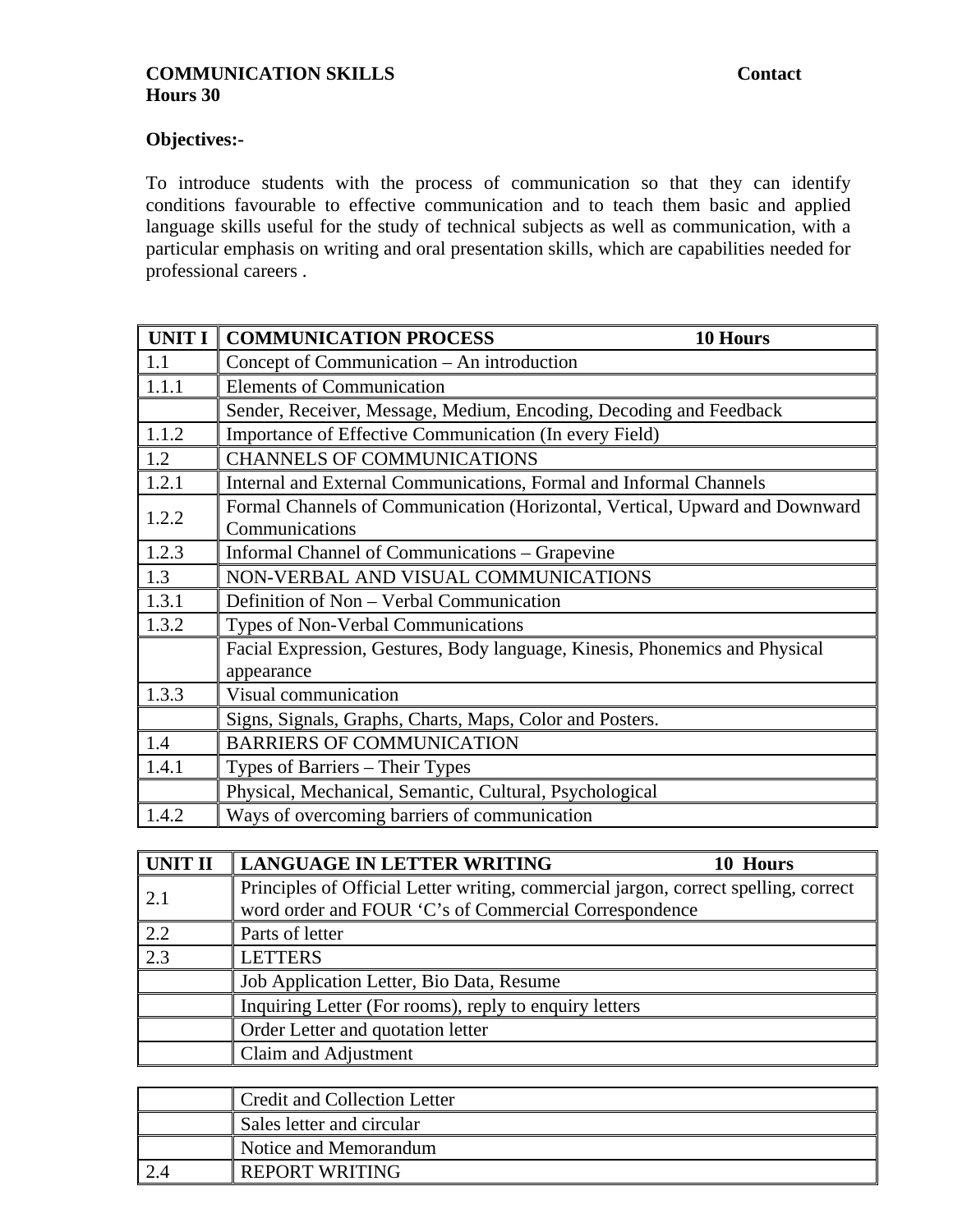|      | Structure of Report: Individual and Committee (Short and Long Report) |  |  |
|------|-----------------------------------------------------------------------|--|--|
|      | Types of Report: Investigative, Progressive and feasibility report    |  |  |
| ن کے | COMPREHENSION AND PRECISE                                             |  |  |
|      | Comprehension Passages related to specific fields                     |  |  |
|      | Precise writing and summarization                                     |  |  |

|     | UNIT III   ORAL COMMUNICATION                                                                                                                    | 10 Hours |
|-----|--------------------------------------------------------------------------------------------------------------------------------------------------|----------|
| 3.1 | Spoken or conversational English (stress on telephone conversation)                                                                              |          |
| 3.2 | Dialogue writing for specific occasions                                                                                                          |          |
| 3.3 | International Phonetic script                                                                                                                    |          |
| 3.4 | Presenting oral messages in the form of debates, group discussions, individual $\&$<br>group presentations, preparing for interviews, role plays |          |

## **Reference Books:-**

- 1. **101 ways to better communication,** Elizabeth Hierney, 1st Edition, 2001, Kogan Page
- 2. **Organizational Behavior,** Fred Luthans, Sixth, 1992, McGraw Hill
- 3. **How to Assert Yourself, Listen to Others, and Resolve Conflicts**, Robert Bolton
- 4. **Communication Skills**, Leena, Sen; Publisher: Prentice Hall of India
- 5. **Communication Skills**, Frank Brothers and Company LTD
- 6. **Communication Skills** (For the University of Mumbai), by Srinivas; Publisher: Tata Mcgraw Hill
- 7. **Communication Skills** (Revised And Enlarged), Dr. P Prasad, Edition: , Publisher: S.K. Kataria & Sons (Published: 2000)
- 8. **Communication Process in Organizations**, Rawat Publications
- 9. **Communication Process in Organizations**, D.S. Dahiya, Rawat Publications
- Examination of Cost & Financial Management I and Communication Skills shall be conducted separately as per the Examination scheme and shall be converted to out of 60 to the next integer for final calculation.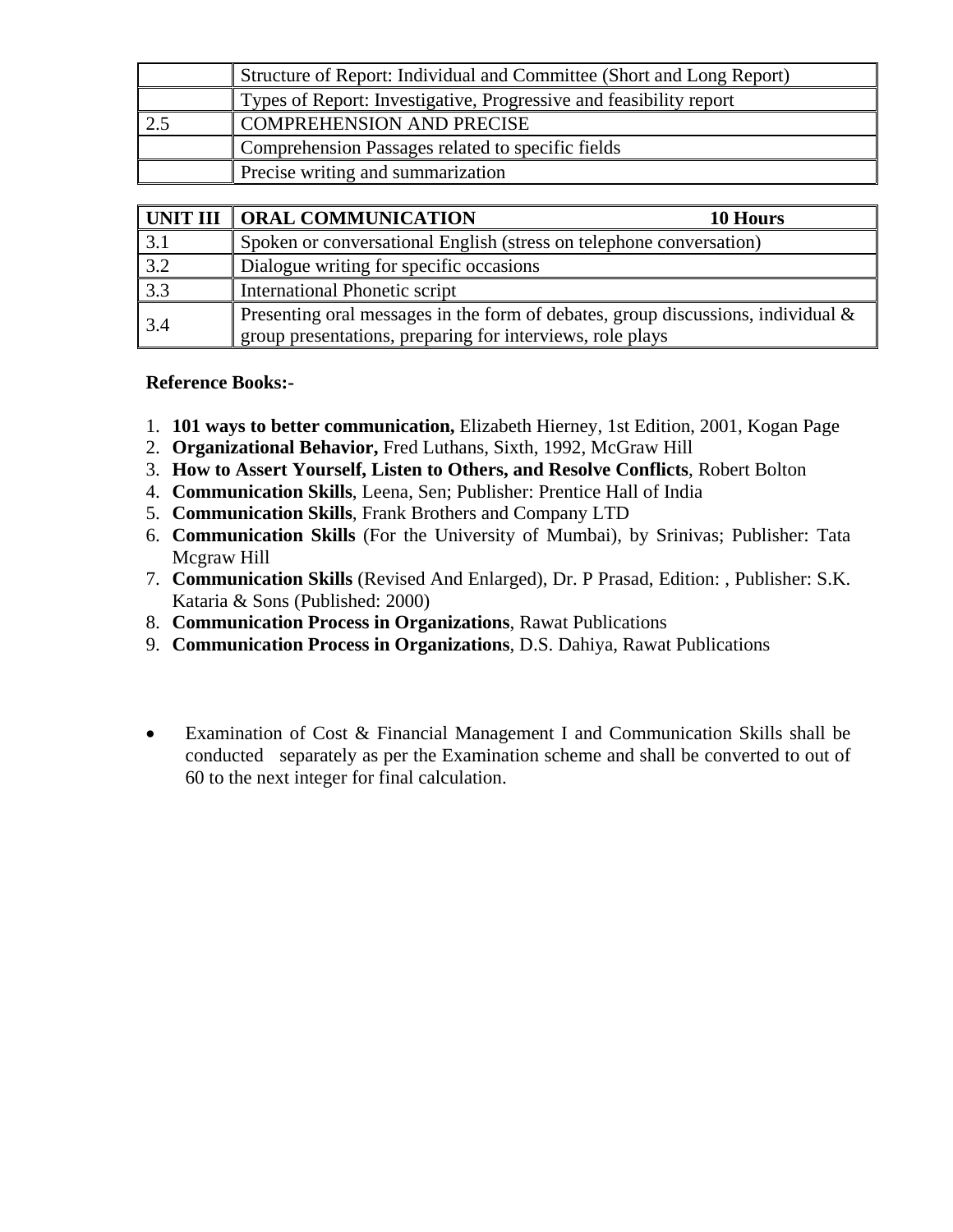## **FOOD SAFETY AND SANITATION Contact Hours 30 NUTRITION & FOOD SCIENCE** Contact Hours 30

| Name of the<br><b>Programme</b>                       | <b>Duration</b>                                                    |                | <b>Semester   Course/ Course Code</b>                                   |
|-------------------------------------------------------|--------------------------------------------------------------------|----------------|-------------------------------------------------------------------------|
| <b>B.Sc in Maritime</b><br><b>Hospitality Studies</b> | <b>Six Semesters</b>                                               |                | Food Safety & Sanitation and<br>Nutrition & Food science<br>[USMHO 106] |
| Course Code                                           | Title                                                              | Credits        |                                                                         |
| <b>USMHO 106</b>                                      | Food Safety &<br><b>Sanitation and Nutrition</b><br>& Food science | $\overline{2}$ |                                                                         |

| For Course per week<br>1 lecture/period is 60 minutes duration |        |                    |  | For subject per week<br>1 lecture/period is 60 minutes duration |  |  |  |
|----------------------------------------------------------------|--------|--------------------|--|-----------------------------------------------------------------|--|--|--|
|                                                                | Theory | Practical Tutorial |  |                                                                 |  |  |  |
| <b>Actual contacts</b>                                         |        |                    |  |                                                                 |  |  |  |
| Credits                                                        |        |                    |  |                                                                 |  |  |  |

## **Objectives:-**

This subject meets the basic competency standards required for Food Safety on board. The subject covers food safety legislation and their role and responsibilities under a Food Safety Program. It will cover the basic skills and knowledge required to implement food safety procedures and to fill in its required records. Students will learn about the risks involved in food storage, preparation and handling, displaying, service and transportation, with a detailed look at micro organism, contamination and adulteration. Learn how to reduce risk through personal hygiene, cleaning and sanitation, temperature control and safe handling procedures. The course covers in detail HACCP (Hazard Analysis Critical Control Points) system, vessel sanitation and USPH guidelines in detail.

| UNIT I              | <b>MICRO ORGANISMS &amp; TEMPERATURE CONTROL</b><br>10 Hours  |
|---------------------|---------------------------------------------------------------|
| l 1.1.1             | Classification of microbes                                    |
| $\vert 1.1.2 \vert$ | <b>Factors favourable for growth of Micro Organisms</b>       |
| $\vert 1.1.3 \vert$ | Harmful Effects of Micro Organism                             |
| $\sqrt{1.1.4}$      | Various food poisoning Source, Signs, Symptoms and Prevention |

| $\vert$ 1.2 | TEMPERATURE CONTROL                                                        |
|-------------|----------------------------------------------------------------------------|
| 1.2.1       | Safe Temperature                                                           |
| 1.2.2       | Compliance with the temperature control regulations                        |
| 1.2.3       | Good practice for effective control of food temperature                    |
| 1.2.4       | Temperature measuring equipments                                           |
| 1.2.5       | Big Thaw – Safe Practices                                                  |
| 1.2.6       | General Freezing requirements for Meat, Poultry Fish and Frozen Vegetables |
| 1.2.7       | <b>Rules for Rechauffe</b>                                                 |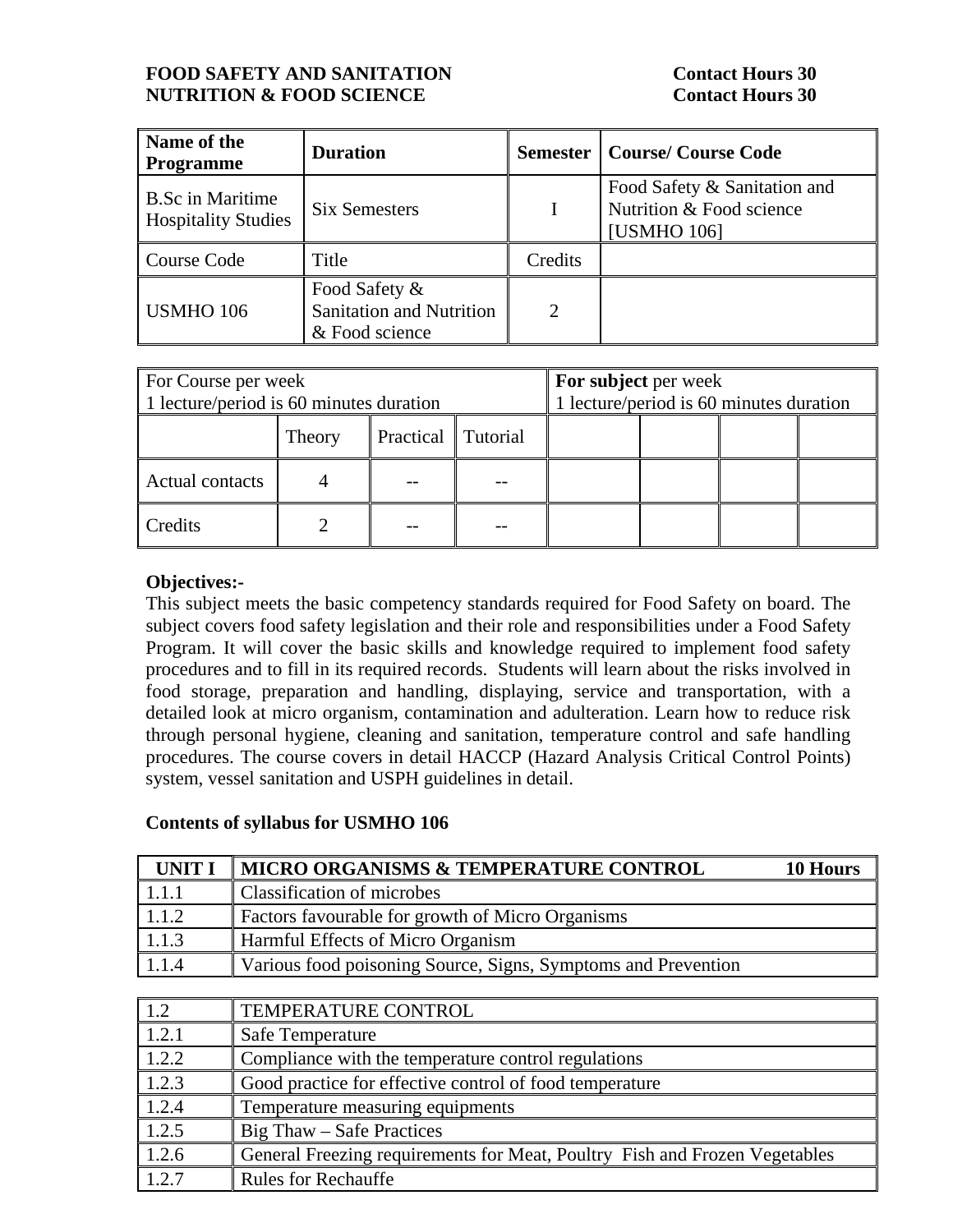| UNIT II           | <b>PEST CONTROL</b>                     | 10 Hours |
|-------------------|-----------------------------------------|----------|
| $\underline{2.1}$ | <b>Onboard Legislations</b>             |          |
|                   | <b>Integrated Pest Management (IPM)</b> |          |
| 2.3               | Good Housekeeping                       |          |
|                   | <b>Control Measures</b>                 |          |
|                   | <b>Pest Control Contractors</b>         |          |

| UNIT III | LEGAL REQUIREMENTS, GUIDE TO COMPLIANCE & ADVICE ON<br><b>GOOD PRACTICE BY SHIPPING INDUSTRY CATERER (RULE OF</b><br><b>HYGIENE ONBOARD)</b><br>10 Hours |
|----------|----------------------------------------------------------------------------------------------------------------------------------------------------------|
| 3.1.1    | Care in Transporting Foods from Shore to Ships                                                                                                           |
| 3.1.2    | Food Waste (Garbage Management Plan (GMP))                                                                                                               |
| 3.1.3    | Personal Hygiene                                                                                                                                         |
| 3.1.4    | Provisions applicable to food stuffs (Care in receiving, storing and handling)                                                                           |
| 3.1.5    | Dishwashing methods – manual and machine dish washing, merits and demerits                                                                               |
| 3.1.6    | Protective display of food, hot and cold display counters                                                                                                |
| 3.2      | <b>GARBAGE MANAGEMENT ON BOARD (MARPOL 73/78)</b>                                                                                                        |

**Reference Books:-** 

**Handbook of food & nutrition,** M. Swaminathan, 1999,

**Food microbiology,** W. C. Frazier / D. D. Westhoff, 1991

**Food hygiene & sanitation,** S. Roday, 1991

**Nutritive value of Indian foods,** Gopalan, 1995, Jacob Michael, Delhi

**A trainee guide for managers of food service establishments,** 1991, CBS Publishers & **Distributors** 

**Safe food handling,** Stanley Thomas

**The Prevention of food poisoning,** Jill Trickett, 1992

**Catering Management, an integrated approach,** Sethi / Mohini, New Delhi, 1987, Wiley Eastern Ltd,

**Industry Guide to Good Hygiene Practice: Catering Guide Ships,** 2004, Chadwick House Group Ltd., 15, Hatfields, London – SE1 8DJ.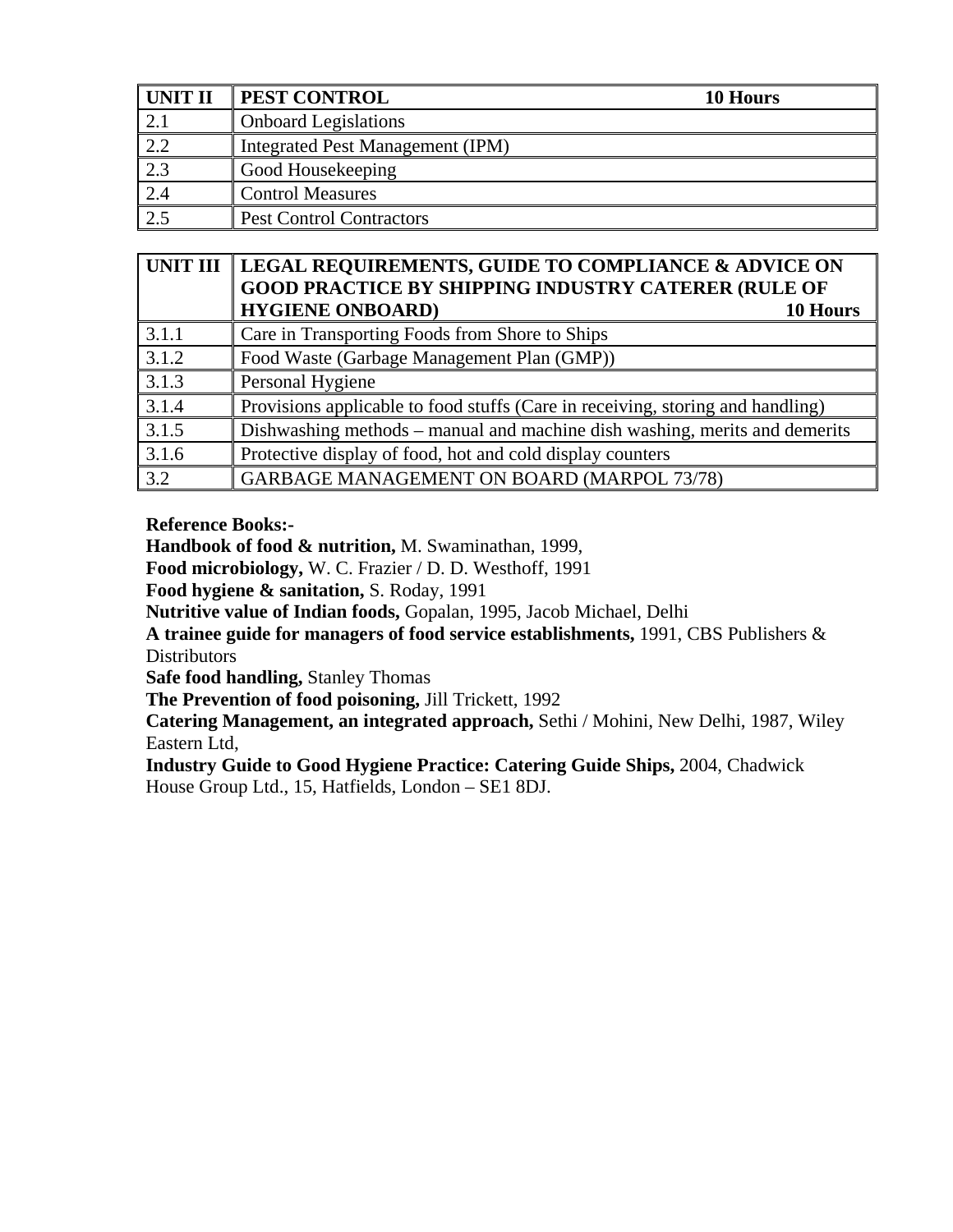# **NUTRITION & FOOD SCIENCE** Contact Hours 30

## **Objectives:-**

The subject will develop basic awareness of the importance of nutrition and balanced diet. It will also give insight in to the changes occurred in food during different cooking process and how to reduce nutritional loses during cooking.

| <b>UNIT I</b> | <b>INTRODUCTION</b>                                  | 10 Hours |
|---------------|------------------------------------------------------|----------|
| 1.1           | <b>Importance of Nutrition</b>                       |          |
| 1.2           | <b>Basic Nutrients</b>                               |          |
| 1.3           | <b>Function of various Nutrients</b>                 |          |
| 1.4           | Importance of water To the Human Body                |          |
| 1.5           | Basic five food groups                               |          |
| 1.6           | Nutrients loss while storing or preparation of foods |          |
| 1.7           | Effect of cooking on various nutrients               |          |
| 1.8           | <b>Balanced</b> diet                                 |          |
| 1.9           | Basic for meal planning                              |          |

| <b>UNIT II</b> | <b>COLLOIDAL CHEMISTRY</b><br>10 Hours                                                                     |
|----------------|------------------------------------------------------------------------------------------------------------|
|                | Colloidal System – Types of Colloids in Food                                                               |
|                | (Food Eg. of Sol, Gel, Emulsion and foam, Emulsifying, Agents and their use in<br>preparation of Emulsions |
| 2.2            | Browning reactions in Food – Causes, desirable and undesirable effects, with<br>food examples              |

| UNIT III | <b>FOOD ADDITIVES</b>                          | 10 Hours |
|----------|------------------------------------------------|----------|
|          | Thickening, Stabilizing and emulsifying agents |          |

## **Reference Books:-**

- 1. **Handbook of food & nutrition,** M. Swaminathan, 1999,
- 2. **Nutritive value of Indian foods,** Gopalan, 1995
- 3. **Catering Management, an integrated approach,** Sethi / Mohini, New Delhi, 1987, Wiley Eastern Ltd.
- 4. **Industry Guide to Good Hygiene Practice: Catering Guide Ships,** 2004, Chadwick House Group Ltd., 15, Hatfields, London – SE1 8DJ.
- Examination of Food Safety And Nutrition & Food Science shall be conducted separately as per the Examination scheme and shall be converted to out of 60 to the next integer for final calculation.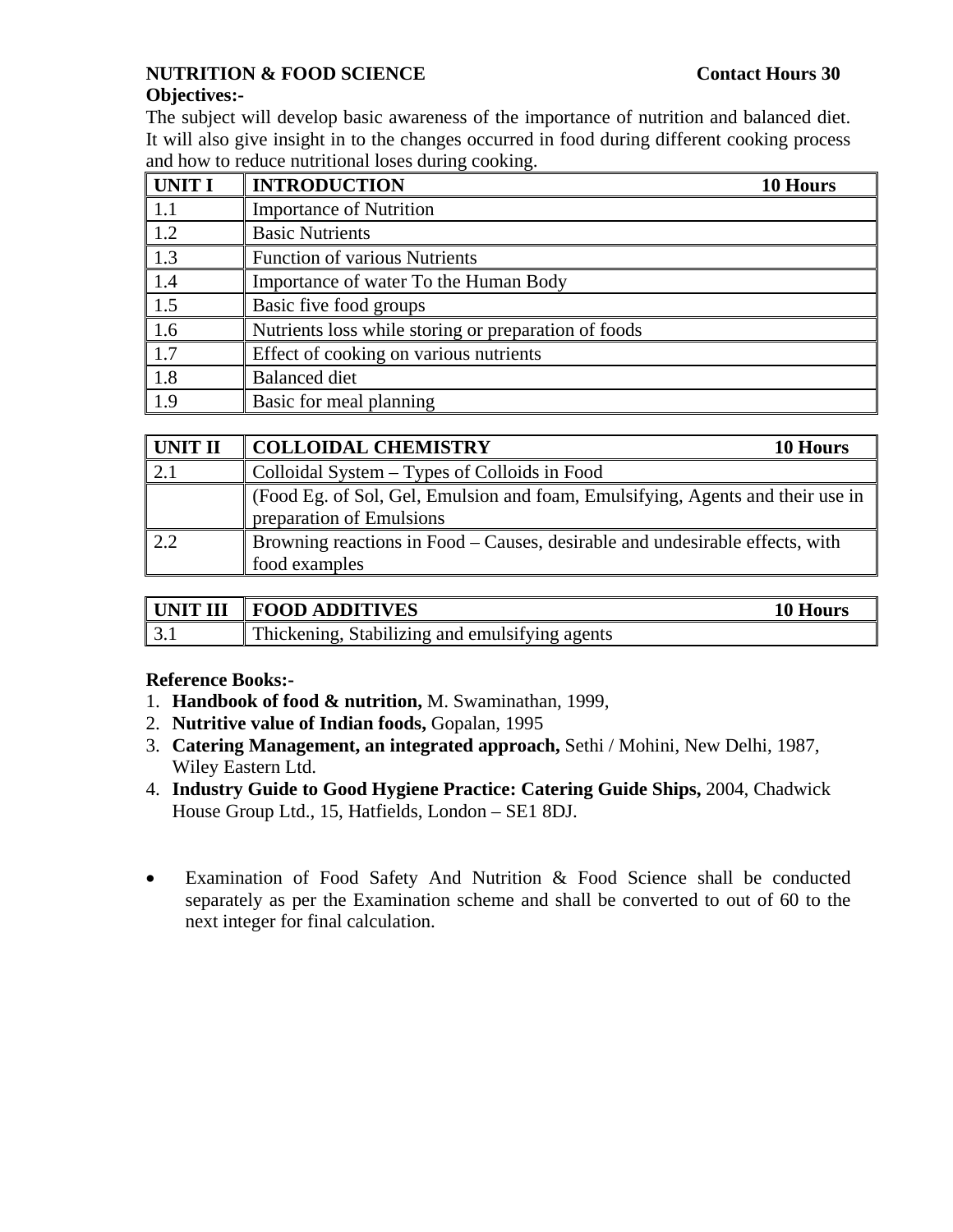# **B.Sc. in Maritime Hospitality Studies**

Theory/Practical : 16 Weeks (15 weeks for lectures/practical & one week for semester end examination )

| <b>Course</b><br>Code                                                | <b>Title of the Course</b>                                 |                | Per<br><b>Week</b> |     | Per<br><b>Semester</b> |                | <b>Credits</b> | <b>Total</b>   |
|----------------------------------------------------------------------|------------------------------------------------------------|----------------|--------------------|-----|------------------------|----------------|----------------|----------------|
|                                                                      |                                                            | L              | $\mathbf{P}$       | L   | P                      | L              | $\mathbf{P}$   |                |
| USMHO201                                                             | Maritime Studies-II                                        | 3              | $\overline{2}$     | 45  | 30                     | $\overline{2}$ | $\overline{2}$ | $\overline{4}$ |
| <b>USMHO202</b>                                                      | <b>Food Production-II</b>                                  | 3              | 8                  | 45  | 120                    | $\overline{2}$ | 3              | 5              |
| USMHO203                                                             | Food & Beverage Service-II                                 | 3              | 3                  | 45  | 45                     | $\overline{2}$ |                |                |
| USMHO204                                                             | Accomodation & Facility<br>Management-II                   |                | 3                  | 45  | 45                     | $\overline{2}$ | $\overline{2}$ | 6              |
| <b>USMHO205</b>                                                      | Cost & Financial Management-II<br>and Communication Skills | $\overline{4}$ |                    | 60  | --                     | 3              | --             | 3              |
| Food Safety & Sanitation and<br>USMHO206<br>Nutrition & Food Science |                                                            | $\overline{4}$ |                    | 60  | --                     | $\overline{2}$ | --             | $\overline{2}$ |
| <b>TOTAL</b>                                                         |                                                            |                | 16                 | 300 | 240                    | 13             | 7              | 20             |

# **Semester –II**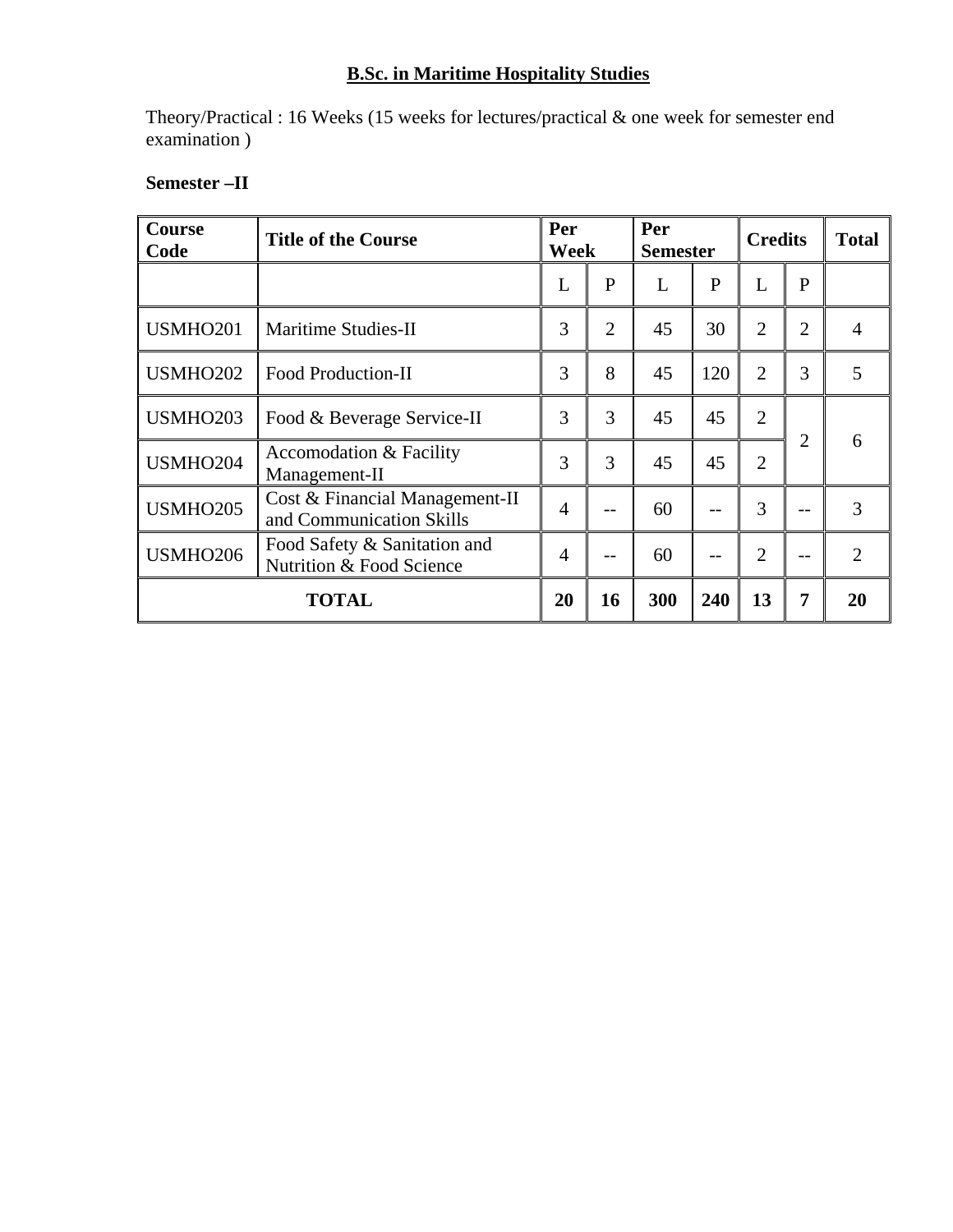| <b>Maritime Studies II</b>                            | <b>Contact Hours 45</b>    |                 |                                   |
|-------------------------------------------------------|----------------------------|-----------------|-----------------------------------|
| Name of the Program                                   | <b>Duration</b>            | <b>Semester</b> | <b>Course/Course Code</b>         |
| <b>B.Sc in Maritime</b><br><b>Hospitality Studies</b> | <b>Six Semesters</b>       | $\mathbf{I}$    | Maritime Studies II<br>[USMHO201] |
| Course Code                                           | Title                      | Credits         |                                   |
| USMHO 201                                             | <b>Maritime Studies II</b> | $2 + 2$         |                                   |

| For Course per week<br>1 lecture/period is 60 minutes duration |                                        |  | For subject per week | 1 lecture/period is 60 minutes duration |  |  |
|----------------------------------------------------------------|----------------------------------------|--|----------------------|-----------------------------------------|--|--|
|                                                                | Practical<br><b>Tutorial</b><br>Theory |  |                      |                                         |  |  |
| Actual<br>contacts                                             |                                        |  |                      |                                         |  |  |
| Credits                                                        |                                        |  |                      |                                         |  |  |

# **Objective:-**

This subject exposes the students to Safety, Legislation and preventive maintenance onboard and mandatory STCW Courses.

| UNIT    | <b>Proficiency in Elementary First Aid</b>   | 15Hours  | 30 Hours |
|---------|----------------------------------------------|----------|----------|
| I       | 1.1 General Principles                       |          |          |
|         | 1.2 Body Structure & Functions               |          |          |
|         | 1.3 Positioning of Casualty                  |          |          |
|         | 1.4 The Unconscious Casualty                 |          |          |
|         | 1.5 Resuscitation                            |          |          |
|         | 1.6 Bleeding                                 |          |          |
|         | 1.7 Management of Shock                      |          |          |
|         | 1.8 Burns and Scalds and Accidents caused by |          |          |
|         | Electricity                                  |          |          |
|         | 1.9 Rescue & Transport of Casualty           |          |          |
|         | 1.10 First Aid Practicals*                   |          |          |
| Unit II | <b>Marine Safety</b>                         | 15 Hours | 30 Hours |
|         | <b>2.1 Safety Induction</b>                  |          |          |
|         | <b>2.2 Risk Assessment</b>                   |          |          |
|         | Main Elements of Risk Assessment             |          |          |
|         | <b>Detailed Risk Assessment</b>              |          |          |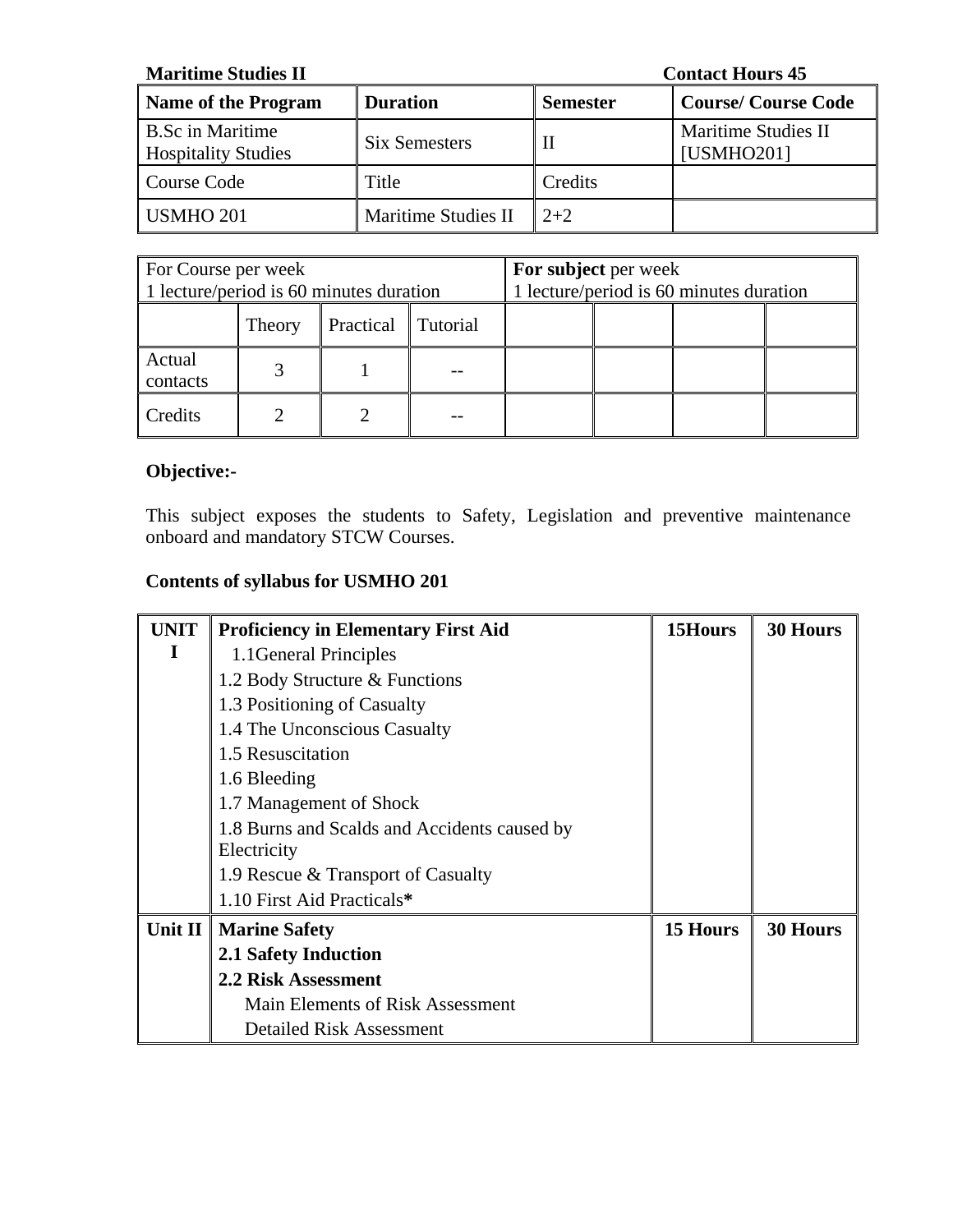| UNIT II | 2.3 Health Surveillance                              | 15 Hours | 30 Hours |
|---------|------------------------------------------------------|----------|----------|
|         | 3.1 Purpose                                          |          |          |
|         | 3.2 Application                                      |          |          |
|         | <b>2.4 Safety Committee</b>                          |          |          |
|         | Safety Officers & Representatives                    |          |          |
|         | <b>Safety Inspections</b>                            |          |          |
|         | Check list for Safety Officer's Inspection           |          |          |
|         | Accident Investigation & Records of accidents        |          |          |
|         | <b>2.5 Personal Protective Equipment</b>             |          |          |
|         | Types of Equipment<br>٠                              |          |          |
|         | Face & Eye Protection<br>$\bullet$                   |          |          |
|         | <b>Respiratory Protective Equipment</b><br>$\bullet$ |          |          |
|         | <b>Body Protection</b>                               |          |          |
|         | Protection against drowning<br>٠                     |          |          |
|         | 2.6 Means of access & Safety Signs                   |          |          |
|         | Safe Movement<br>$\bullet$                           |          |          |
|         | <b>Boarding Arrangements</b>                         |          |          |
|         | Entry into dangerous spaces                          |          |          |
|         | 'Permit to work' System<br>$\bullet$                 |          |          |
|         | <b>Safety Signs</b><br>$\bullet$                     |          |          |
|         | <b>2.7 Fire Precautions</b>                          |          |          |
|         | General<br>$\bullet$                                 |          |          |
|         | Spontaneous Combustion                               |          |          |
|         | Machinery spaces & galleys                           |          |          |
|         | 2.8 Security onboard                                 |          |          |
|         | Stowaways<br>$\bullet$                               |          |          |
|         | $\bullet$ Piracy                                     |          |          |
|         | <b>General Precautions</b>                           |          |          |
|         | 2.9 Living onboard                                   |          |          |
|         | Health & Hygiene<br>$\bullet$                        |          |          |
|         | Working in hot climates<br>$\bullet$                 |          |          |
|         | Substances hazardous to health                       |          |          |
|         | Cuts, burns & scalds<br>$\bullet$                    |          |          |
|         | 2.10 Safe Movement                                   |          |          |
|         | General                                              |          |          |
|         | <b>Transit Areas</b>                                 |          |          |
|         | Lighting                                             |          |          |
|         | Watertight doors                                     |          |          |
|         | <b>Manual Handling Techniques</b><br>$\bullet$       |          |          |
|         | Code of Hand Signals<br>$\bullet$                    |          |          |
|         | 2.11 Food Preparation & Handling                     |          |          |
|         | $\bullet$ Health & Hygiene                           |          |          |
|         | • Slips, falls & tripping hazards                    |          |          |
|         | • Catering equipment, care & handling                |          |          |
|         | Refrigerated rooms and stores                        |          |          |
|         | 2.12 Maintenance                                     |          |          |
|         | • General                                            |          |          |
|         | • Air conditioners & Refrigeration Machinery         |          |          |
|         | • Electrical Equipment                               |          |          |
|         | • Laundry Equipment                                  |          |          |
|         | <b>2.13 Hazardous Substances</b>                     |          |          |
|         | • General                                            |          |          |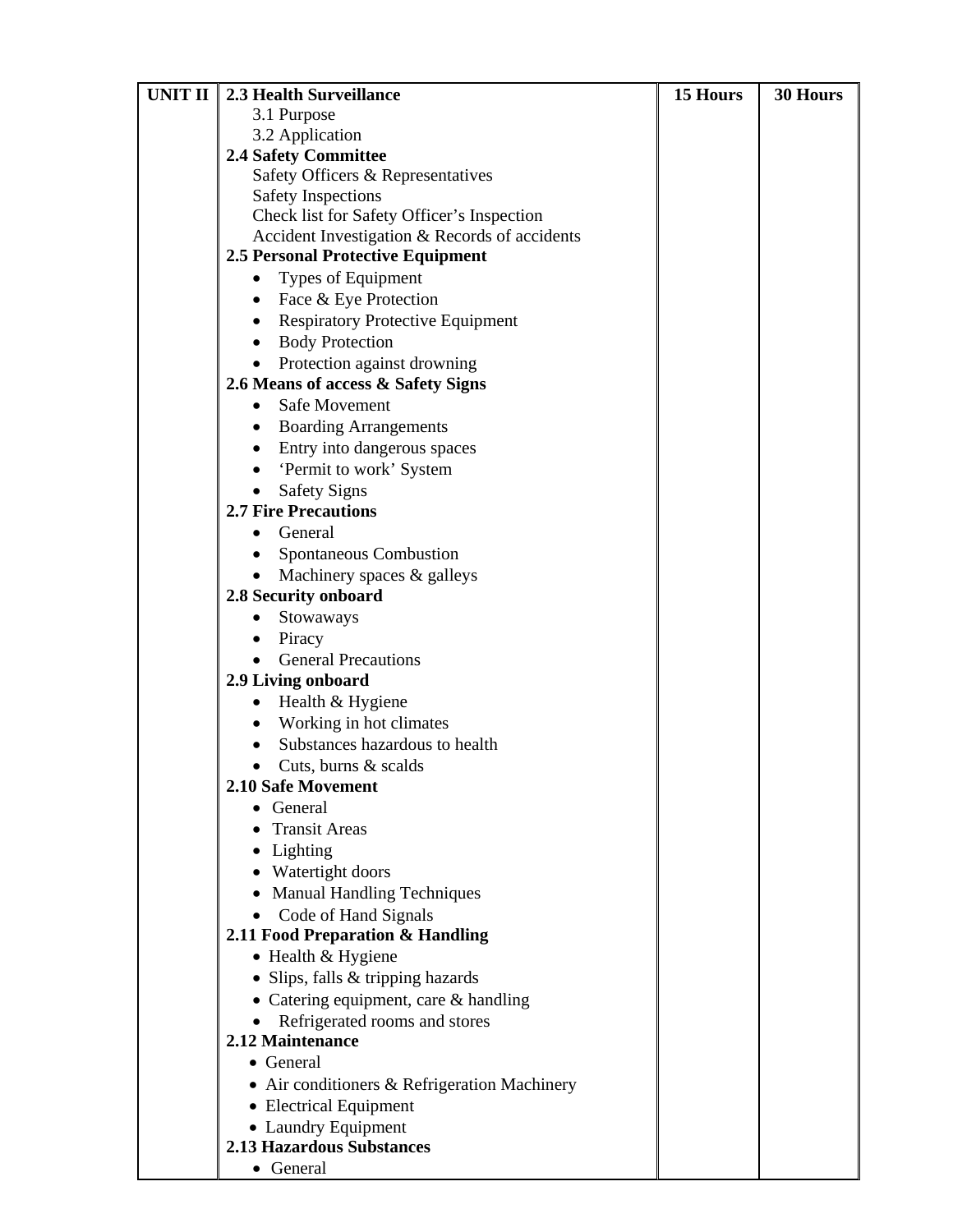|             | • Asbestos Dust<br>• Dangerous Goods<br>• Dry Cleaning Operations<br>• Safe use of pesticides |          |  |
|-------------|-----------------------------------------------------------------------------------------------|----------|--|
| <b>UNIT</b> | <b>Standard Marine Navigational Vocabulary</b>                                                | 30 Hours |  |
| Ш           | 3.1 Miscellaneous phrases                                                                     |          |  |
|             | 3.2 internal communication                                                                    |          |  |
|             | 3.3 Cruise Ship Dictionary                                                                    |          |  |

*\* All practical exercises to be carried out as required by Table A-VI/1.1, Table A-VI/1.2, Table A-VI/1.3* 

 *of the STCW Code 95 of International Maritime Organisation. The conduct of these modules shall be as per the guidelines of D.G Shipping as directed through training circulars time to time.* 

**\*There will be continuous assessment of skills being acquired through class work, practical and periodic assignments / project works / tests/ orals etc.** 

**\*Laboratory journal to be submitted at the end of each term for assessment** 

## **Reference Books:-**

- 5. Practical knots and rope works, Bland ford, percy, W. Tab books Inc
- 6. Safety and Survival at Sea, 1980, LEE, ECB & Others, New York, WW Norton and co.
- 7. Model course crowd management, IMO, London
- 8. Solas, 2001, Consolidated edition, Mumbai, Sterling Book House

# **Scheme of Examination (Practical)**

## **Semester end assessment - 30 marks**

Practical exams of 10 marks each to be conducted for –

- c) Proficiency in Elementary First Aid (EFA)
- d) Personal Safety and Social Responsibility (PSSR)
- **\*** A candidate shall be judged on the basis of his performance during drills and viva-voce.
- **\*** Journal (continuous assessment of practical throughout the year) 05 marks.
- **\*** Viva-voce 05 marks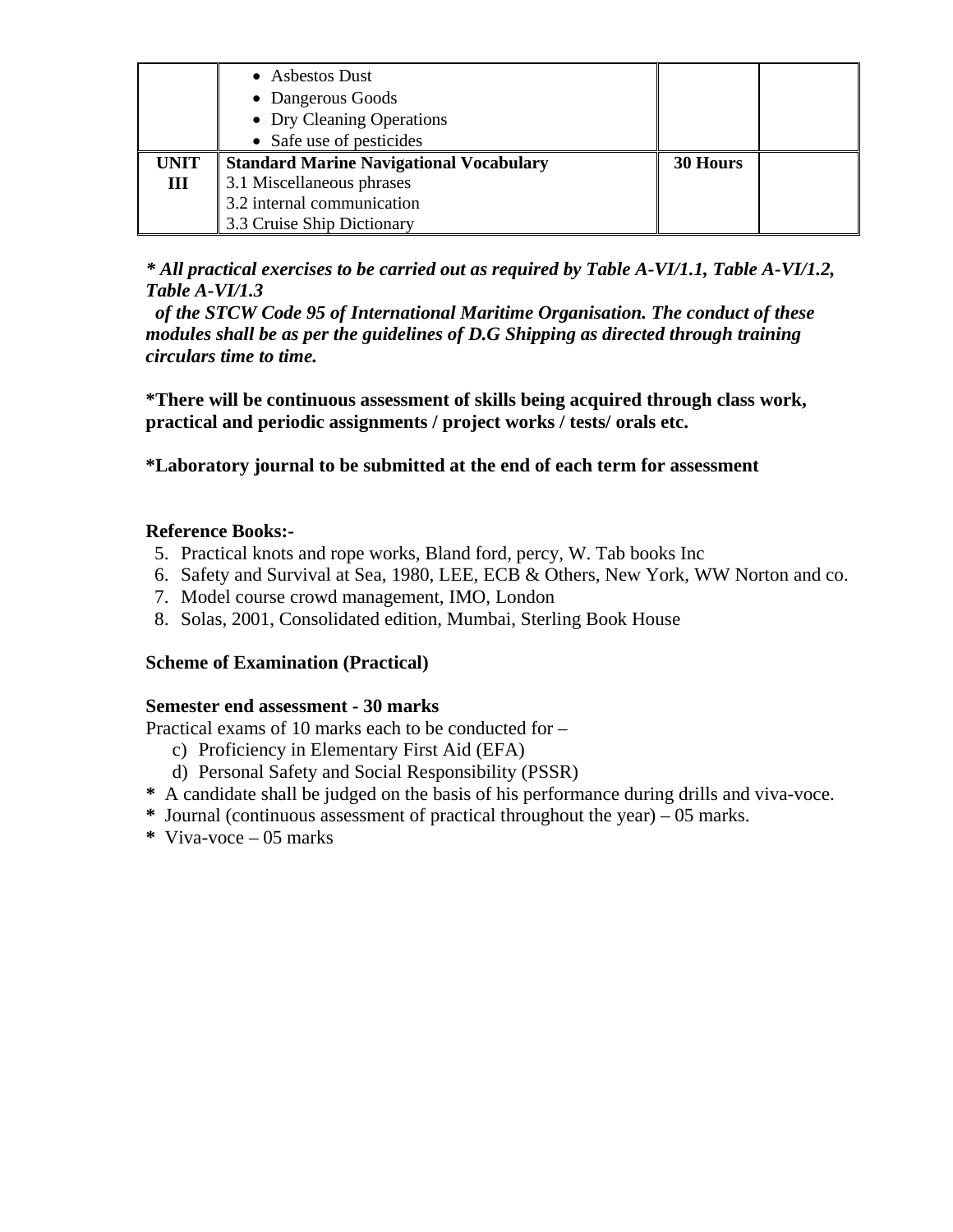| <b>FOOD PRODUCTION - II</b>                           | <b>Contact Hours 45</b> |                 |                                                 |
|-------------------------------------------------------|-------------------------|-----------------|-------------------------------------------------|
| Name of the<br><b>Programme</b>                       | <b>Duration</b>         | <b>Semester</b> | <b>Course/Course</b><br>Code                    |
| <b>B.Sc in Maritime</b><br><b>Hospitality Studies</b> | <b>Six Semesters</b>    | П               | <b>Food Production II</b><br><b>[USMHO 202]</b> |
| Course Code                                           | Title                   | Credits         |                                                 |
| <b>USMHO 202</b>                                      | <b>Food Production</b>  | $2 + 3$         |                                                 |

| For Course per week<br>1 lecture/period is 60 minutes duration |  |  | For subject per week | 1 lecture/period is 60 minutes duration |  |  |
|----------------------------------------------------------------|--|--|----------------------|-----------------------------------------|--|--|
| Practical Tutorial<br>Theory                                   |  |  |                      |                                         |  |  |
| Actual<br>contacts                                             |  |  |                      |                                         |  |  |
| Credits                                                        |  |  |                      |                                         |  |  |

## **Objectives:-**

The subject will develop basic awareness of the technical skills required in the food production department it also gives a comprehensive insight into the commodities required, their characteristics uses and handling procedures. This shall help students to produce the varieties of dishes suitable for the various occasions. This will also help develop the right attitude, good work habits, right cooking techniques, use of correct tools and equipments to prevent nutritional and material loss, wastage and damage.

| <b>UNIT I</b>  | Meat, Poultry and Game                                                    | 15 Hours |
|----------------|---------------------------------------------------------------------------|----------|
| 1.1            | Factors that give meat good quality                                       |          |
| 1.2            | <b>Cooking Methods</b>                                                    |          |
| 1.3            | How to judge quality of                                                   |          |
|                | a) Beef b) Lamb c) Pork                                                   |          |
| 1.4            | Cuts of Meat (Diagrams with Common Parts and Cuts)                        |          |
|                | a) Cuts of Lamb b) Cuts of Pork C) Cuts of Beef                           |          |
| 1.5            | Types of birds included in poultry                                        |          |
| 1.6            | Criteria for choosing bird                                                |          |
| 1.7            | Popular cuts of poultry                                                   |          |
| 1.8            | Trussing a poultry                                                        |          |
| 1.9            | Definition of games                                                       |          |
| 1.10           | Hanging games                                                             |          |
| 1.11           | Various types of games and preparation method                             |          |
| <b>UNIT II</b> | <b>FISH COOKERY</b><br>15 Hours                                           |          |
| 2.1            | <b>Common Classification of Fish</b>                                      |          |
|                | i) White Fish (Round) ii) Lean Fish (Flat) iii) Oily Fish iv) Shell Fish  |          |
| 2.2            | How to choose a Fish                                                      |          |
| 2.3            | <b>Cooking Methods</b>                                                    |          |
| 2.4            | Common cuts of Fish: - Fillet, Paupiette, Supreme, Meuniere, Darne, Steak |          |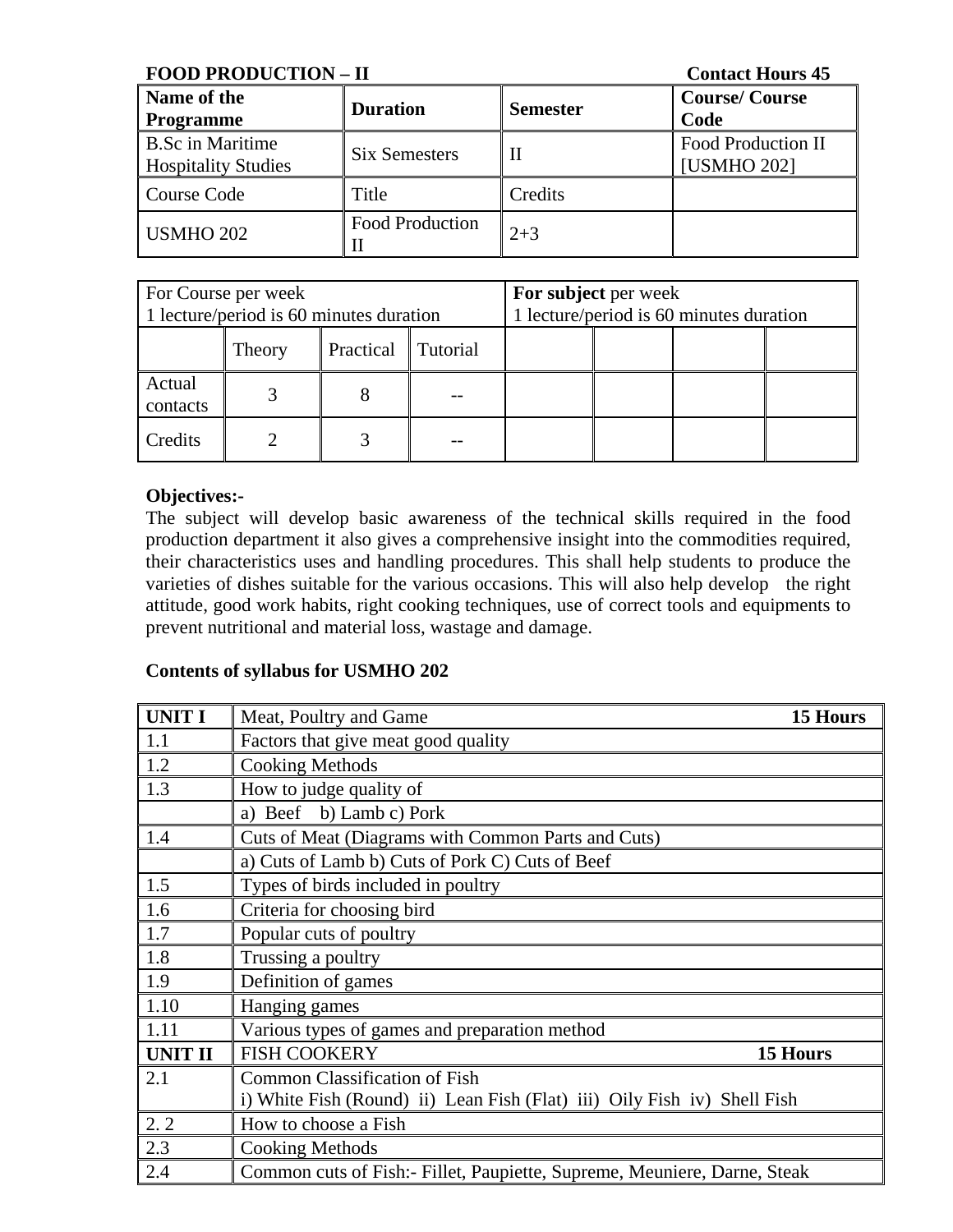| UNIT III | 15 Hours                                                                    |
|----------|-----------------------------------------------------------------------------|
| 3.1.1    | <b>FRUITS</b>                                                               |
| 3.1.1    | <b>Classification of Fruits</b>                                             |
| 3.1.2    | Selection and Handling of Fruits                                            |
| 3.1.3    | <b>Preparation of Fruits</b>                                                |
| 3.1.4    | Fruit as a primary culinary preparation                                     |
| 3.1.5    | Few international standards of inspection, selection $\&$ grading of fruits |
| 3.1.6    | Availability & storage                                                      |
| 3.2      | <b>CEREALS &amp; PULSES</b>                                                 |
| 3.2.1    | Introduction to Rice, Corn, Oats, Soya and Soya products.                   |
| 3.2.2    | Sprouts – Definition, Methods of Preparation and its uses                   |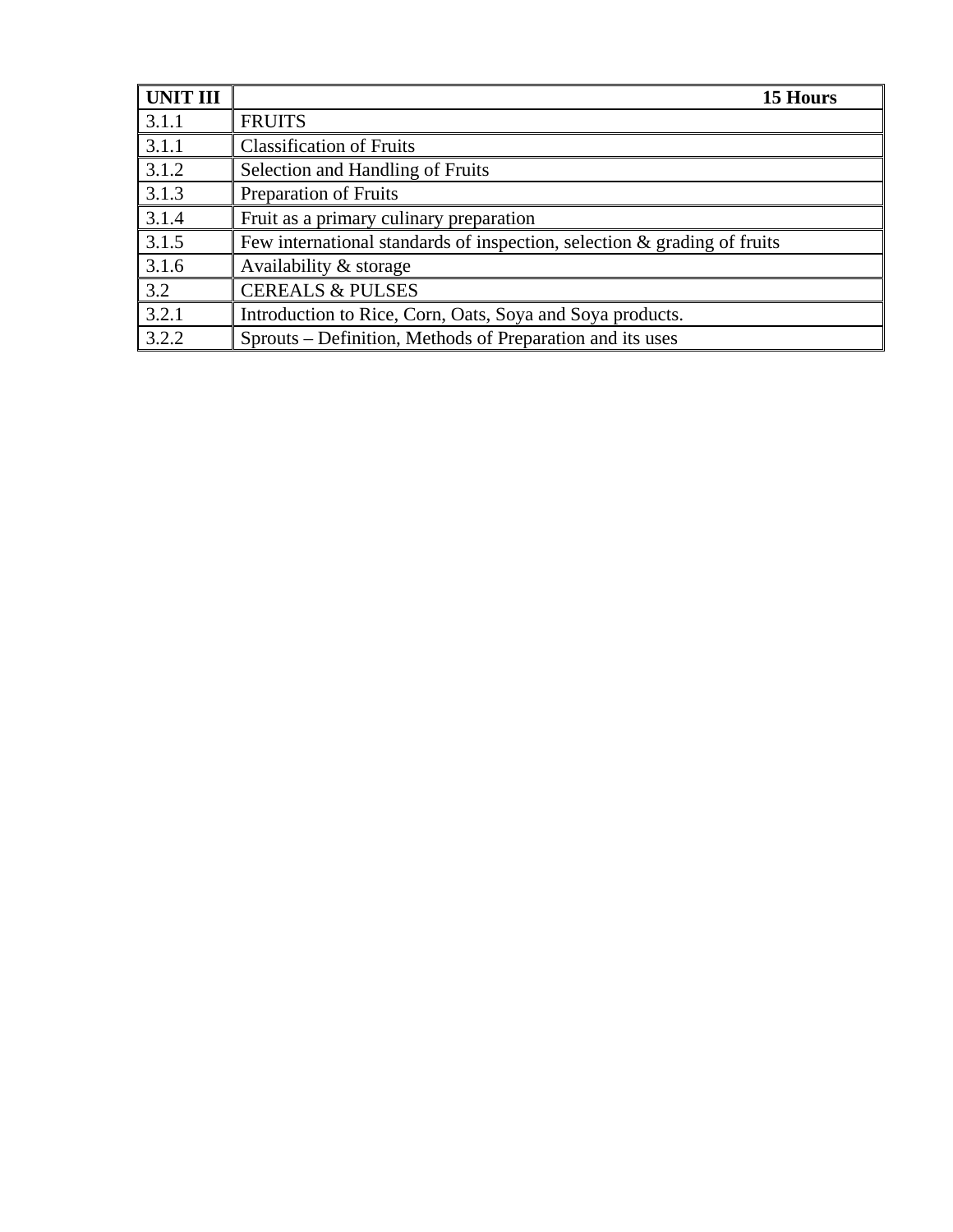# **FOOD PRODUCTION – I (PRACTICAL)**

12 sets of menus / activities are to be done during the academic year. It is compulsory for each student to attend at least 9 menus / activity during the session.

| <b>ACTIVITY 1</b> | <b>Mother Sauces</b><br>a)           |
|-------------------|--------------------------------------|
|                   | • White or Béchamel Sauce            |
|                   | • Brown or Espagnale Sauce           |
|                   | • Veloute Sauce                      |
|                   | • Tomato Sauce                       |
|                   | • Hollandaise Sauce                  |
|                   | • Mayonnaise Sauce                   |
| <b>ACTIVITY 2</b> | Clam Chowder<br>a)                   |
|                   | b) Grilled Fish Granobolise          |
|                   | c) Chicken Maryland                  |
|                   | <b>Steamed Asparagus</b><br>d)       |
|                   | <b>Grilled Vegetable</b><br>e)       |
|                   | <b>Fruit Custard</b><br>f            |
|                   | g) Banana Fritters                   |
|                   | h) Black Tea                         |
| <b>ACTIVITY 3</b> | a) Vanilla Milk Shake                |
|                   | b) Omelette                          |
|                   | <b>Fried Eggs</b><br>$\mathbf{c})$   |
|                   | d) Potato Cake                       |
|                   | e) Vegetable Cutlets                 |
|                   | <b>Hash Brown Potato</b><br>f)       |
|                   | g) Chicken Burger                    |
| <b>ACTIVITY 4</b> | Egg Bhurgee<br>a)                    |
|                   | b) Puri Bhaji                        |
|                   | c) Upama                             |
|                   | d) Aloo Paratha                      |
|                   | e) Misal Pav                         |
|                   | Mysore Bonda<br>f)                   |
|                   | <b>Madras Coffee</b><br>$\mathbf{g}$ |
| <b>ACTIVITY 5</b> | Tandoori Chicken<br>a)               |
|                   | b) Tandoori Roti                     |
|                   | Green Chatni<br>c)                   |
|                   | d) Egg Curry                         |
|                   | e) Usal                              |
|                   | Kadi Pakoda<br>f)                    |
|                   | Lemon Rice<br>g)                     |
|                   | Chana Dal Payasam<br>h)              |
| <b>ACTIVITY 6</b> | a) Cream of Cucumber Soup            |
|                   | b) Hungarian Goulash                 |
|                   | Poulet Sauté Chasseur<br>C)          |
|                   | d) Ratatouille                       |
|                   | Veg Pilaf<br>e)                      |
|                   | <b>Bread Rolls</b><br>f)             |
|                   | Honey comb mould<br>g)               |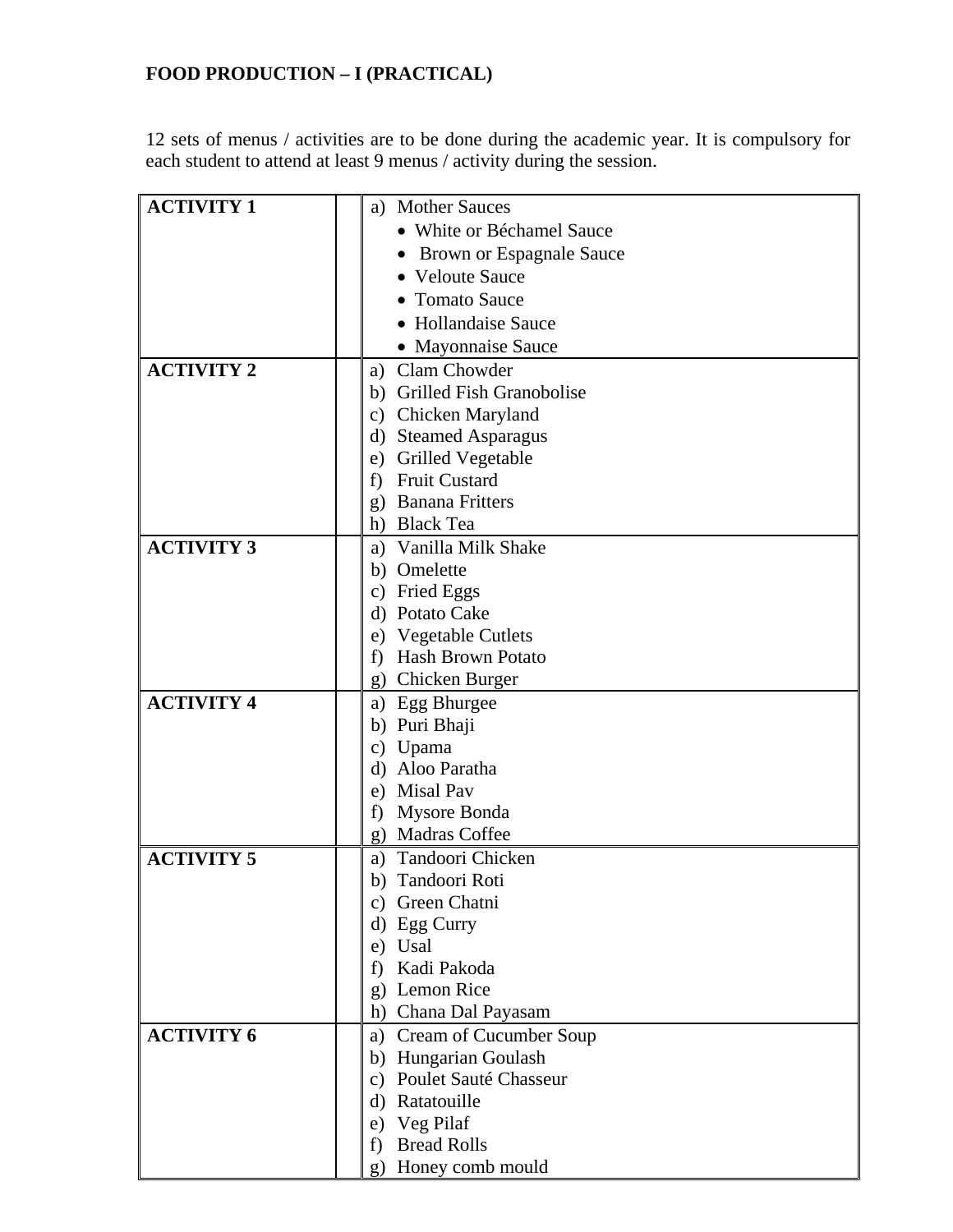| <b>ACTIVITY 7</b>  | a) Scotch Broth                   |  |  |  |  |
|--------------------|-----------------------------------|--|--|--|--|
|                    | b) Shepherd Pie                   |  |  |  |  |
|                    | c) Vegetable Stew                 |  |  |  |  |
|                    | d) Herbs Rice                     |  |  |  |  |
|                    | e) Bread Rolls                    |  |  |  |  |
|                    | <b>Coffee Mousse</b><br>f)        |  |  |  |  |
| <b>ACTIVITY 8</b>  | a) Cream of Dubarry               |  |  |  |  |
|                    | b) Poulet Sauté Portuguese        |  |  |  |  |
|                    | c) Baked Marconi                  |  |  |  |  |
|                    | d) Corn and Spinach Au-gratin     |  |  |  |  |
|                    | e) Bread Rolls                    |  |  |  |  |
|                    | Queen of Pudding<br>f)            |  |  |  |  |
| <b>ACTIVITY 9</b>  | a) Cream of Celery Soup           |  |  |  |  |
|                    | b) Fish Morney                    |  |  |  |  |
|                    | c) Aubergine Provencal            |  |  |  |  |
|                    | d) Garlic Spaghetti               |  |  |  |  |
|                    | e) Elbert Pudding                 |  |  |  |  |
| <b>ACTIVITY 10</b> | a) Chicken Chowder                |  |  |  |  |
|                    | b) Meat balls in BBQ Sauce        |  |  |  |  |
|                    | c) Corn and green Pepper Fritters |  |  |  |  |
|                    | d) Steam Rice                     |  |  |  |  |
|                    | e) Bread Rolls                    |  |  |  |  |
|                    | f) Ginger Puddings                |  |  |  |  |
| <b>ACTIVITY 11</b> | a) Tomato Okra Soup               |  |  |  |  |
|                    | b) Poulet Sauté Forestiere        |  |  |  |  |
|                    | c) Vegetable Pie                  |  |  |  |  |
|                    | d) Spaghetti Napolitana           |  |  |  |  |
|                    | e) Bread Rolls                    |  |  |  |  |
|                    | f) Pancake with Coconut Filling   |  |  |  |  |
| <b>ACTIVITY 12</b> | a) Cream Mushroom Soup            |  |  |  |  |
|                    | b) Chicken Ala King               |  |  |  |  |
|                    | c) Lentil Rissoles                |  |  |  |  |
|                    | d) Cheese and Corn Soufflés       |  |  |  |  |
|                    | e) Herbs Rice                     |  |  |  |  |
|                    | <b>Pineapple Mousse</b><br>f)     |  |  |  |  |

**\*NOTE: there will be continuous assessment of skills being acquired through class work, practical & periodic assignments / project works / tests / orals etc.** 

**\*At least 9 experiments to be undertaken by each student** 

**\*Laboratory journal to be submitted at the end of each term for assessment Reference Books:-** 

- 11.**Modern Cookery for Teaching and Trade,** Thangam E. Philip, 4th Vol., 1996, Orient Longman Ltd., Mumbai.
- 12.**Theory of Cookery,** Krishna Arora, 2nd, 1992, Frank Bros & Co. Ltd, 4675, Darya Ganj, New Delhi  $-2$
- 13.**Understanding Cooking,** Lundburge & Kotschevar, Wayne Gisselen
- 14.**Professional Cooking,** 4th, 1992, John Weily & Sons 605, 3rd Avenue, N. Y.
- 15.**Theory of Catering,** Kinton Ceserani, 7th, 1996, Hodder & Stoughton Educational, 338, Euston Road, London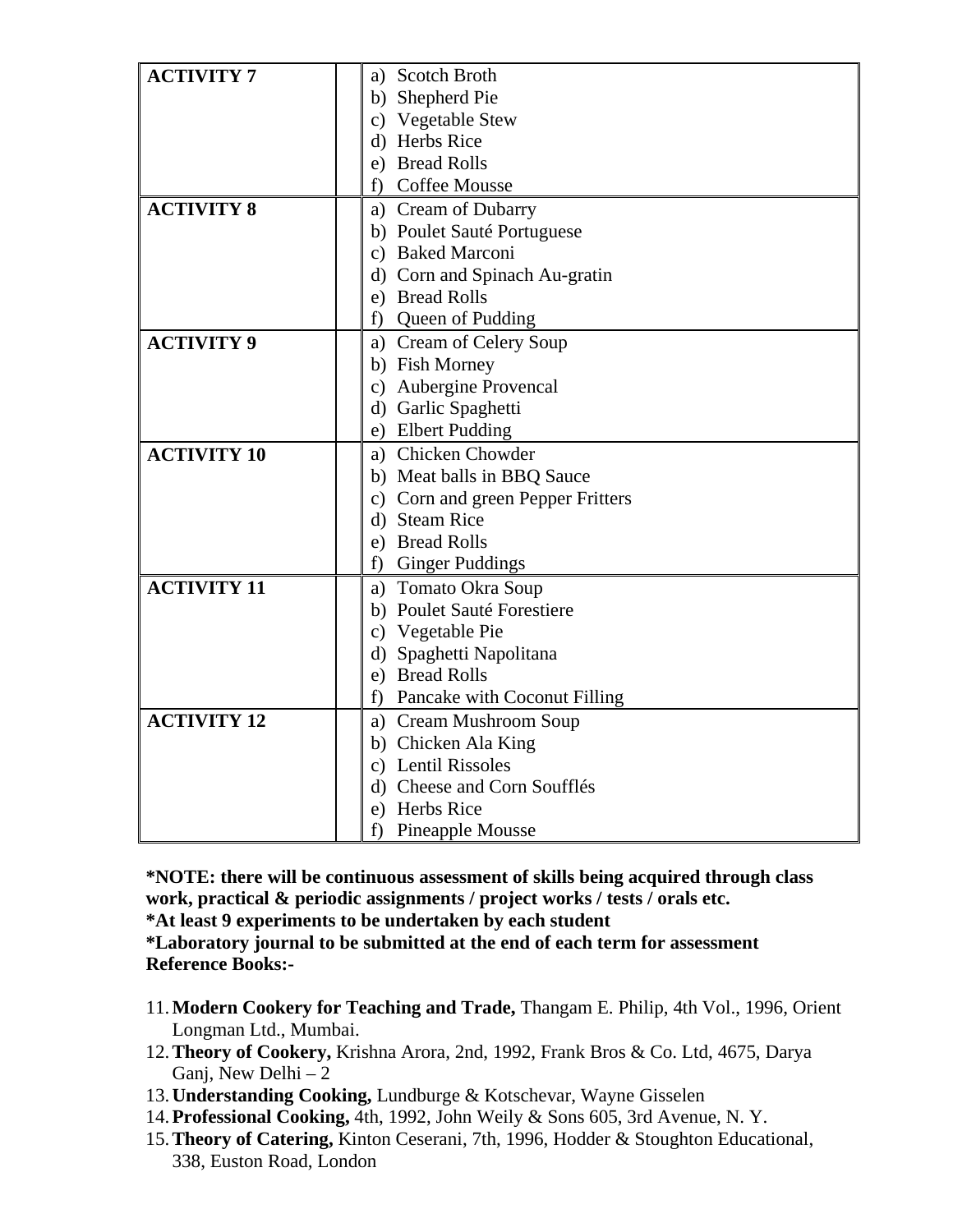- 16.**Food Commodities,** Bernard Davis, 4th, 1998, William Heinmen Ltd. 15, Queens Street, May Fair, London
- 17.**Basic Cookery The Process Approach,** Daniel R. Stevenson, 5th, 1997 Stanley Thornes Ltd., Old Station Drive, England.
- 18.**Kitchen a float galley management & meal preparation,** Joy Smith, 2002, Warsash Nautical Books 6, Dibles Road, Warsash, Sonthampton 5031, 9 H2, UK
- 19.**Cruising Cuisine,** Kay Pastorius, 1997, Warsash Nautical Books 6, Dibles Road, Warsash, Sonthampton 5031, 9 H2, UK
- 20.**The care & feeding of sailing crew,** Lin Pardey with Larry Pardey, 1995,Warsash Nautical Books 6, Dibles Road, Warsash, Sonthampton 5031, 9 H2, UK

# **Scheme of Examination (Practical)**

# **Semester end assessment - 30 marks**

- Candidate will be given a menu comprising of 4 dishes.
- Indent sheet and plan of work sheet to be filled by the candidate of the menu he gets.
- He / she supposed to collect indents, prepare and present the dishes in the menu within stipulated time.
- Cleaning and securing equipments and working area is also to be done within stipulated time.

| <b>Journal</b> | <b>Indent</b><br>Sheet &<br>plan of<br>work | <b>Colour</b> | <b>Consiste</b><br>ncy | <b>Taste</b> | <b>Textur</b><br>e | Viva-voce | <b>Personal</b><br>Grooming,<br>Cleaning $\&$<br><b>Securing</b> |
|----------------|---------------------------------------------|---------------|------------------------|--------------|--------------------|-----------|------------------------------------------------------------------|
| 10             |                                             |               |                        |              |                    |           |                                                                  |

• Assessment will be done as follows –

• Marks obtained out of 80 shall be converted to out of 30 to the next integer for final calculation.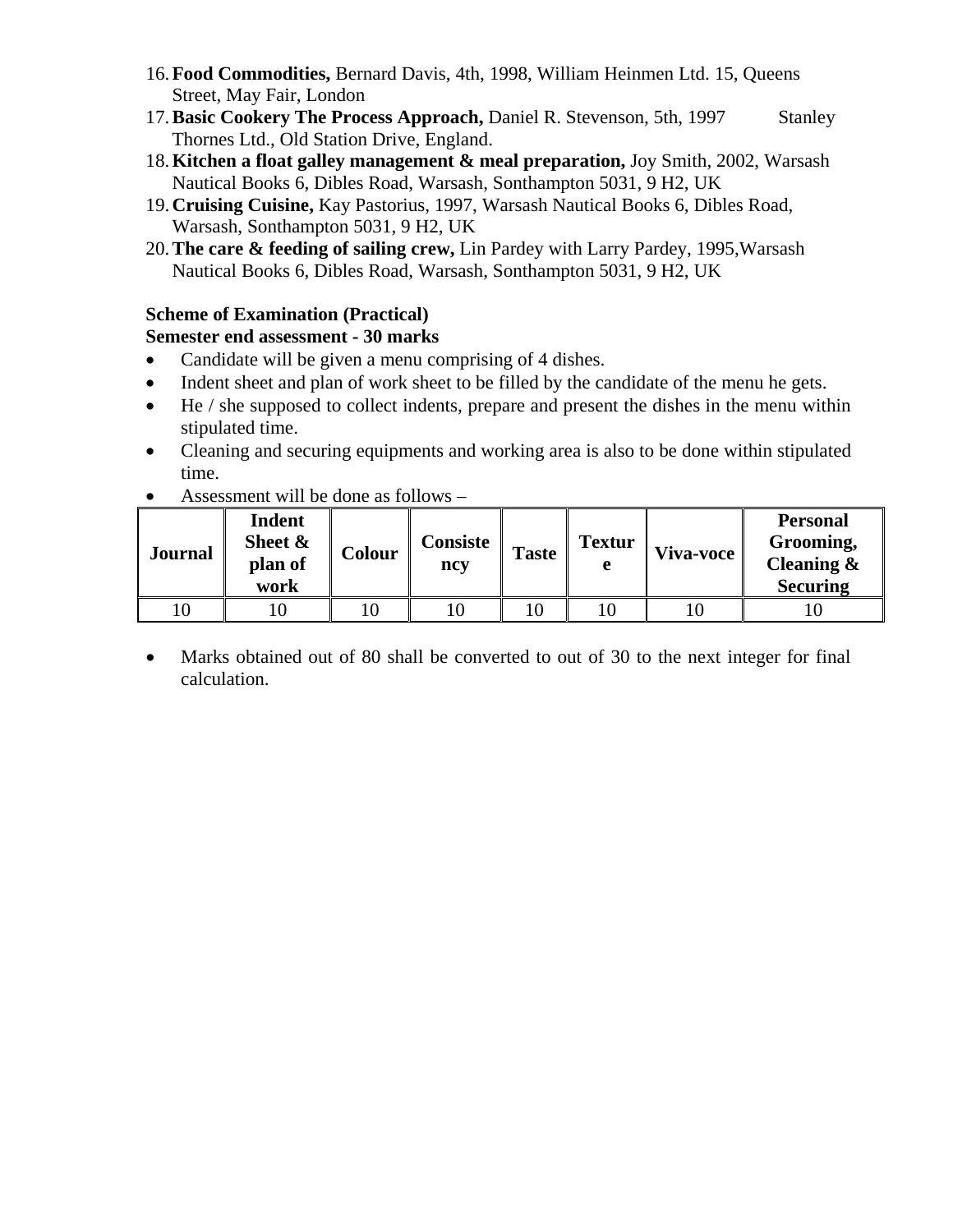## **FOOD & BEVERAGE SERVICE - II** Contact Hours 45

| Name of the<br><b>Programme</b>                       | <b>Duration</b>        | <b>Semester</b> | <b>Course/Course</b><br>Code                 |
|-------------------------------------------------------|------------------------|-----------------|----------------------------------------------|
| <b>B.Sc in Maritime</b><br><b>Hospitality Studies</b> | <b>Six Semesters</b>   |                 | Food & Beverage<br>Service II<br>[USMHO 203] |
| Course Code                                           | Title                  | Credits         |                                              |
| <b>USMHO 203</b>                                      | <b>Food Production</b> | $2+1$           |                                              |

| For Course per week<br>1 lecture/period is 60 minutes duration |  |  | For subject per week | 1 lecture/period is 60 minutes duration |  |  |
|----------------------------------------------------------------|--|--|----------------------|-----------------------------------------|--|--|
| Practical<br>Tutorial<br>Theory                                |  |  |                      |                                         |  |  |
| Actual<br>contacts                                             |  |  |                      |                                         |  |  |
| Credits                                                        |  |  |                      |                                         |  |  |

## **Objectives:-**

This subject will introduce the students to laying of covers and basic technique of Food and Beverage Service and to develop a comprehensive knowledge & understanding of Food & Beverage Service in the Hospitality & Catering industry. It also aims to enable the students to acquire professional competence for Food & Beverage Service & its related activities. Part of the training would be under simulated environment.

| <b>UNIT I</b>    | <b>BREAKFAST &amp; NON-ALCOHOLIC BEVERAGES</b><br>15 Hours                      |
|------------------|---------------------------------------------------------------------------------|
| $\parallel$ 1.1  | Definition and Types – English, Continental, American, North Indian, South      |
|                  | Indian & Buffet                                                                 |
| $\overline{1.2}$ | STIMULATING BEVERAGES                                                           |
| $\boxed{1.2.1}$  | Tea (Common types) – Ready Made, Pot, Masala & Chinese                          |
| 1.2.2            | Preparation and Service of Tea                                                  |
| 1.2.3            | Coffee (Common types) – Espresso, Instant Coffee, Filter coffee, De-caffeinated |
| 1.2.4            | Preparation and Service of Coffee                                               |
| 1.2.5            | High Tea and its Services                                                       |

| <b>UNIT II</b> | <b>CONTROL SYSTEMS</b><br>15 Hours                                                                            |
|----------------|---------------------------------------------------------------------------------------------------------------|
| 2.1            | Kitchen Order Ticket (KOT)                                                                                    |
| 2.2            | Bar Order Ticket (BOT)                                                                                        |
|                | METHODS OF BILLING AND PAYMENTS                                                                               |
| 2.3            | Difference Modes of Payments – Cash, Credit/ Debit Card, Travelers Cheque,<br><b>International Currencies</b> |
| 2.4            | <b>Club Memberships and Corporate Clients</b>                                                                 |
| 2.5            | <b>CRS</b> and Plan Guest                                                                                     |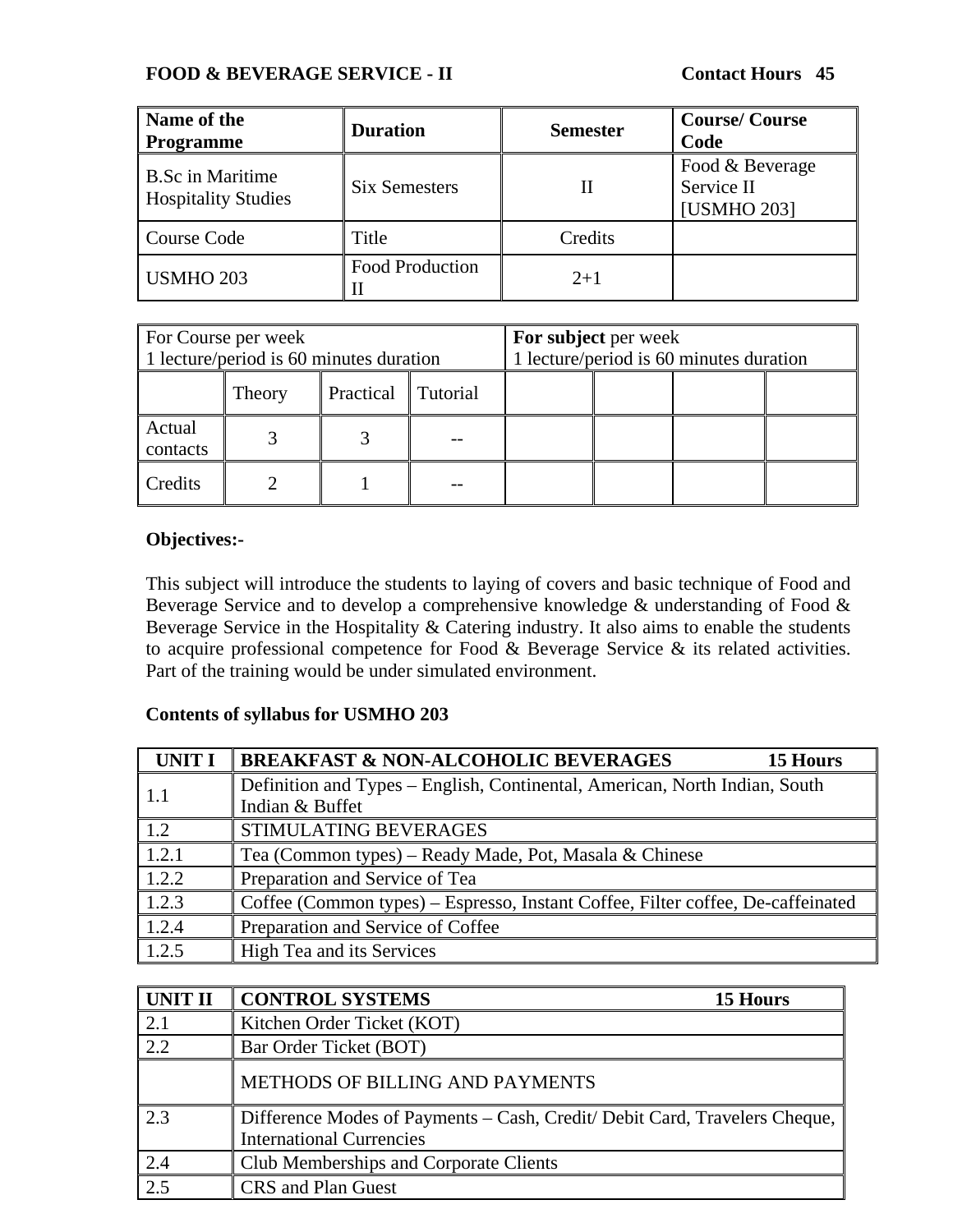| <b>UNIT III</b> | <b>MENU</b><br>15 Hours                  |  |
|-----------------|------------------------------------------|--|
| 3.1             | <b>History of Menu</b>                   |  |
| 3.2             | A la carte                               |  |
| 3.3             | Table d hote                             |  |
| 3.4             | Menu Schedules                           |  |
|                 | <b>Fixed Menu</b>                        |  |
|                 | Cyclic Menu                              |  |
| 3.5             | Types of Menu                            |  |
|                 | <b>Specialty Menu</b>                    |  |
|                 | Therapeutic Menu                         |  |
| 3.6             | <b>Courses in French Classical Menu</b>  |  |
|                 | <b>MENU PLANNING</b>                     |  |
| 3.7             | <b>Factors Influencing Menu Planning</b> |  |
| 3.8             | <b>Selecting Menu Items</b>              |  |
| 3.9             | <b>Common Menu compiling Mistakes</b>    |  |
| 3.10            | <b>Evaluating Menu</b>                   |  |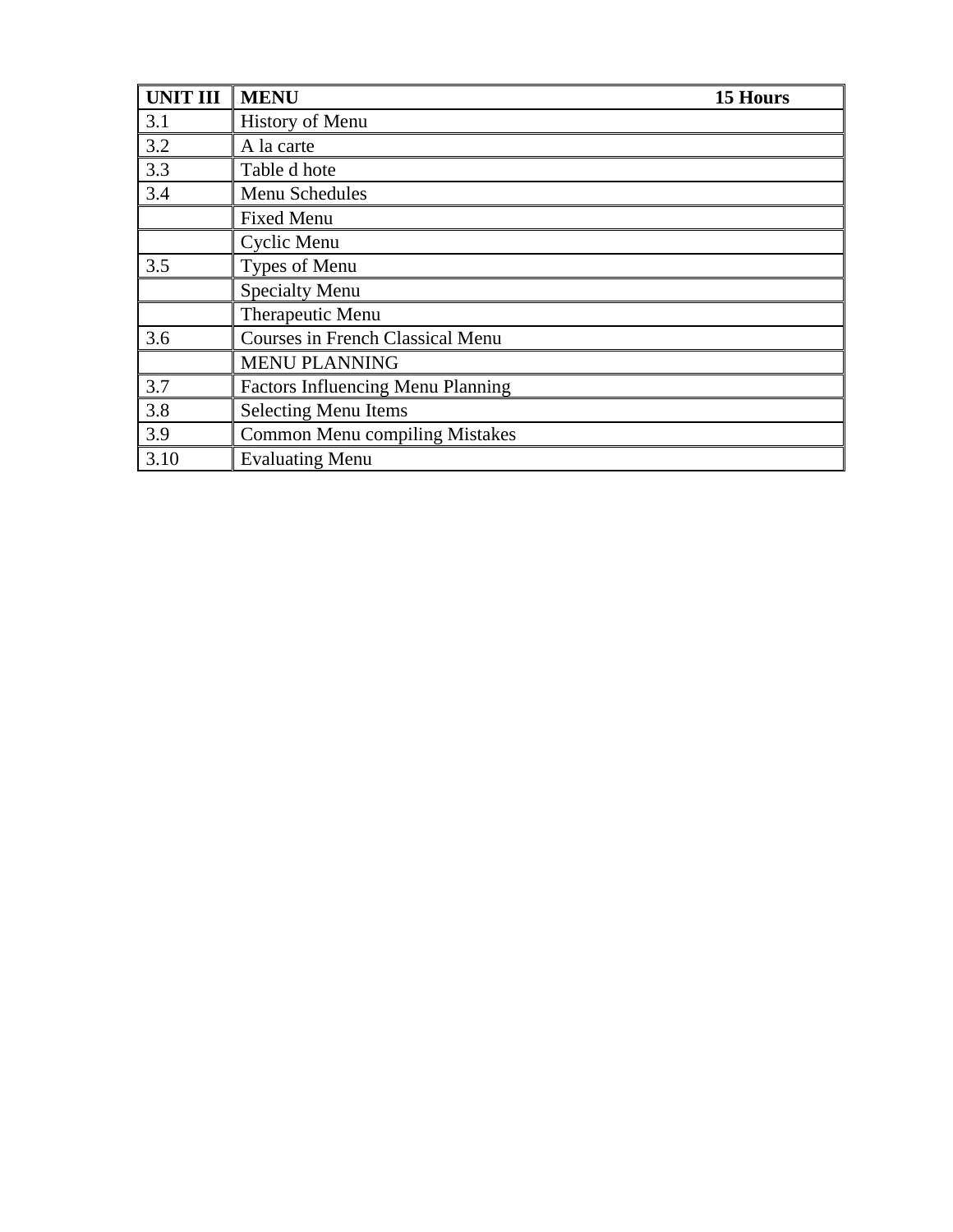# **FOOD & BEVERAGE SERVICE PAPER II (PRACTICAL)**

Total 12 practical are to be carried out from the second semester, out of which 9 are compulsory for each student to attend.

| 1 to 4. | Practice of Food Service (Minimum 4 menus)      |  |  |  |
|---------|-------------------------------------------------|--|--|--|
| 5.      | Menu Compiling                                  |  |  |  |
| 6.      | Practice Laying of Covers for the Compiled Menu |  |  |  |
| 7.      | <b>Breakfast</b>                                |  |  |  |
| 8.      | Room Service                                    |  |  |  |
| 9.      | <b>Bar Service</b>                              |  |  |  |
| 10.     | Restaurant                                      |  |  |  |
| 11.     | Tea / Coffee Service                            |  |  |  |
| 12.     | <b>High Tea Service</b>                         |  |  |  |

**\*NOTE: there will be continuous assessment of skills being acquired through class work, practical & periodic assignments / project works / tests / orals etc.** 

**\*At least 9 experiments to be undertaken by each student** 

**\*Laboratory journal to be submitted at the end of each term for assessment Reference Books:-** 

- 1. **Food & Beverage Service,** Sudhir Andrews, Tata McGraw Hill Publications, New Delhi.
- 2. **Professional Food & Beverage Service Management,** Brian Varghese
- 3. **Food and Beverage Service,** Dennis Lillicrap, John Cousins Robert Smith, Fifth, 1998, Hodder and Stoughton Educational, 338 Euston Road, London
- 4. **The International Guide to Drinks,** United Kingdom Bartenders' Guild, 1994, Vermilion, Random House, 20 Vauxhall Bridge road, London SW 1V2SA

## **Scheme of Examination (Practical)**

## **Semester end assessment - 30 marks**

- A candidate will be given a menu to compile and laying table for it.
- Assessment will be done as follows

| Journal Grooming | Identification of cutlery, crockery,  <br>glass ware and hollow ware | <b>Menu</b><br><b>Planning</b> | Cover<br>laving | Viva 1<br>$-voce$ |
|------------------|----------------------------------------------------------------------|--------------------------------|-----------------|-------------------|
|                  |                                                                      |                                |                 |                   |

- Marks obtained out of 60 shall be converted to out of 30 to the next integer for final calculation.
- Practical examination of USHM 203 & USHM 204 shall be conducted separately as per the practical examination scheme and shall be converted to out of 30 to the next integer for final calculation.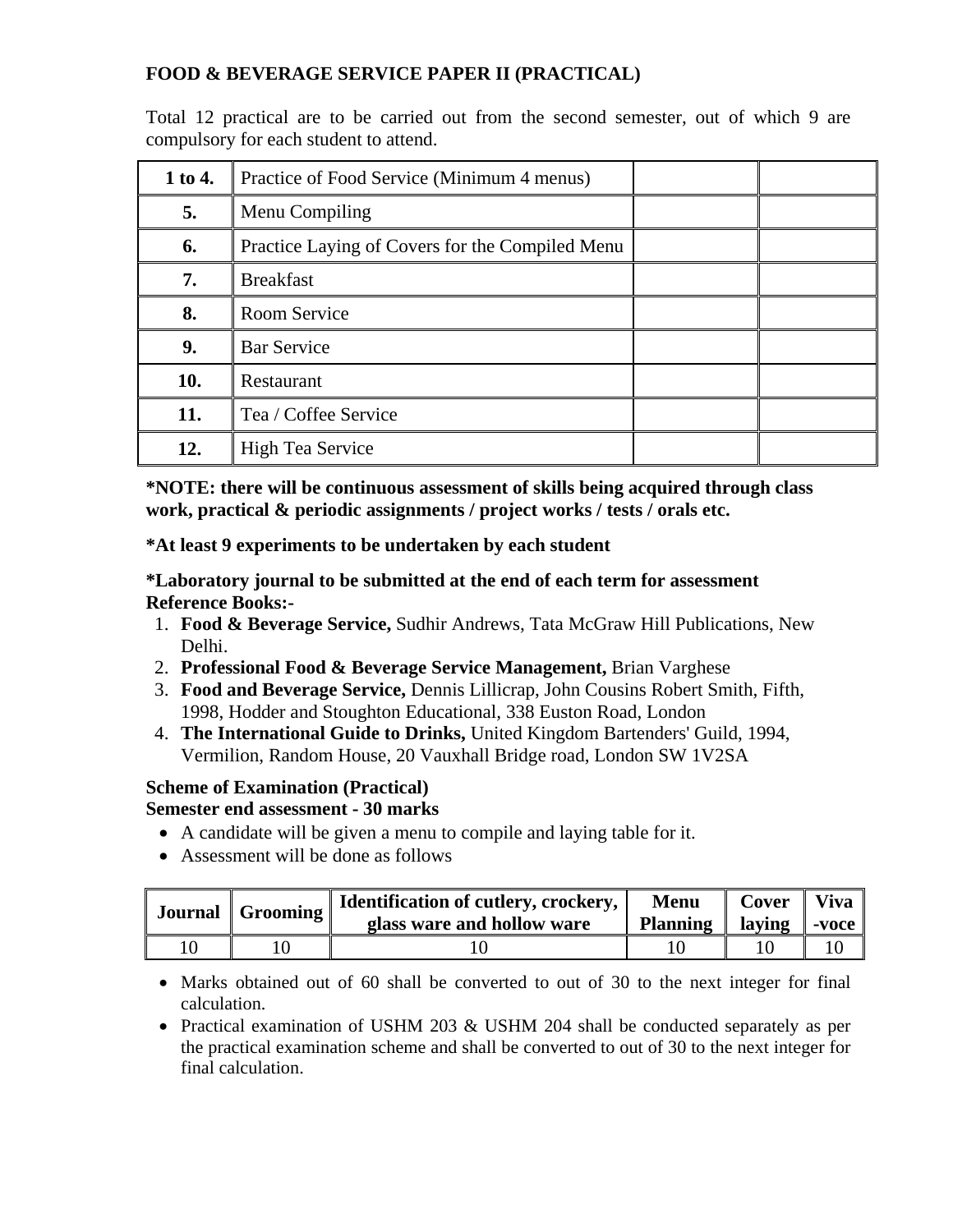# **ACCOMMODATION & FACILITY MANAGEMENT II Contact Hours 45**

| Name of the<br><b>Programme</b>                       | <b>Duration</b>                                  | <b>Semester</b> | <b>Course/Course Code</b>                                              |
|-------------------------------------------------------|--------------------------------------------------|-----------------|------------------------------------------------------------------------|
| <b>B.Sc in Maritime</b><br><b>Hospitality Studies</b> | Six Semesters                                    | П               | Accommodation &<br><b>Facility Management II</b><br><b>[USMHO 204]</b> |
| Course Code                                           | Title                                            | Credits         |                                                                        |
| <b>USMHO 204</b>                                      | Accommodation &<br><b>Facility Management II</b> | $2 + 1$         |                                                                        |

| For Course per week<br>1 lecture/period is 60 minutes duration |               |                    | For subject per week | 1 lecture/period is 60 minutes duration |  |  |
|----------------------------------------------------------------|---------------|--------------------|----------------------|-----------------------------------------|--|--|
|                                                                | <b>Theory</b> | Practical Tutorial |                      |                                         |  |  |
| Actual<br>contacts                                             |               |                    |                      |                                         |  |  |
| Credits                                                        |               |                    |                      |                                         |  |  |

## **Objectives:-**

This subject aims to establish the importance of House Keeping and its role in the hospitality industry. It also prepares the student to acquire basic knowledge and skills necessary for different tasks of house keeping.

|     | UNIT   MANAGING MAINTENANCE                                       | 15           |  |  |
|-----|-------------------------------------------------------------------|--------------|--|--|
|     | Types of maintenance                                              | <b>Hours</b> |  |  |
| 1.1 | State goals of maintenance management system                      |              |  |  |
| 1.2 | Identify and explain the function of several important forms      |              |  |  |
| 1.3 | and documents typically used in maintenance management            |              |  |  |
|     | Describe the role played by maintenance. Schedules and detailed   |              |  |  |
| 1.4 | instructions in a preventive maintenance programme                |              |  |  |
|     | Maintenance emergencies                                           |              |  |  |
| 1.5 | Describe the factors to consider when hiring contract maintenance |              |  |  |
| 1.6 | service                                                           |              |  |  |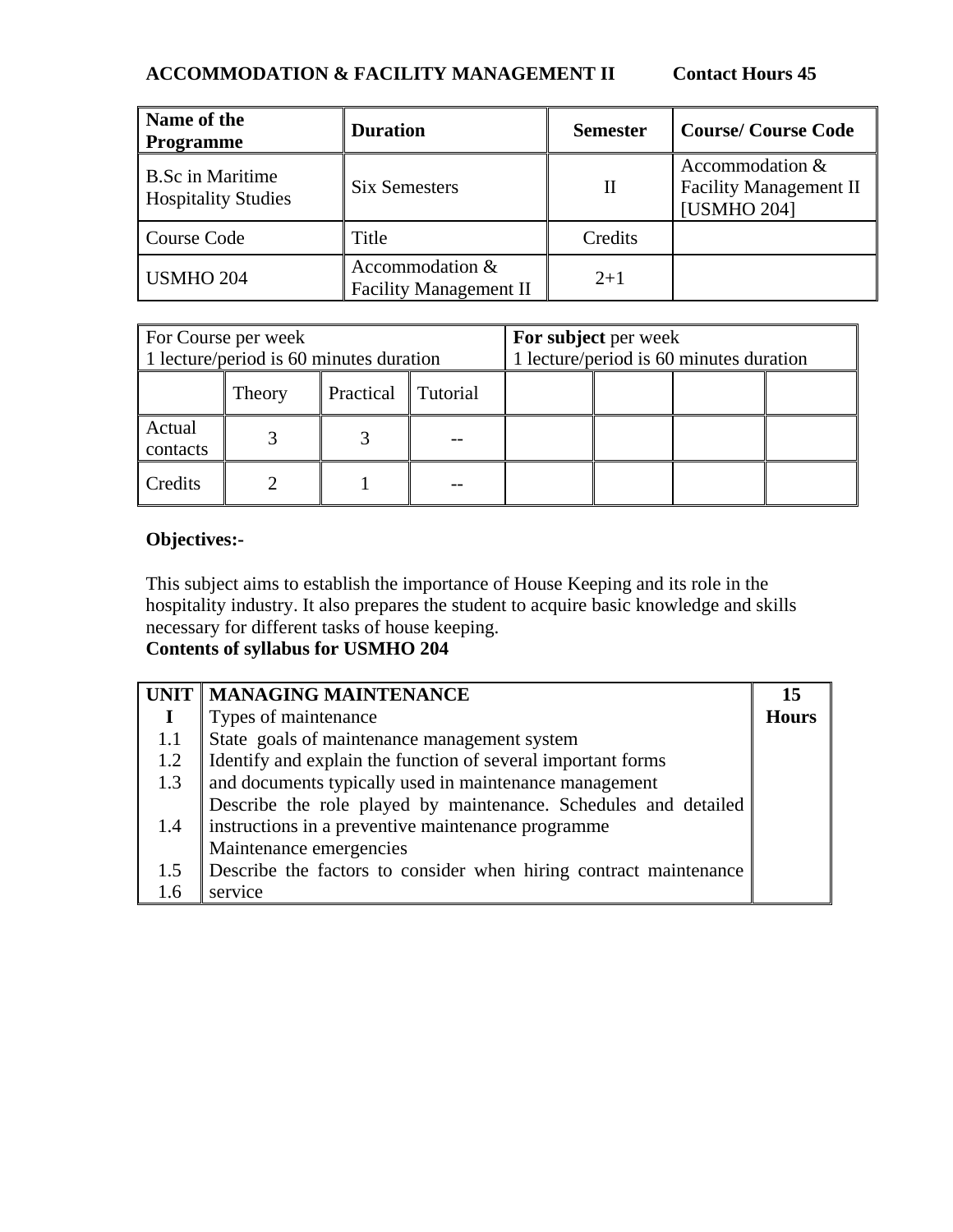| <b>UNIT</b>  | FOODPRODUCTION AREA- INTRODUCTION, LAYOUT &                           | 15           |
|--------------|-----------------------------------------------------------------------|--------------|
| $\mathbf{I}$ | <b>DESIGN</b>                                                         | <b>Hours</b> |
| 2.1          | <b>KITCHEN</b>                                                        |              |
| 2.1.1        | Equipment requirement for commercial kitchen versus cruise galley     |              |
| 2.1.2        | List and identify large equipment, medium equipments and small        |              |
|              | equipments                                                            |              |
| 2.1.3        | Describe other equipments and utensils                                |              |
| 2.1.4        | Planning of wet working areas                                         |              |
| 2.1.5        | Planning of pot wash, wet grinding, chef room, larder store and other |              |
|              | staff                                                                 |              |
| 2.1.6        | facilities                                                            |              |
| 2.1.7        | Describe dish washing machines and garbage disposal                   |              |
|              | Kitchen equipment maintenance                                         |              |
| 2.2          | <b>LAYOUT / DESIGN</b>                                                |              |
| 2.2.1        | Principles of kitchen layout and design                               |              |
| 2.2.2        | Factor that affect kitchen design                                     |              |
| 2.2.3        | Exercise on working out different kitchen layout and design based on  |              |
|              | the data provided                                                     |              |
| 2.2.4        | Budgeting of kitchen equipment                                        |              |
| 2.2.5        | Kitchen equipment, manufacturer and selection                         |              |
| 2.2.6        | Planning for physically challenged                                    |              |
| <b>UNIT</b>  | COORDINATION WITH FRONT OFFICE AND RECORDS                            | 15           |
| Ш            | <b>MAINTENANCE</b>                                                    | <b>Hours</b> |
| 3.1          | Room stations and room discrepancy                                    |              |
| 3.2          | VIP classification                                                    |              |
| 3.3          | Key controls in Housekeeping                                          |              |
| 3.4          | Incident report, lost and found procedure and scanty baggage report   |              |

# **Reference Books:-**

- 1. **Facilities Management**, Trevor Payne,Chandos Publishing (Oxford)
- 2. **Facilities Management And Maintenance**, Quah, McGraw-Hill ISE
- 3. **Facilities Management and the Business of Space**, Wes McGregor,Danny Shiem-Shin Then, Arnold Publishers
- 4. **Facilities Management in Networked Organisations**, Bob Grimshaw,Blackwell Publishers
- 5. **Facility Management**: Risks and Opportunities, Bev Nutt, Peter McLennan
- 6. **Facility, Location, and Land Use**, Chan, Taylor & Francis Group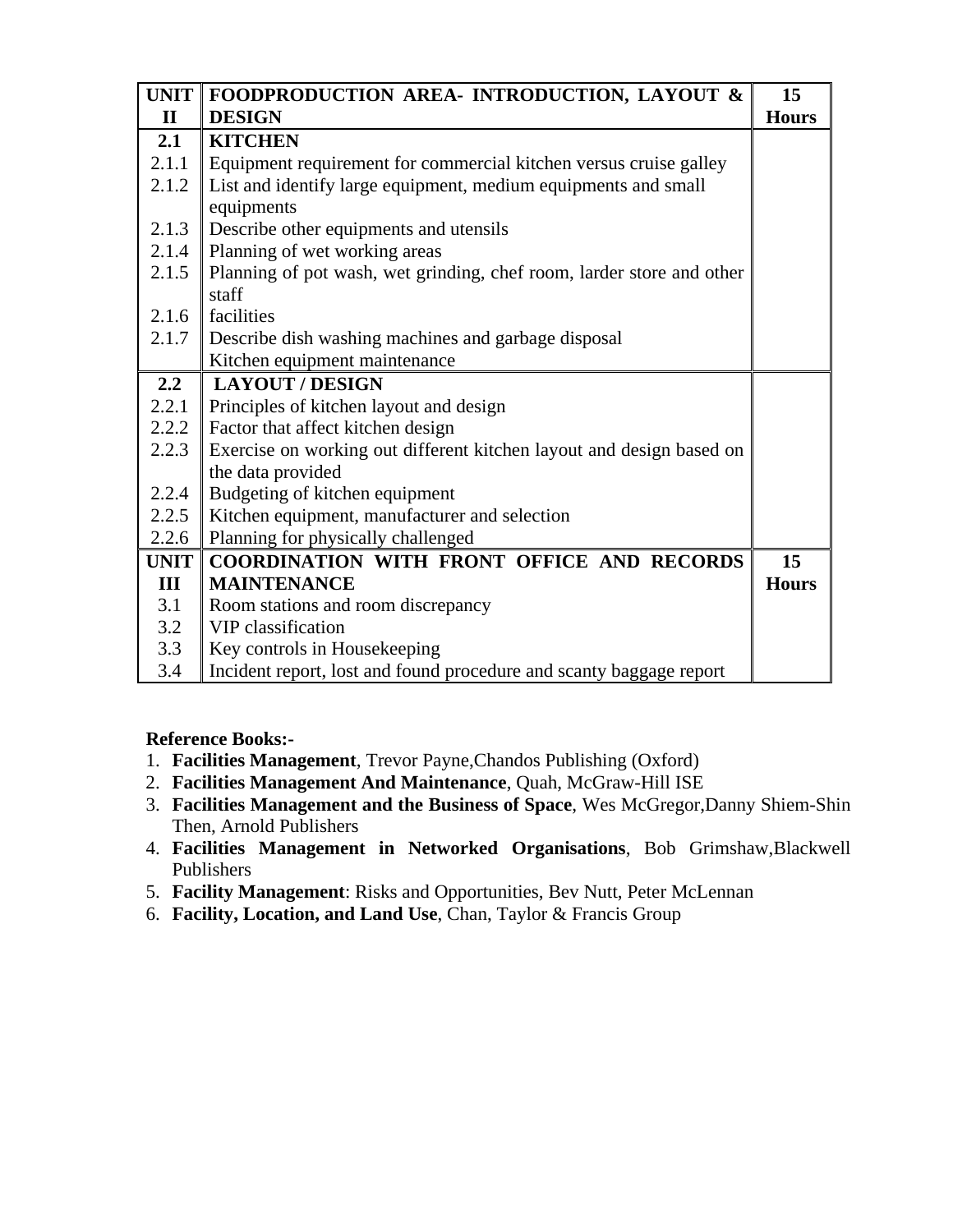# **ACCOMMODATION & FACILITY MANAGEMENT II – PRACTICALS**

| Laundry                                       | 6 Hours |
|-----------------------------------------------|---------|
| Management of Linen and Uniform onboard ships | 4 Hours |
| Polishing different surfaces                  | 6 Hours |
| Daily Cleaning                                | 6 Hours |
| <b>Weekly Cleaning</b>                        | 4 Hours |
| <b>Spring Cleaning</b>                        | 6 Hours |
| Flower arrangements                           | 4 Hours |

#### **Total 7 practical, and all are compulsory.**

**\*NOTE: there will be continuous assessment of skills being acquired through class work, practical & periodic assignments / project works / tests / orals etc.** 

**\*Laboratory journal to be submitted at the end of each term for assessment** 

## **Reference Books:-**

- 6. **Hotel Housekeeping Training Manual,** Sudhir Andrews, Tata Mc Graw Hill Publications
- 7. **Professional Management of Housekeeping operations,** Robert J. Martin, Jhon Weily & Sons 605,3rd Avenue, N.Y.
- 8. **Fibres and Fabrics,** Brenda Piper, Long Man Group Publications
- 9. **Hotel, Hostel and Hospital Housekeeping,** Joan C Branson & Margaret Lennox, Edverd Arnold Publications
- 10.**Modern Household Science,** Eva Mling, Allman Publications

## **Scheme of Examination (Practical) Semester end assessment - 30 marks**

- A candidate will be given a 2 activities bed making and polishing or special cleaning of any surface or area
- Assessment will be done as follows

| Journal | Grooming | <b>Work sheet</b> | <b>Activity One</b> | Activity Two | Viva-Voce |
|---------|----------|-------------------|---------------------|--------------|-----------|
|         |          |                   |                     |              |           |

- Marks obtained out of 60 shall be converted to out of 30 to the next integer for final calculation.
- Practical examination of USHM 203 & USHM 204 shall be conducted separately as per the practical examination scheme and shall be converted to out of 30 to the next integer for final calculation.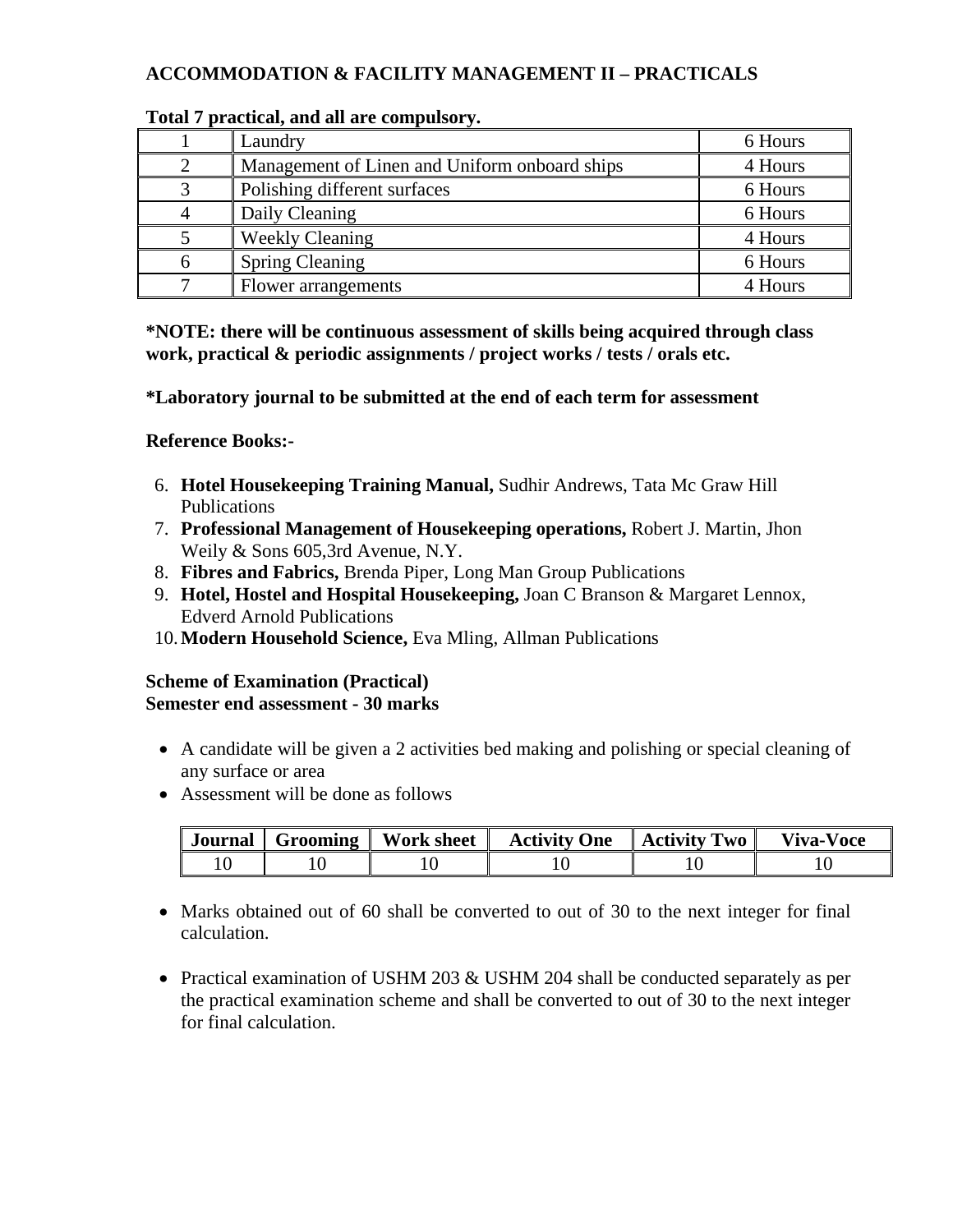## **COST AND FINANCIAL MANAGEMENT II Contact Hours 30**

| Name of the<br><b>Programme</b>                       | <b>Duration</b>                                                      |          | <b>Semester   Course/ Course Code</b>                                            |
|-------------------------------------------------------|----------------------------------------------------------------------|----------|----------------------------------------------------------------------------------|
| <b>B.Sc in Maritime</b><br><b>Hospitality Studies</b> | <b>Six Semesters</b>                                                 | $\rm II$ | Cost & Financial Management<br><b>II</b> and Communication Skills<br>[USMHO 205] |
| Course Code                                           | Title                                                                | Credits  |                                                                                  |
| <b>USMHO 205</b>                                      | Cost & Financial<br>Management II and<br><b>Communication Skills</b> | 3        |                                                                                  |

| <b>For Course per week</b>              |  |  |                                         | <b>For subject per week</b> |  |  |  |
|-----------------------------------------|--|--|-----------------------------------------|-----------------------------|--|--|--|
| 1 lecture/period is 60 minutes duration |  |  | 1 lecture/period is 60 minutes duration |                             |  |  |  |
| Theory Practical Tutorial               |  |  |                                         |                             |  |  |  |
| Actual contacts                         |  |  |                                         |                             |  |  |  |
| <b>Predits</b>                          |  |  |                                         |                             |  |  |  |

# **Objectives:-**

To cost and price food items, dishes and menus also this subject will help them to have a greater understanding of the importance of accurate food costing and pricing, portion control and yield and the effects these components have on the Profit and Loss.

| <b>UNIT I</b>  | <b>STORES CONTROL</b><br>10 Hours                                  |
|----------------|--------------------------------------------------------------------|
| 1.1            | Objectives of store keeping                                        |
| 1.2            | Location, size & layout                                            |
| 1.3            | Organizing stores & equipments                                     |
| 1.4            | Importance of store keeping                                        |
| 1.5            | Methods of store keeping classification of material                |
| 1.6            | Method of receiving                                                |
| 1.7            | Quantity control & Stock control                                   |
| 1.8            | Delivery challans                                                  |
| 1.9            | Cross checking with purchase orders                                |
| 1.10           | Bins card/Meat tags                                                |
| 1.11           | Computerized records                                               |
| 1.12           | Minimum stock, maximum stock & reorder level                       |
| 1.13           | Methods of stock valuation                                         |
| 1.14           | Continuous / perpetual stock taking                                |
| 1.15           | Annual stock taking                                                |
| 1.16           | Causes of difference in book stock & physical stock                |
| 1.17           | Avoidable & unavoidable causes of food spoilage                    |
| 1.18           | Daily / Monthly stock consumption                                  |
| <b>UNIT II</b> | PRODUCTION CONTROL<br>10 Hours                                     |
|                |                                                                    |
| 2.1            | Stores issues                                                      |
| 2.2            | opening balances of raw material / Left over & material in process |
| 2.3            | Production planning                                                |
| 2.4            | Pricing menu card                                                  |
| 2.5            | Menu changes, menu engineering                                     |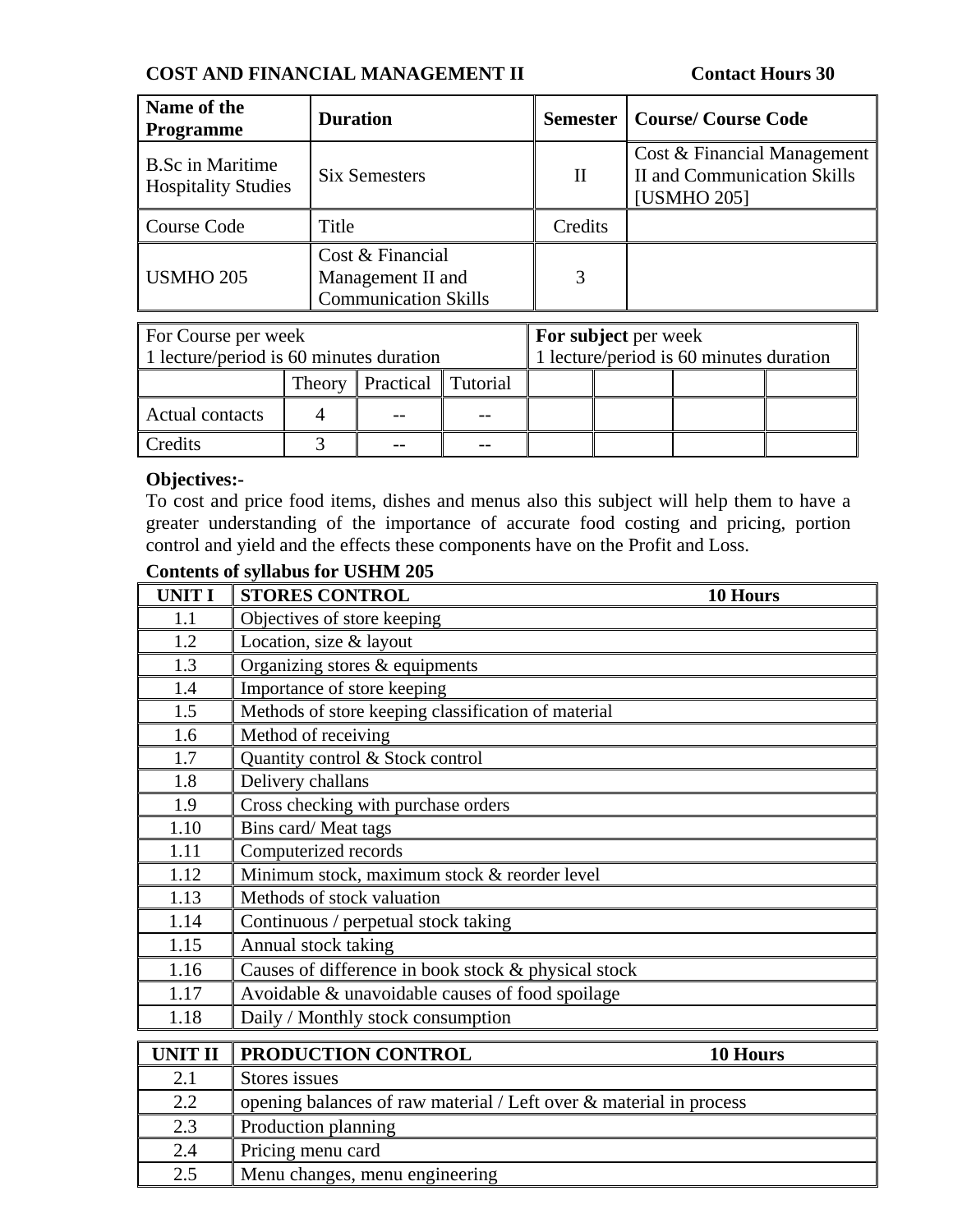| 2.6             | Daily material consumption record                                      |
|-----------------|------------------------------------------------------------------------|
| 2.7             | consumption records                                                    |
| 2.8             | Consumption analysis                                                   |
| <b>UNIT III</b> | COSTING, COST DYNAMICS & COST CONTROL<br>10 Hours                      |
| 3.1.1           | Daily food cost / gross profit with percentage $&$ control.            |
| 3.1.2           | Standard portion size                                                  |
| 3.1.3           | Standard beverage cost                                                 |
| 3.1.4           | Food cost percentage                                                   |
| 3.1.5           | Seat turnover ratio                                                    |
| 3.1.6           | Average check                                                          |
| 3.1.7           | Sales per menu                                                         |
| 3.1.8           | Gross profit method of pricing                                         |
| 3.1.9           | Importance of pricing                                                  |
| 3.1.10          | Methods of pricing concept                                             |
| 3.1.11          | Calculating kitchen profit                                             |
| 3.2.1           | Variable cost                                                          |
| 3.2.2           | Semi variable cost                                                     |
| 3.2.3           | <b>Fixed cost</b>                                                      |
| 3.2.4           | Break even – point                                                     |
| 3.2.5           | Concept of contribution                                                |
| 3.2.6           | Break – even – chart profit volume graph – $p/v$ ration – calculations |
| 3.3.1           | Objectives                                                             |
| 3.3.2           | Prevention of cost                                                     |
| 3.3.3           | Establishing standards                                                 |
| 3.3.4           | Preventing waste                                                       |

**Reference Books:-** 

- 5. **Budgeting, costing and controls,** Ozi D'cunha & Gleson D'cunha, 2001, Dicky's enterprise
- 6. **Food & Beverage Management,** Sally Stone & Richard Kotas, 1998 & 1994
- 7. **Accuracy in Food Costing and Purchasing,** Francis T. Lynch, Amazon.com
- 8. **Principles of Food, Beverage, and Labor Cost Controls,** Paul R. Dittmer and J. Desmond Keefe, amazon.com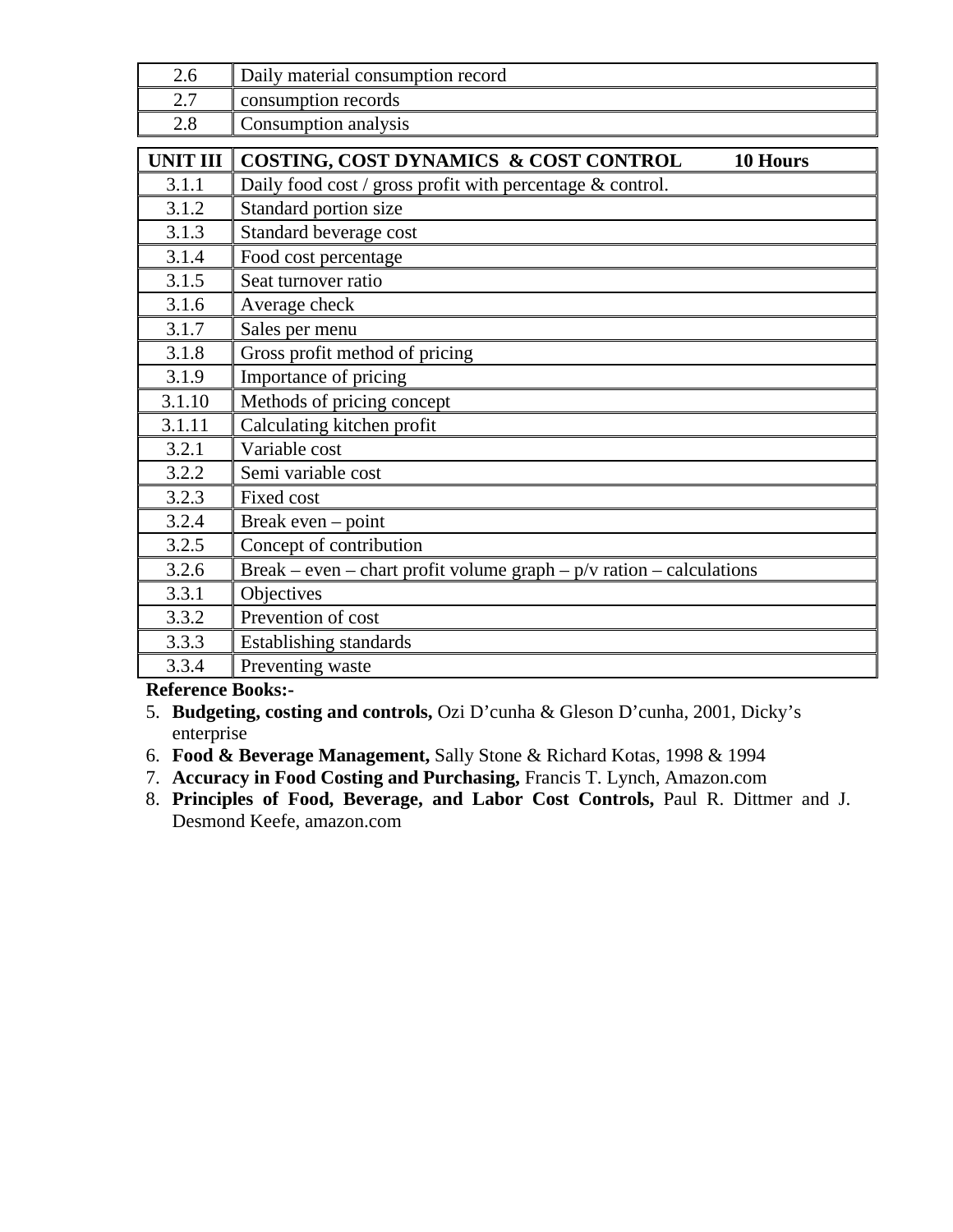# **COMMUNICATION SKILLS Contact Hours 30**

## **Objectives:-**

To introduce students with the process of communication so that they can identify conditions favourable to effective communication and to teach them basic and applied language skills useful for the study of technical subjects as well as communication, with a particular emphasis on writing and oral presentation skills, which are capabilities needed for professional careers and basic knowledge of French language used in hospitality industry and common French words used in Food and Beverages Operation.

| <b>UNIT I</b>   | FRENCH VOCABULARY AND GRAMMAR<br>10 Hours                                                                                              |  |  |  |
|-----------------|----------------------------------------------------------------------------------------------------------------------------------------|--|--|--|
| 1.1             | Words & verbs often used in the hotel / cruise liners                                                                                  |  |  |  |
| 1.2             | Conjugation of French verbs $\&$ translation into the various tenses (past, present $\&$<br>future)                                    |  |  |  |
| 1.3             | Transforming sentences into negative / singular & plural form                                                                          |  |  |  |
| 1.4             | Formation of sentences into French                                                                                                     |  |  |  |
| <b>UNIT II</b>  | <b>CONVERSATIONAL FRENCH</b><br>10 Hours                                                                                               |  |  |  |
| 2.1             | Basic French conversational sentences with Friends & guest                                                                             |  |  |  |
| 2.2             | Modes of introduction with friends $\&$ guests                                                                                         |  |  |  |
| 2.3             | Knowledge of time, seasons, months, days, Numbers & currency                                                                           |  |  |  |
| 2.4             | Conversation with regards to interaction with Guest in various areas such as Front<br>Office, restaurant, Bar, House keeping & Kitchen |  |  |  |
| <b>UNIT III</b> | FRENCH KITCHEN, RESTAURANT, FRONT OFFICE & BAR<br><b>TERMINOLOGY</b><br>10 Hours                                                       |  |  |  |
| 3.1             | Knowledge of the kitchen brigade & kitchen Equipments                                                                                  |  |  |  |
| 3.2             | Ingredients, meats, vegetables, fruits, fish, herbs & spices                                                                           |  |  |  |
| 3.3             | Culinary terms in French                                                                                                               |  |  |  |
| 3.4             | <b>French Cheese</b>                                                                                                                   |  |  |  |
| 3.5             | Knowledge of the restaurant brigade                                                                                                    |  |  |  |
| 3.6             | Equipments used the restaurant                                                                                                         |  |  |  |
| 3.7             | French Classical menu up to 13 courses                                                                                                 |  |  |  |
| 3.8             | Menu translation from French to English & vice-versa                                                                                   |  |  |  |
| 3.9             | Knowledge of principle ingredients used in classical French dishes                                                                     |  |  |  |
| 3.10            | How to read & translate a recipe from French to English                                                                                |  |  |  |
| 3.11            | French terminology required in handling Guest check in & Check out                                                                     |  |  |  |
| 3.12            | How to read & write passport details in French                                                                                         |  |  |  |

**Reference Books:-** 

10.**A Votre Service**, Biswajit Dey, Alliance Frachise, Delhi

11.**French for Hotel Management and Tourism Industry**, S Bhattacharyya, Frank Brothers and Co Ltd.

12.**French for Caterings Students**, John Grishbrook, Hodder and Stoughton

• Examination of Cost & Financial Management II and Communication Skills shall be conducted separately as per the Examination scheme and shall be converted to out of 60 to the next integer for final calculation.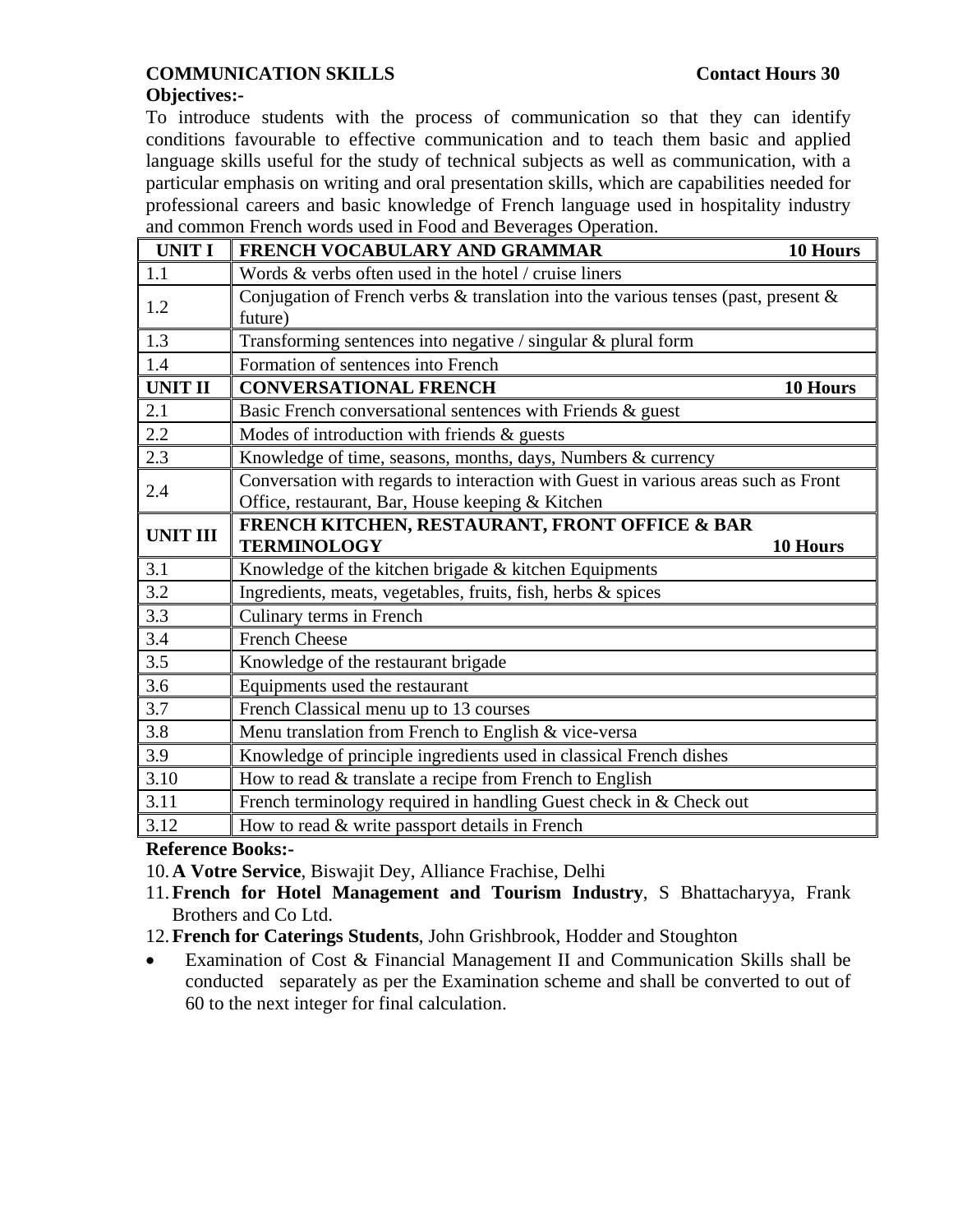## **FOOD SAFETY AND SANITATION Contact Hours 30 NUTRITION & FOOD SCIENCE Contact Hours 30**

| Name of the<br><b>Programme</b>                       | <b>Duration</b>                                          |                             | <b>Semester   Course/ Course Code</b>                                   |
|-------------------------------------------------------|----------------------------------------------------------|-----------------------------|-------------------------------------------------------------------------|
| <b>B.Sc in Maritime</b><br><b>Hospitality Studies</b> | <b>Six Semesters</b>                                     | П                           | Food Safety & Sanitation<br>and Nutrition & Food<br>Science [USMHO 206] |
| Course Code                                           | Title                                                    | Credits                     |                                                                         |
| <b>USMHO 206</b>                                      | Food Safety & Sanitation and<br>Nutrition & Food Science | $\mathcal{D}_{\mathcal{L}}$ |                                                                         |

| For Course per week<br>1 lecture/period is 60 minutes duration |  |  | For subject per week<br>1 lecture/period is 60 minutes duration |  |  |  |  |
|----------------------------------------------------------------|--|--|-----------------------------------------------------------------|--|--|--|--|
| Practical Tutorial<br>Theory                                   |  |  |                                                                 |  |  |  |  |
| Actual<br>contacts                                             |  |  |                                                                 |  |  |  |  |
| Credits                                                        |  |  |                                                                 |  |  |  |  |

## **Objectives:-**

This subject meets the basic competency standards required for Food Safety on board. The subject covers food safety legislation and their role and responsibilities under a Food Safety Program. It will cover the basic skills and knowledge required to implement food safety procedures and to fill in its required records. Students will learn about the risks involved in food storage, preparation and handling, displaying, service and transportation, with a detailed look at micro organism, contamination and adulteration. Learn how to reduce risk through personal hygiene, cleaning and sanitation, temperature control and safe handling procedures. The course covers in detail HACCP (Hazard Analysis Critical Control Points) system, vessel sanitation and USPH guidelines in detail.

| <b>UNIT I</b>    | USPH (UNITED STATE PUBLIC HEALTH SERVICES)<br>10 Hours                      |
|------------------|-----------------------------------------------------------------------------|
| 1.1              | Food Law in United States (Brief History)                                   |
| $\vert$ 1.2      | <b>Federal Regulatory Agencies</b>                                          |
|                  | FDA (Food & Drug Administration)                                            |
|                  | FSIS (Food Safety and Inspection Services)                                  |
| $\vert$ 1.3      | Vessel Sanitation Program USPH Responsibility and Management Responsibility |
| 1.4              | Centre for Decease Control and Prevention (CDC)                             |
| $\vert$ 1.5      | Inspection and grading as per USPH standards                                |
| $\vert$ 1.6      | Self assessment check list under USPH                                       |
| UNIT II          | <b>HACCP</b><br>10 Hours                                                    |
| $\sqrt{2.1}$     | <b>Background to HACCP</b>                                                  |
| $\overline{2.2}$ | The difference between hazard analysis and HACCP                            |
| $\vert$ 2.3      | What is hazard                                                              |
| 2.4              | <b>Control Measures</b>                                                     |
| 2.5              | Critical control ports (CCP)                                                |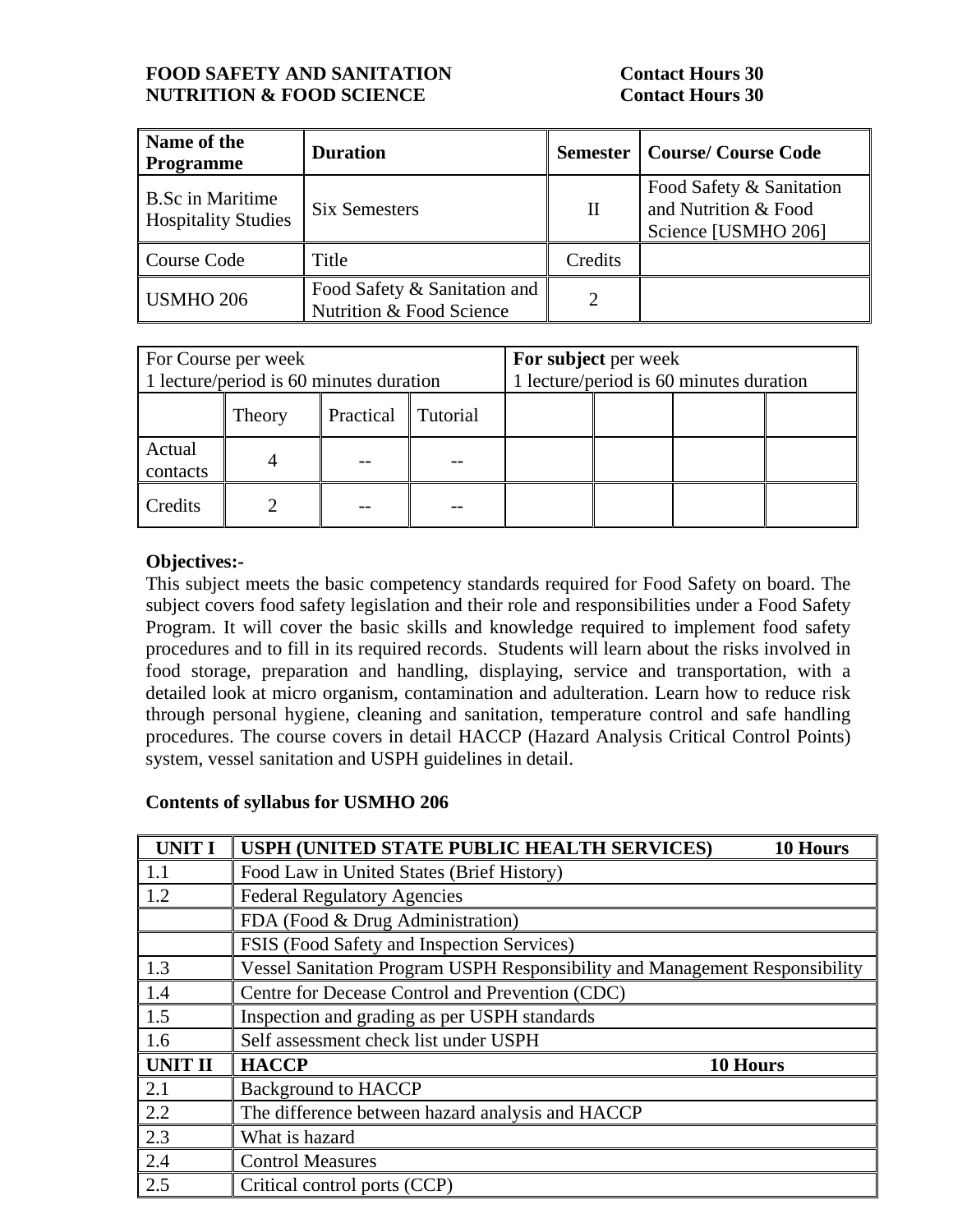| 2.6             | <b>Critical Limits</b>                             |
|-----------------|----------------------------------------------------|
| 2.7             | Monitoring                                         |
| 2.8             | Corrective action                                  |
| 2.9             | Verification                                       |
| 2.10            | Documents and records                              |
| 2.11            | Review                                             |
| <b>UNIT III</b> | SHIPS STORES AND IMPORTATION OF PRODUCTS OF ANIMAL |
|                 | ORIGIN INTO THE EUROPEAN UNION<br>10 Hours         |
| 3.1             | <b>General Import Conditions</b>                   |
| 3.2             | Purpose of Food Hygiene Inspections                |
| 3.3             | Action on conclusion of the Inspections            |
| 3.4             | <b>Enforcement Issues</b>                          |
| 3.5             |                                                    |
|                 | Sampling                                           |
| 3.6             | Seizure of Food                                    |
| 3.7             | <b>Public Health Incident</b>                      |

**Reference Books:-** 

**Handbook of food & nutrition,** M. Swaminathan, 1999,

**Food microbiology,** W. C. Frazier / D. D. Westhoff, 1991

**Food hygiene & sanitation,** S. Roday, 1991

**Nutritive value of Indian foods,** Gopalan, 1995, Jacob Michael, Delhi

**A trainee guide for managers of food service establishments,** 1991, CBS Publishers & **Distributors** 

**Safe food handling,** Stanley Thomas

**The Prevention of food poisoning,** Jill Trickett, 1992

**Catering Management, an integrated approach,** Sethi / Mohini, New Delhi, 1987, Wiley Eastern Ltd,

**Industry Guide to Good Hygiene Practice: Catering Guide Ships,** 2004, Chadwick House Group Ltd., 15, Hatfields, London – SE1 8DJ.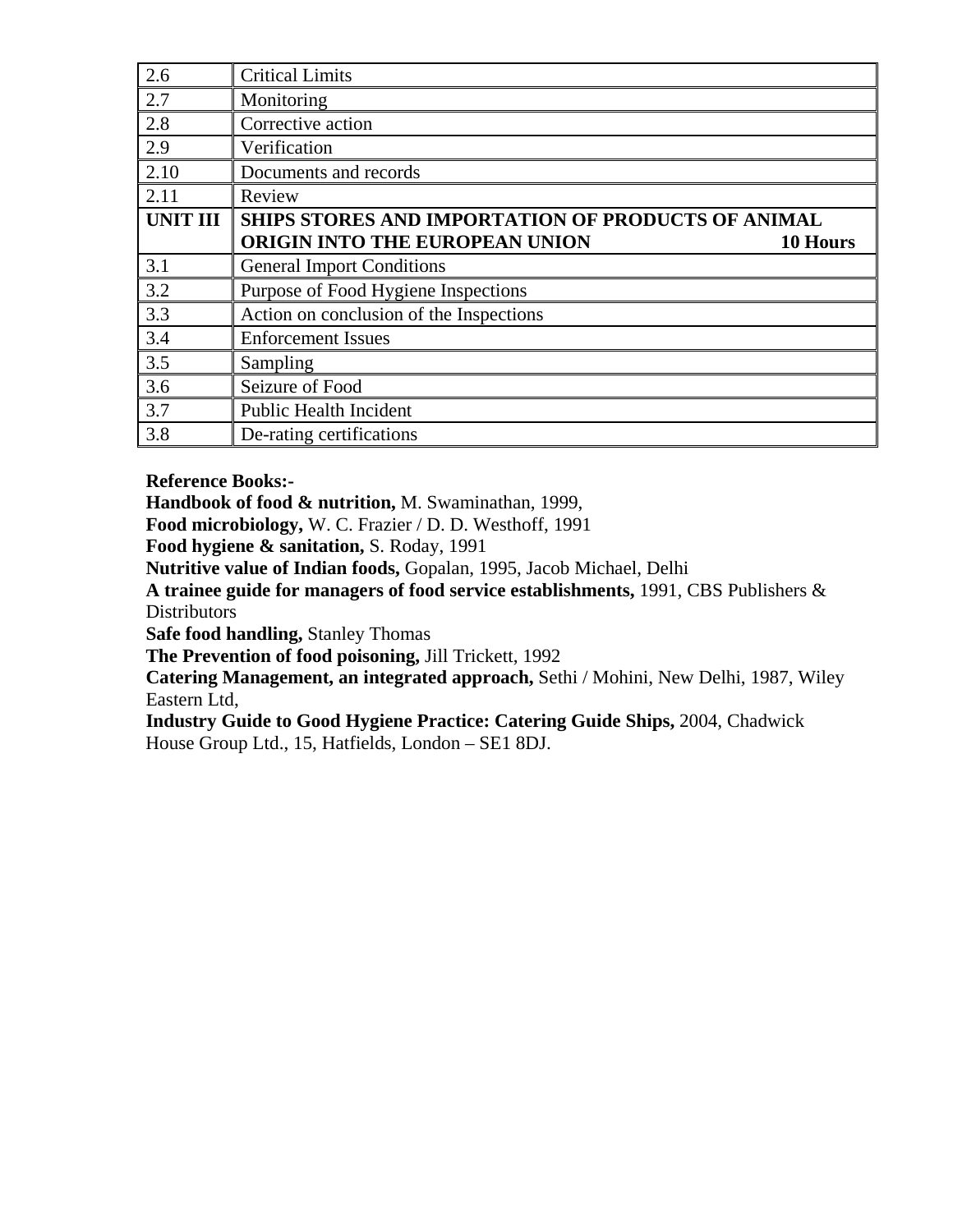## **NUTRITION & FOOD SCIENCE** Contact Hours 30 **Objectives:-**

The subject will develop basic awareness of the importance of nutrition and balanced diet. It will also give insight in to the changes occurred in food during different cooking process and how to reduce nutritional loses during cooking.

| <b>UNIT I</b>  | <b>FOOD ADULTERATIONS</b><br>10 Hours                                 |  |  |  |  |
|----------------|-----------------------------------------------------------------------|--|--|--|--|
| 1.1            | Foods standards in India                                              |  |  |  |  |
| 1.2            | Common food Adulterants present:-                                     |  |  |  |  |
|                | b) Sugar c) Turmeric d) Chilly Powder<br>d) Tea and Coffee<br>a) Milk |  |  |  |  |
|                | e) Semolina Flowers f) Ghee and Butter g) Margarine and Oil           |  |  |  |  |
|                |                                                                       |  |  |  |  |
| <b>UNIT II</b> | <b>FOOD PRESERVATION AND STORAGE</b><br>10 Hours                      |  |  |  |  |
| 2.1            | Chemical                                                              |  |  |  |  |
| 2.2            | Irradiation                                                           |  |  |  |  |
| 2.3            | Low temperature – Refrigeration and Freezing                          |  |  |  |  |
| 2.4            | High Temperature – Pasteurization, Canning, de-hydration and smoking  |  |  |  |  |

| $\sim$ . T | $\mathbf{I}$ right remperature $\mathbf{I}$ asieurization, ealiming, de-hydration and smoking |
|------------|-----------------------------------------------------------------------------------------------|
| 2.5        | Storage, Cold storage, temperature control, correct use of refrigeration, freezer for         |
|            | storing food stocks, rotation and cooling                                                     |

| <b>UNIT III</b> |                                                                                        |
|-----------------|----------------------------------------------------------------------------------------|
| 3.1             | <b>EVALUATION OF FOODS</b>                                                             |
| 3.1.1           | Objectives                                                                             |
| 3.1.2           | Sensory assessment of Food Quality                                                     |
| 3.1.3           | Methods                                                                                |
| 3.1.4           | Introduction to proximate analysis of food constituents                                |
| 3.2             | <b>FLAVOURS</b>                                                                        |
| 3.2.1           | Definition of Flavour, Influence of Chemical, Constituents and other factors on flavor |
| 3.2.2           | Types of flavors, flavoring extracts, natural and synthetic flavour intensifier        |
| 3.2.3           | Control of flavour in cooking process of Food                                          |

## **Reference Books:-**

- 1. **Handbook of food & nutrition,** M. Swaminathan, 1999,
- 2. **Nutritive value of Indian foods,** Gopalan, 1995
- 3. **Catering Management, an integrated approach,** Sethi / Mohini, New Delhi, 1987, Wiley Eastern Ltd.
- 4. **Industry Guide to Good Hygiene Practice: Catering Guide Ships,** 2004, Chadwick House Group Ltd., 15, Hatfields, London – SE1 8DJ.
- Examination of Food Safety and Nutrition & Food Science shall be conducted separately as per the Examination scheme and shall be converted to out of 60 to the next integer for final calculation.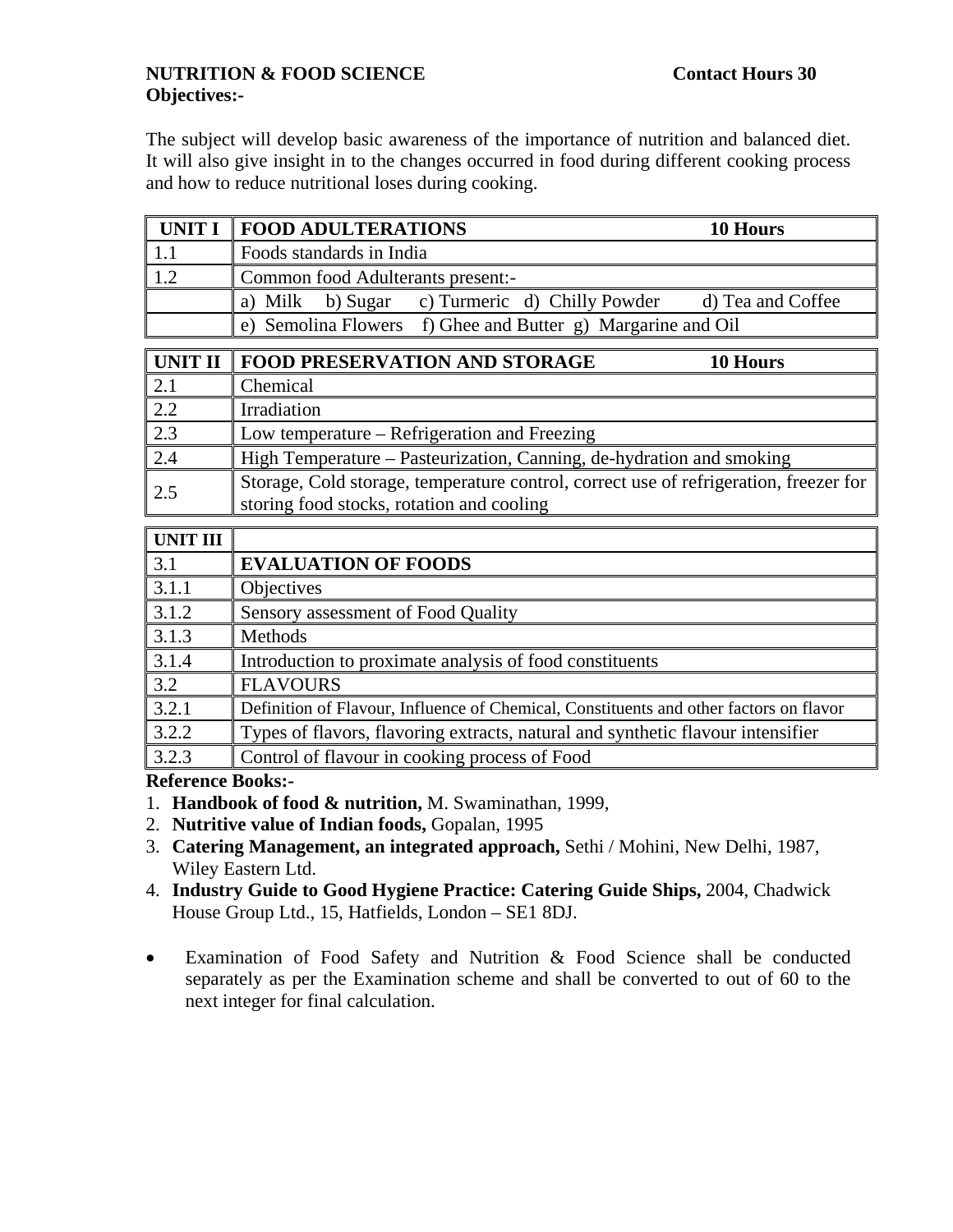## **Scheme of Examination:**

The performance of the learners shall be evaluated into two parts. The learner's performance shall be assessed by Internal Assessment with 40% marks in the first part & by conducting the Semester End Examinations with 60% marks in the second part. The allocation of marks for the Internal Assessment and Semester End Examinations are as shown below:-

**Internal Assessment**: It is defined as the assessment of the learners on the basis of continuous evaluation as envisaged in the Credit based system by way of participation of learners in various academic and correlated activities in the given semester of the progamme.

**Semester End Assessment** : It is defined as the assessment of the learners on the basis of Performance in the semester end Theory/ written/ Practical examination.

## **Modality of Assessment :**

**Internal Assessment - 40% 40 marks. 40 marks. 40 marks.** 

### **a) Theory 40 marks**

| Sr No | Evaluation type                                                                                                                                                     | <b>Marks</b> |
|-------|---------------------------------------------------------------------------------------------------------------------------------------------------------------------|--------------|
|       | Two Assignments/Case study/Project                                                                                                                                  | 20           |
| 2     | One class Test (multiple choice questions objective)                                                                                                                |              |
| 3     | Active participation in routine class instructional<br>deliveries(case studies/seminars//presentation)                                                              | ሰና           |
| 4     | Overall conduct as a responsible student, manners, skill in<br>articulation, leadership qualities demonstrated through<br>organizing co-curricular activities, etc. |              |

| b) Practicals |                     | 20 marks     |
|---------------|---------------------|--------------|
| Sr No         | Evaluation type     | <b>Marks</b> |
|               | Two best practicals |              |
|               | Journal             |              |
|               | Viva                |              |

## **B ) External examination - 60 %**

#### **Semester End Theory Assessment - 60% 60 marks**

- i. Duration These examinations shall be of two hours duration.
- ii. Theory question paper pattern :-
- 1. There shall be four questions each of 15 marks. On each unit there will be one question & fourth one will be based on entire syllabus.
- 2. All questions shall be compulsory with internal choice within the questions. Each question will be of 20 to 23 marks with options.
- 3. Questions may be sub divided into sub questions a, b, c, d & e only & the allocation of marks depends on the weightage of the topic.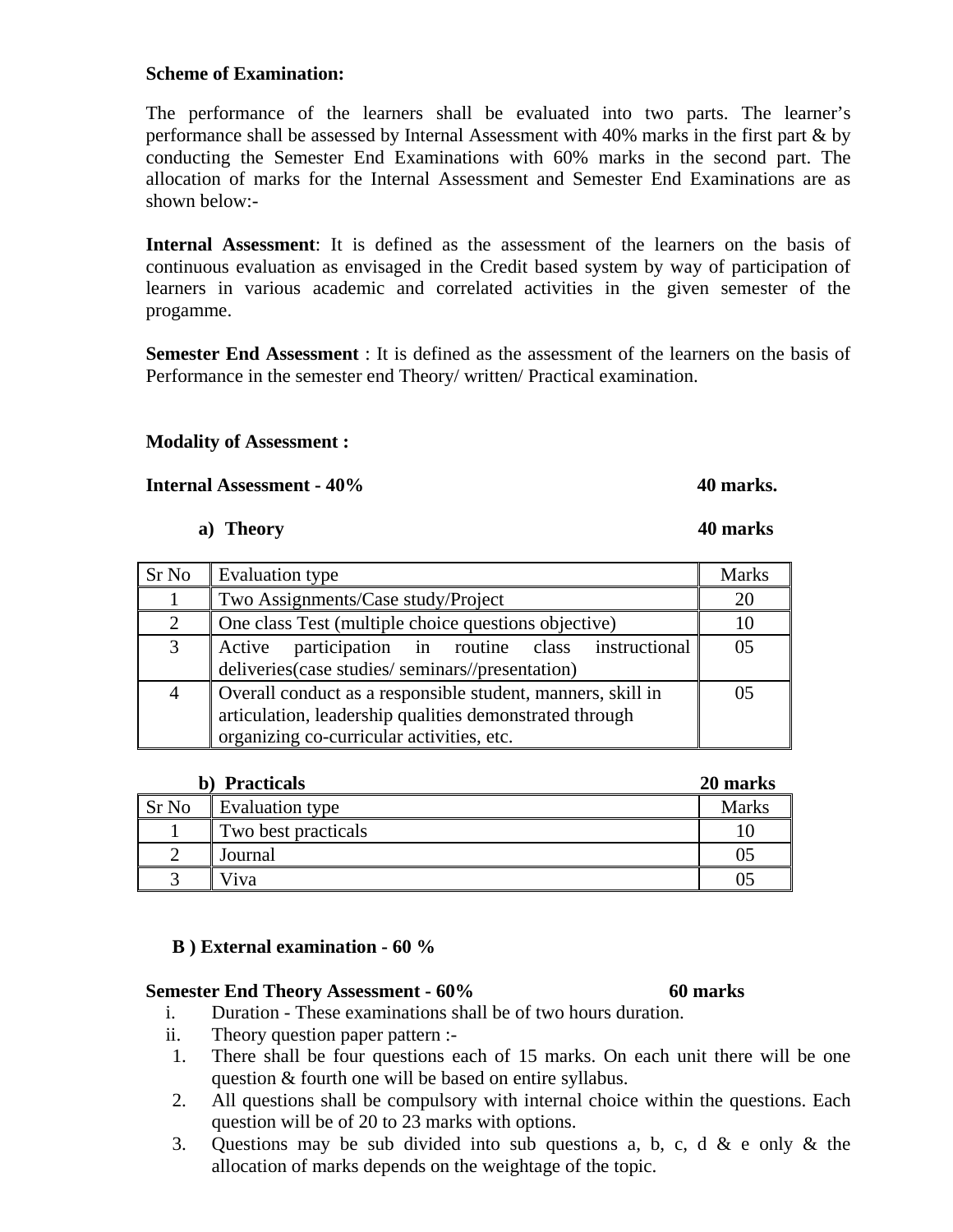# **Equipments (Area/ Laboratory wise) ‐ Mandatory**

| Sr. No. | <b>Particulars/Equipments</b>                                                             | Qty.           |
|---------|-------------------------------------------------------------------------------------------|----------------|
|         | AUDIO VISUAL ROOM (F.Y, S.Y & T.Y)                                                        | 1              |
| 1.      | TV Color (Minimum 21") with Trolley                                                       | $\mathbf{1}$   |
| 2.      | DVD/VCD Player                                                                            | $\mathbf{1}$   |
| 3.      | OHP                                                                                       | 1              |
| 4.      | <b>LCD Projector</b>                                                                      | $\mathbf{1}$   |
| 5.      | Computer/ Laptop with Multimedia Support                                                  | $\mathbf{1}$   |
| Ш       | <b>COMPUTER LAB (S.Y, &amp; T.Y)</b>                                                      | $\mathbf{1}$   |
| 6       | Server                                                                                    | 1              |
| 7       | Computers with P4 processor                                                               | 20             |
| 8       | <b>LAN Networking</b>                                                                     |                |
| 9       | UPS (As per the requirement) Recommended                                                  | $\mathbf{1}$   |
| III     | ACCOMMODATION & FACILITIES MANAGEMENT LAB (F.Y & S.Y)                                     | $\mathbf{1}$   |
| 10      | Mock Guest Room                                                                           | 1              |
| 11      | Color TV with Remote                                                                      | $\mathbf{1}$   |
| 12      | <b>Wooden Cabinet</b>                                                                     | $\mathbf{1}$   |
| 13      | Cupboard/ Almirah                                                                         | $\mathbf{1}$   |
| 14      | Life Jackets                                                                              | $\overline{2}$ |
| 15      | Safety Helmet                                                                             | $\overline{2}$ |
| 16      | <b>Bed Linen</b>                                                                          | $\overline{2}$ |
| 17      | <b>Small Carpet</b>                                                                       | $\mathbf{1}$   |
| 18      | Luggage Rack                                                                              | 1              |
| 19      | Chair                                                                                     | 1              |
| 20      | <b>Writing Table</b>                                                                      | 1              |
| 21      | Table Lamp                                                                                | $\mathbf{1}$   |
| 22      | <b>Bedside Lamp</b>                                                                       | 1              |
| 23      | Single Beds & Mattress                                                                    | $\overline{2}$ |
| 24      | Blankets                                                                                  | $\overline{2}$ |
| 25      | Pillows/Pillow Slips                                                                      | $\overline{2}$ |
| 26      | <b>Small Cushions</b>                                                                     | 3              |
| 27      | Upholstered Sofa                                                                          | $\mathbf{1}$   |
| 28      | <b>Upholstered Chair</b>                                                                  | $\overline{2}$ |
| 29      | <b>Big Cushions</b>                                                                       | 5              |
| 30      | <b>Wall Hangings</b>                                                                      | $\overline{7}$ |
| 31      | Fire Extinguisher                                                                         | $\mathbf{1}$   |
| 32      | Laundry Linen Cart                                                                        | $\overline{2}$ |
| 33      | <b>Chamber Maid Trolley</b>                                                               | $\mathbf{1}$   |
| 34      | Mockup Guest Bathroom with Wash Basin Counter, WC, Bath tub, Mirror<br>and Guest supplies | 1 Each         |
|         | <b>BUNKER BED</b>                                                                         |                |
| 35      | Single Beds & Mattress                                                                    | $\overline{2}$ |
| 36      | <b>Working Table</b>                                                                      | $\mathbf{1}$   |
| 37      | Chair                                                                                     | $\mathbf{1}$   |
| 38      | Cupboard                                                                                  | $\mathbf{1}$   |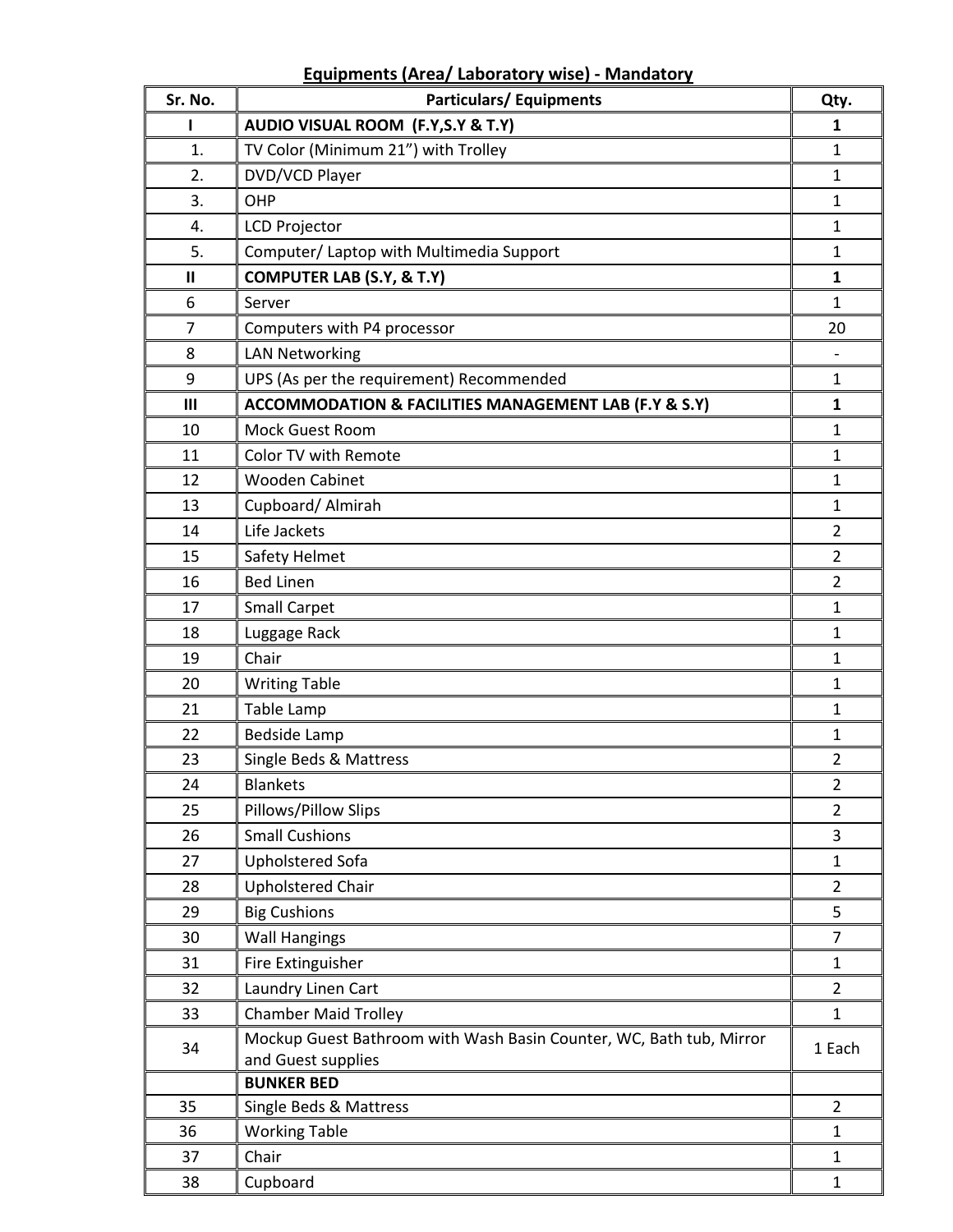| Sr. No.     | <b>Particulars/Equipments</b>                                 | Qty.           |  |  |
|-------------|---------------------------------------------------------------|----------------|--|--|
| 39          | <b>Shower Curtain</b>                                         |                |  |  |
| 40          | <b>Bed Linen</b>                                              |                |  |  |
|             | <b>MOCK LAUNDRY SET UP</b>                                    |                |  |  |
| 41          | <b>Cupboard With Racks</b>                                    | $\mathbf{1}$   |  |  |
| 42          | <b>Ironing Board</b>                                          | $\mathbf{1}$   |  |  |
| 43          | <b>Ironing Table</b>                                          | $\mathbf{1}$   |  |  |
| 44          | <b>Stainless Steel Working Table</b>                          | $\mathbf{1}$   |  |  |
| 45          | Linen Cart                                                    | $\overline{2}$ |  |  |
| 46          | Washer Extractor/Dryer                                        | $\mathbf{1}$   |  |  |
|             | <b>EQUIPMENTS / CHEMICALS</b>                                 |                |  |  |
| 47          | Commercial Wet and Dry Vacuum Cleaner (With attachments)      | 1              |  |  |
| 48          | Commercial Scrubbing cum Polishing Machine (With attachments) | $\mathbf{1}$   |  |  |
| 49          | Cleaning Agents (R1 to R9)                                    |                |  |  |
| 50          | Chemicals for spotting (as per syllabus)                      |                |  |  |
| IV          | <b>ADVANCE TRAINING KITCHEN</b>                               | $\mathbf{1}$   |  |  |
| 1.          | S. S. Work Table                                              | $\mathbf{1}$   |  |  |
| 2.          | S. S. Work Station with Gas Stove                             | 10             |  |  |
| 3.          | Deep Fridge                                                   | $\mathbf{1}$   |  |  |
| 4.          | <b>Hot Plate</b>                                              | 8              |  |  |
| 5.          | Griller                                                       | $\mathbf{1}$   |  |  |
| 6.          | S. S. Sink with Tap                                           | 4              |  |  |
| 7.          | <b>Chopping Board</b>                                         | 10             |  |  |
| 8.          | S.S. Container (different sizes)                              | 30             |  |  |
| 9.          | Aluminum Kadai                                                | 10             |  |  |
| 10.         | <b>Gastronomical Pans</b>                                     | 20             |  |  |
| 11.         | S.S.Thali                                                     | 10             |  |  |
| 12.         | Juice Strainer                                                | 10             |  |  |
| 13.         | Colander                                                      | 10             |  |  |
| 14.         | Potato Masher                                                 | 10             |  |  |
| 15.         | Grate                                                         | 10             |  |  |
| 16.         | <b>Rolling Pin</b>                                            | 10             |  |  |
| 17.         | Oil Dispenser                                                 | 10             |  |  |
| 18.         | Wire Whisk                                                    | 10             |  |  |
| 19.         | Tong                                                          | 10             |  |  |
| 20.         | Slicer                                                        | 10             |  |  |
| 21.         | Jhara                                                         | 10             |  |  |
| 22.         | Perforated Spoon                                              | 10             |  |  |
| 23.         | Flat Spoon                                                    | 10             |  |  |
| 24.         | Rice Spoon                                                    | 10             |  |  |
| 25.         | Ladles (different sizes)                                      | 20             |  |  |
| 26.         | Frying Pan                                                    | 10             |  |  |
| $\mathbf v$ | <b>BASIC TRAINING KITCHEN</b>                                 |                |  |  |
| 1.          | S. S. Work Table                                              | $\mathbf{1}$   |  |  |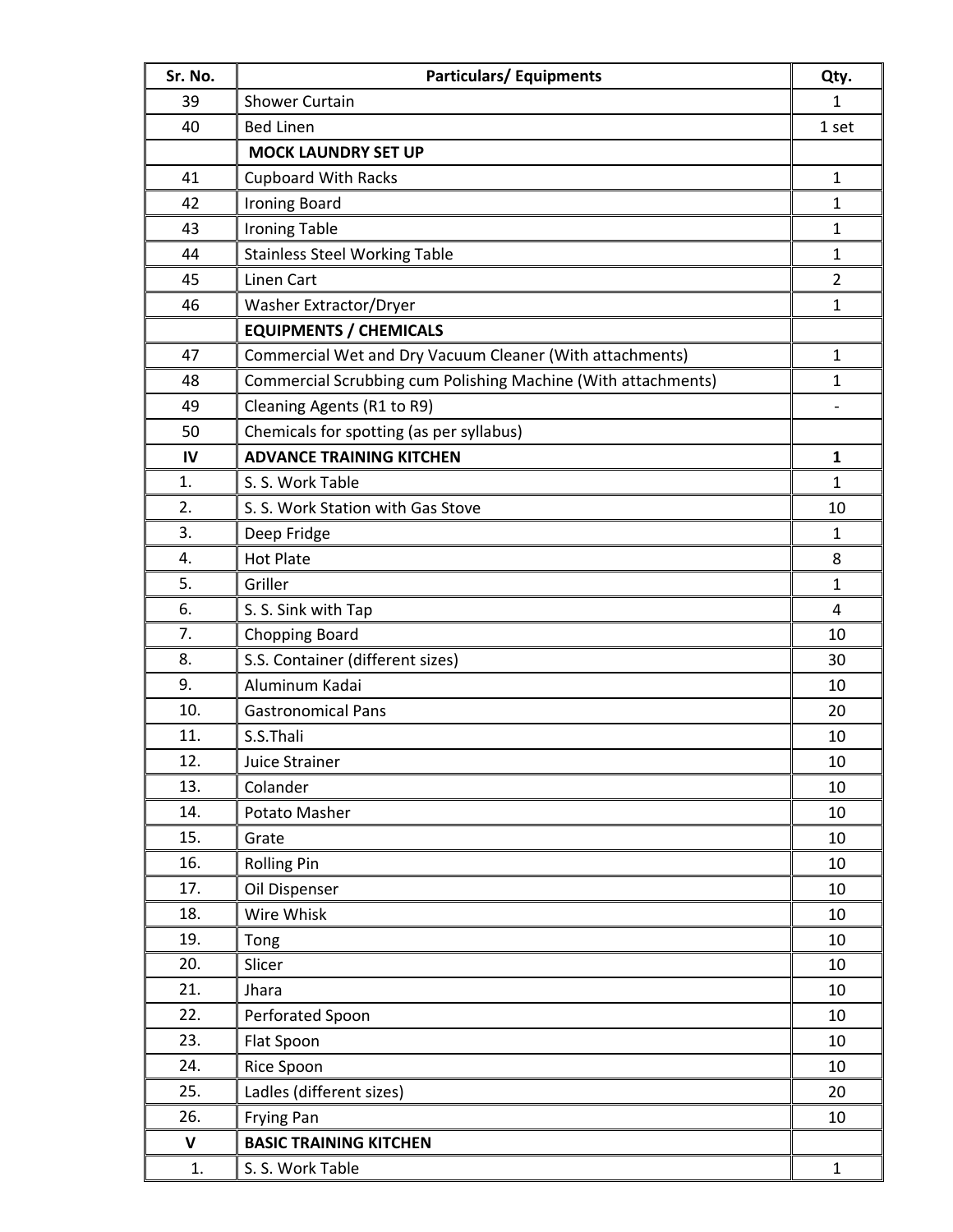| Sr. No. | <b>Particulars/Equipments</b>              | Qty.         |
|---------|--------------------------------------------|--------------|
| 2.      | S. S. Work Station with Gas Stove          | 10           |
| 3.      | Deep Fridge                                | 1            |
| 4.      | <b>Hot Plate</b>                           | 8            |
| 5.      | Griller                                    | $\mathbf{1}$ |
| 6.      | S. S. Sink with Tap                        | 4            |
| 7.      | <b>Chopping Board</b>                      | 10           |
| 8.      | S.S. Container (different sizes)           | 30           |
| 9.      | Aluminum Kadai                             | 10           |
| 10.     | <b>Gastronomical Pans</b>                  | 20           |
| 11.     | Juice Strainer                             | 10           |
| 12.     | Colander                                   | 10           |
| 13.     | Potato Masher                              | 10           |
| 14.     | Grate                                      | 10           |
| 15.     | <b>Rolling Pin</b>                         | 10           |
| 16.     | Oil Dispenser                              | 10           |
| 17.     | Wire Whisk                                 | 10           |
| 18.     | Tong                                       | 10           |
| 19.     | Slicer                                     | 10           |
| 20.     | Jhara                                      | 10           |
| 21.     | Perforated Spoon                           | 10           |
| 22.     | Flat Spoon                                 | 10           |
| 23.     | Rice Spoon                                 | 10           |
| 24.     | Ladles (different sizes)                   | 10           |
| 25.     | Frying Pan                                 | 20           |
| VI      | <b>BAKERY (S.Y)</b>                        |              |
| 1.      | Fridge                                     | 1            |
| 2.      | Salamander                                 | $\mathbf{1}$ |
| 3.      | Dough kneader with attachments             | $\mathbf{1}$ |
| 4.      | Double deck oven                           | $\mathbf{1}$ |
| 5.      | Gas Range (05 Burner)                      | $\mathbf{1}$ |
| 6.      | S. S. Almirah                              | $\mathbf{1}$ |
| 7.      | Moulds (as per batch size)                 |              |
| 8.      | Cutters (as per batch size)                |              |
| 9.      | Nozzles and piping bags                    | 1 set each   |
| 10.     | Trays (as per batch size)                  |              |
| 11.     | Cake stand                                 | $\mathbf{1}$ |
| VII     | <b>TRAINING RESTAURANT (F.Y &amp; S.Y)</b> |              |
| 1.      | Fridge (Small)                             | $\mathbf{1}$ |
| 2.      | Ice Cube Machine                           | $\mathbf{1}$ |
| 3.      | Micro wave oven                            | $\mathbf{1}$ |
| 4.      | <b>Hot Case</b>                            | $\mathbf{1}$ |
| 5.      | Gas Range (05 Burner) / Gueridon trolley   | $\mathbf{1}$ |
| 6.      | Bar chairs                                 | 3            |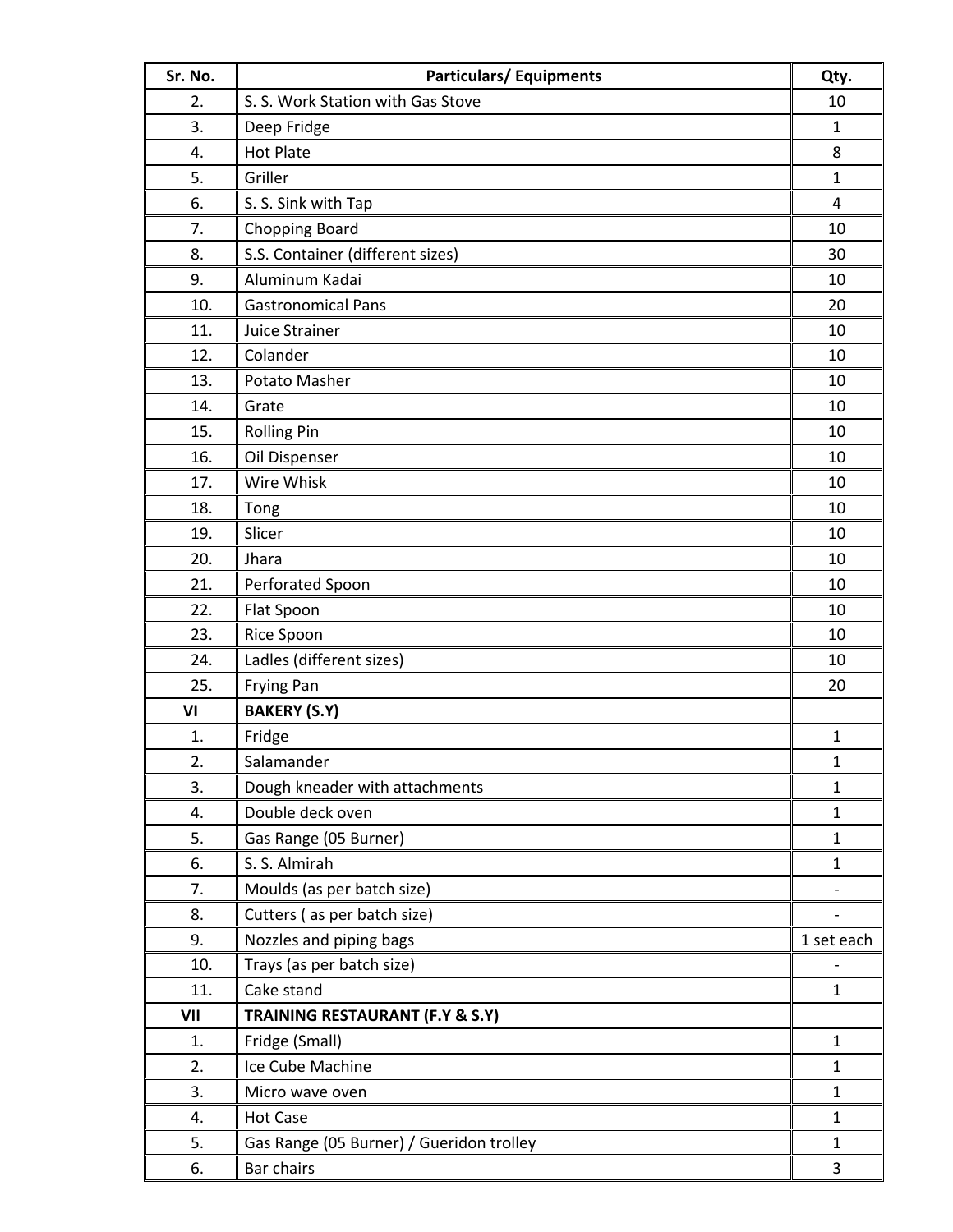| Sr. No.                | <b>Particulars/Equipments</b>       | Qty.           |
|------------------------|-------------------------------------|----------------|
| 7.                     | Wooden Bar Counter                  | 1              |
| 8.                     | <b>Wine Stand</b>                   | $\mathbf{1}$   |
| 9.                     | <b>Cocktail Shaker</b>              | $\mathbf{1}$   |
| 10.                    | Wine Bucket                         | $\mathbf{1}$   |
| 11.                    | Wooden Almirah with shelf           | $\mathbf{1}$   |
| 12.                    | Service Table / Side Board          | $\overline{2}$ |
| 13.                    | <b>Bar Display</b>                  | $\mathbf{1}$   |
| 14.                    | Restaurant Table / chairs           | 20             |
| 15.                    | Dinner Plate (Ceramic)              | 20             |
| 16.                    | Quarter Plate (Ceramic)             | 20             |
| 17.                    | Soup Bowl (Ceramic)                 | 20             |
| 18.                    | Soup spoon                          | 20             |
| 19.                    | B'fast Tray (Anti skid) Black       | 6              |
| 20.                    | B'fast Tray (White)                 | 6              |
| 21.                    | <b>Red Wine Glass</b>               | 12             |
| 22.                    | Hi Ball Glass                       | 20             |
| 23.                    | <b>Tom Collins Glass</b>            | 22             |
| 24.                    | <b>Rolly Polly Glass</b>            | 20             |
| 25.                    | Champagne Saucer                    | 20             |
| 26.                    | old Fashioned Glass                 | 20             |
| 27.                    | Champagne Tulip                     | 20             |
| 28.                    | white wine Glass                    | 20             |
| 29.                    | <b>Beer Mug</b>                     | 20             |
| 30.                    | Crab cracker                        | $\mathbf{1}$   |
| 31.                    | 6 cup Tea pot                       | 4              |
| 32.                    | Cup & saucer (Ceramic)              | 20             |
| 33.                    | Milk pot                            | 6              |
| 34.                    | Sugar pot                           | 6              |
| 35.                    | A.P.knife                           | 20             |
| 36.                    | A.P.Spoon                           | 20             |
| 37.                    | A.P.Fork                            | 20             |
| 38.                    | Menu Stand S.S                      | 8              |
| 39.                    | <b>Oyster Knife</b>                 | $\mathbf{1}$   |
| 40.                    | Fish fork                           | 20             |
| 41.                    | fish Knife                          | 20             |
| VIII                   | WARE WASHING (F.Y, S.Y & T.Y)       |                |
| 1.                     | Dish Washer                         | $\mathbf{1}$   |
| 2.                     | Geyser                              | $\mathbf{1}$   |
| 3.                     | S. S. Rack (03 Shelf)               | $\overline{2}$ |
| 4.                     | S. S. Crockery Stand                | $\mathbf{1}$   |
| 5.                     | 3 Bin Sink with tap                 | $\mathbf{1}$   |
| 6.                     | <b>Cleaning Chemicals</b>           |                |
| $\mathsf{I}\mathsf{X}$ | LIFE SAVING APPLIANCE (F.Y. & T.Y.) |                |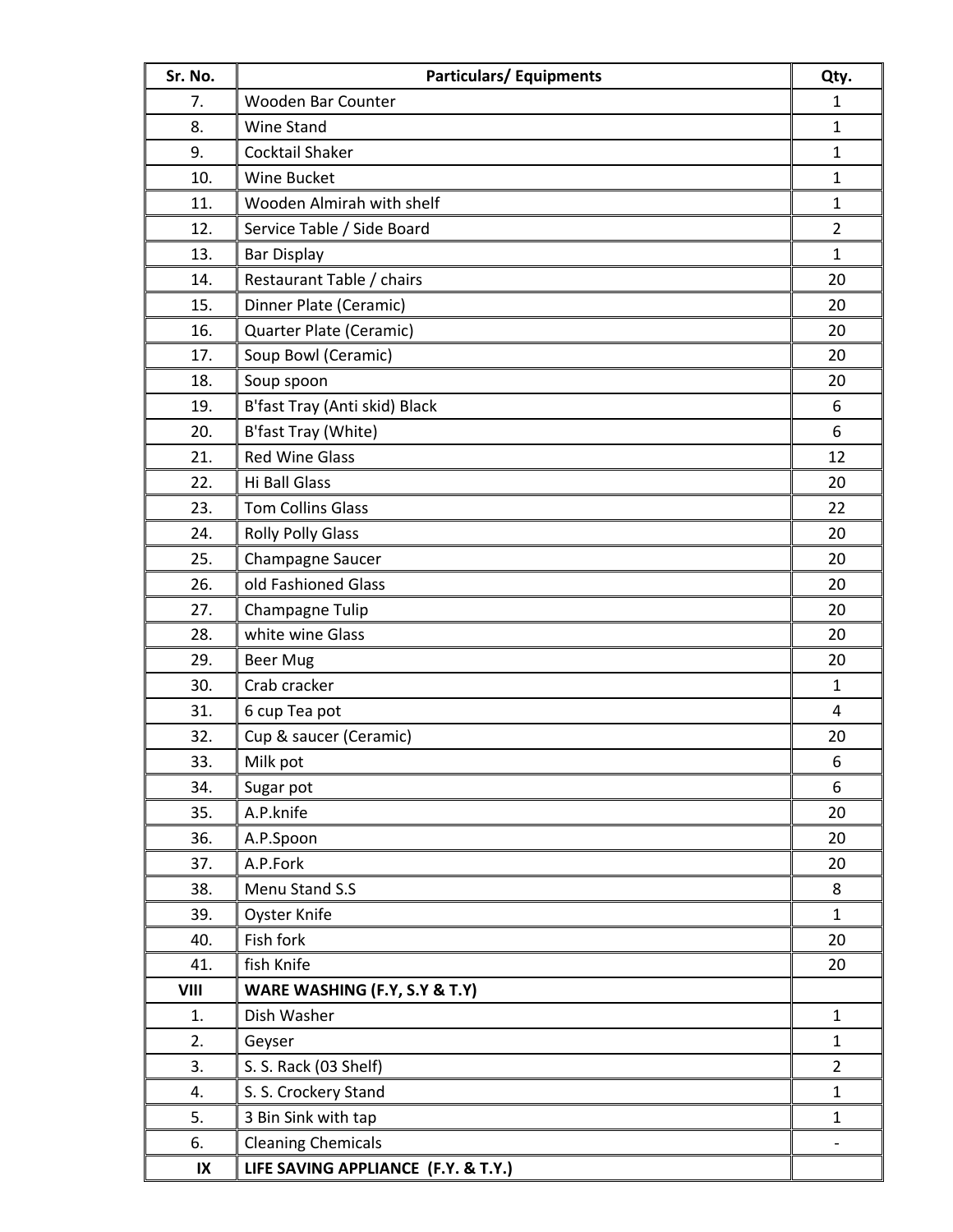| Sr. No. | <b>Particulars/Equipments</b>              | Qty.           |  |  |  |
|---------|--------------------------------------------|----------------|--|--|--|
| 1.      | Life boat                                  |                |  |  |  |
| 2.      | Inflated life raft on display              | 1              |  |  |  |
| 3.      | Complete set of life raft equipment        |                |  |  |  |
| 4.      | Complete set of life boat equipment        |                |  |  |  |
| 5.      | Immersion suits                            | $\overline{2}$ |  |  |  |
| 6.      | Life jackets                               | 10             |  |  |  |
| 7.      | Thermal protective aids                    | 2              |  |  |  |
| 8.      | Retro reflective tapes                     |                |  |  |  |
| 9.      | Hydrostatic release unit (HRU)             | 1              |  |  |  |
| 10.     | Lifebuoys                                  | 4              |  |  |  |
| 11.     | Man overboard markers                      | $\overline{2}$ |  |  |  |
| 12.     | Self igniting lights                       | $\overline{2}$ |  |  |  |
| 13.     | EPIRB (Model)                              |                |  |  |  |
| X       | FIRE FIGHTING APPLIANCE (F.Y. & T.Y.)      |                |  |  |  |
| 1.      | Dummies for search and rescue procedures   | $\overline{2}$ |  |  |  |
| 2.      | Fire hoses- 64mm                           | 4              |  |  |  |
| 3.      | Four nozzles (2 jet, 2 dual purpose)       |                |  |  |  |
| 4.      | Mechanical foam guns                       | 4              |  |  |  |
| 5.      | Pressurized water extinguishers            | 4              |  |  |  |
| 6.      | Foam extinguishers                         | 4              |  |  |  |
| 7.      | 4.50 kg D.C.P extinguisher                 | $\mathbf{1}$   |  |  |  |
| 8.      | 10 kg D.C.P extinguisher                   | $\mathbf{1}$   |  |  |  |
| 9.      | 6.8 kg CO2 extinguisher                    | $\overline{2}$ |  |  |  |
| XI      | MEDICAL FIRST AID (MFA) (F.Y.)             |                |  |  |  |
| 1.      | SART (Model)                               |                |  |  |  |
| 2.      | Neil Robertson Stretcher                   |                |  |  |  |
| 3.      | First aid kit                              |                |  |  |  |
| 4.      | Various splints and bandages               |                |  |  |  |
| 5.      | Resuscitation kit                          |                |  |  |  |
| 6.      | Emergency escape birthing apparatus (EEBD) | $\mathbf{1}$   |  |  |  |
| XII     | <b>ENGINE ROOM EQUIPMENT (F.Y.)</b>        |                |  |  |  |
| 1.      | Lubricating Oil/ D.O/ H.O separator        |                |  |  |  |
| 2.      | Boiler gauge glass                         |                |  |  |  |
| 3.      | Centrifugal pump                           |                |  |  |  |
| 4.      | Reciprocating pump                         |                |  |  |  |
| 5.      | Gear pump                                  |                |  |  |  |
| 6.      | Vane pump                                  |                |  |  |  |
| 7.      | Screw pump                                 |                |  |  |  |
| 8.      | Globe valve<br>b) Non return<br>a) return  |                |  |  |  |
| 9.      | Sluice valve                               |                |  |  |  |
| 10.     | <b>Butterfly valve</b>                     |                |  |  |  |
| 11.     | Quick closing valve                        |                |  |  |  |
| 12.     | Ship side overboard valve                  |                |  |  |  |
| 13.     | Safety valve                               |                |  |  |  |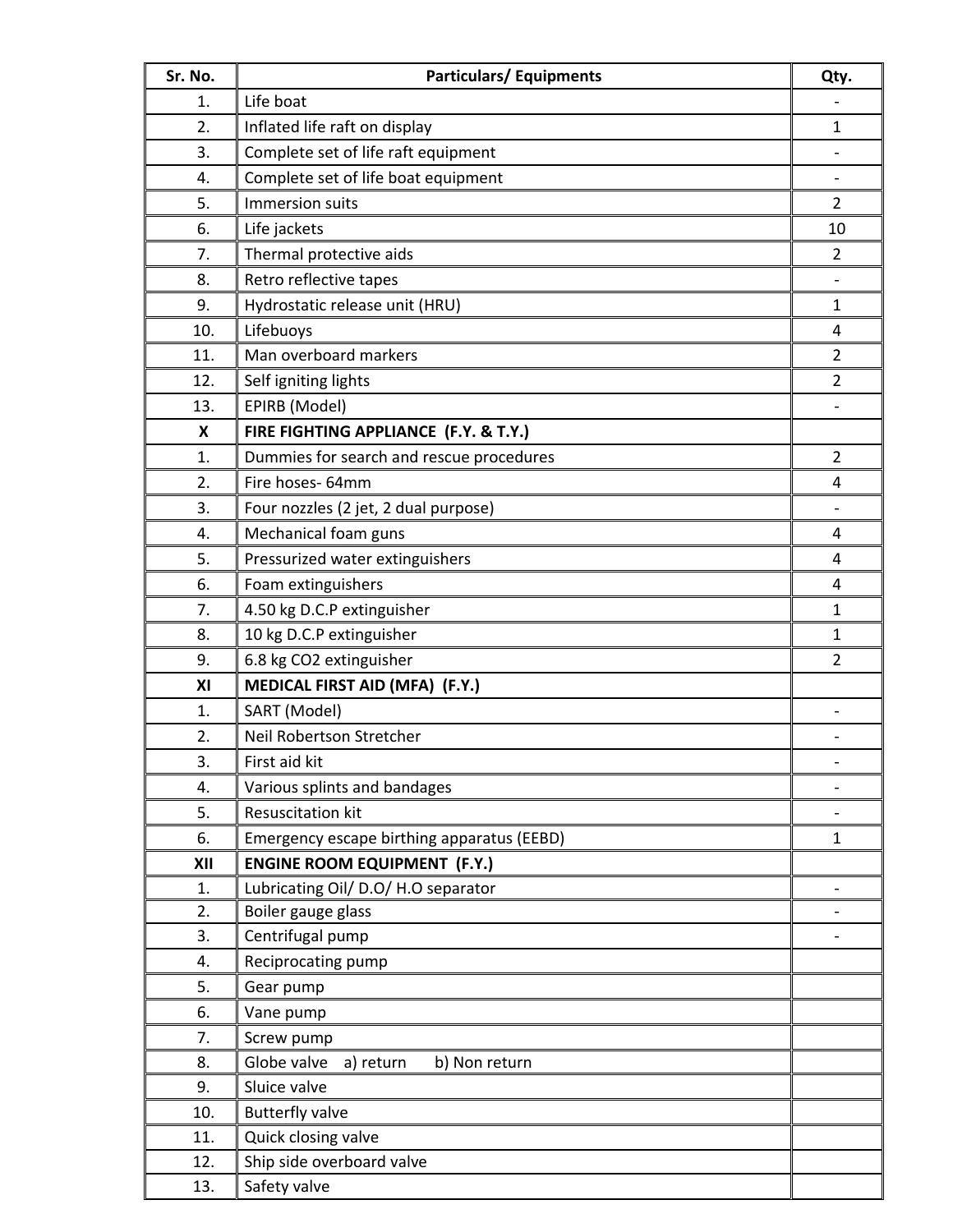| Sr. No.      | <b>Particulars/Equipments</b>                                 |              |  |  |
|--------------|---------------------------------------------------------------|--------------|--|--|
| 14.          | Reducing valve                                                |              |  |  |
| 15.          | <b>Bilge Strum box</b>                                        |              |  |  |
| XIII         | SAFETY MAINTENACE (F.Y. & T.Y.)                               |              |  |  |
| 1.           | Safety helmets                                                | 10           |  |  |
| 2.           | Goggles                                                       | 10           |  |  |
| 3.           | <b>Safety Gloves</b>                                          | 10 pairs     |  |  |
| 4.           | Earmuffs                                                      | 10           |  |  |
| 5.           | Dust masks                                                    | 4            |  |  |
| 6.           | <b>Safety Harness</b>                                         |              |  |  |
| XIV          | <b>ENCLOSED COMPARTMENT ENTRY EQUIPMENT (F.Y. &amp; T.Y.)</b> |              |  |  |
| 1.           | Explosimeter                                                  | $\mathbf{1}$ |  |  |
| 2.           | Oxygen analyzer                                               | $\mathbf{1}$ |  |  |
| 3.           | Hydro carbon detector                                         | 1            |  |  |
| <b>XVII</b>  | <b>DISPLAY (F.Y., S.Y.&amp; T.Y.)</b>                         |              |  |  |
| 1.           | <b>World Maps</b>                                             |              |  |  |
| 2.           | Model of Ships                                                |              |  |  |
| 3.           | Wall mounted photographs of ships and ports                   |              |  |  |
| XV           | Documents (F.Y.)                                              |              |  |  |
| 1.           | Official Log book                                             |              |  |  |
| 2.           | Articles of agreement                                         |              |  |  |
| XVI          | ROPES (F.Y.)                                                  |              |  |  |
| 1.           | Manila Ropes (Various sizes)                                  |              |  |  |
| 2.           | Synthetic Ropes (Various Sizes)                               |              |  |  |
| 3.           | Steel wire ropes (Various Sizes)                              |              |  |  |
| 4.           | Seizing twine and seizing wire                                |              |  |  |
| 5.           | <b>Heaving lines</b>                                          |              |  |  |
| 6.           | Ropes and wire stoppers                                       |              |  |  |
| XVII         | Maintenance Equipment (F.Y. & T.Y.)                           |              |  |  |
| 1.           | Chipping hammers, Scrapers and wire brushes                   |              |  |  |
| 2.           | Paint brushes (various sizes and types)                       |              |  |  |
| <b>XVIII</b> | <b>LADDER (F.Y. &amp; T.Y.)</b>                               |              |  |  |
| 1.           | Pilot ladder rigged up for practice                           |              |  |  |
| 2.           | Jacob's (Coolie) ladder rigged up for practice                |              |  |  |
| XIX          | IN-HOUSE SAFETY EQUIPMENTS (MANDATORY) (F.Y., S.Y. & T.Y.)    |              |  |  |
| 1.           | <b>Demonstration Table</b>                                    | $\mathbf{1}$ |  |  |
| XX           | <b>Sounding Equipments (F.Y. &amp; T.Y.)</b>                  |              |  |  |
| 1.           | UTI Tape                                                      | $\mathbf{1}$ |  |  |
| 2.           | <b>Ullage Tape</b>                                            |              |  |  |
| 3.           | Sounding rod (S.Y.)                                           | $\mathbf{1}$ |  |  |
| 4            | GMDSS TUTOR TRANSAS (TGS 4100 version 6.1)                    | $\mathbf{1}$ |  |  |
| 5            | TRANSAS U.K NT PRO 4000, version 4.60) simulator              | $\mathbf{1}$ |  |  |
| 6            | Projectors                                                    | 5            |  |  |
| 7            | IDS Hospitality Software                                      | $\mathbf{1}$ |  |  |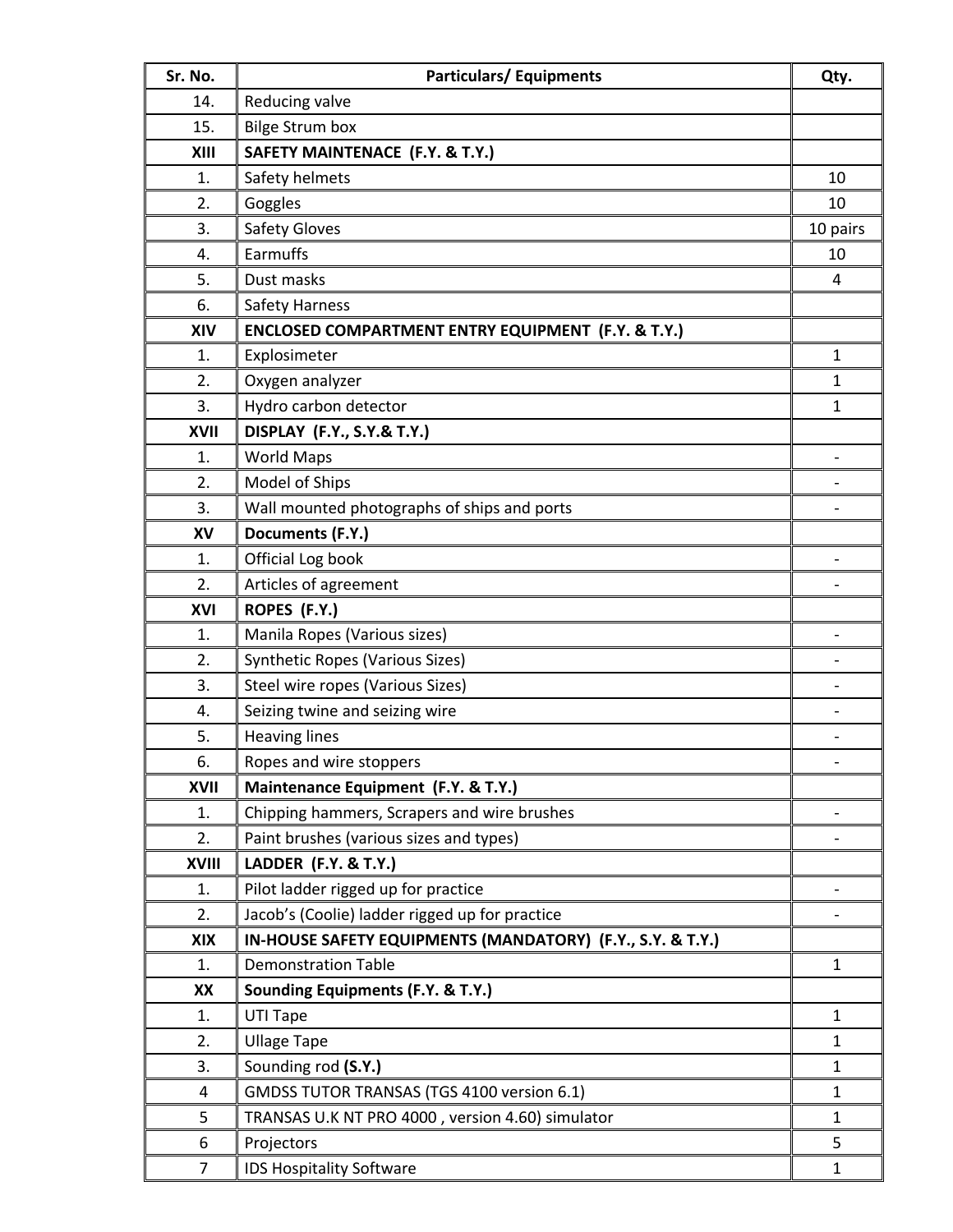# **TUITION FEES CALCULATION**

## **FEES FOR FIRST YEAR B.Sc. MARITIME HOSPITALITY STUDIES**

**A)** Tuition fees

| Part Time        | 1/2 |
|------------------|-----|
| <b>Full Time</b> |     |
| Part Time        | 1/2 |
| Part Time        | 1/2 |
| Part Time        | 1/2 |
|                  |     |

|              | <b>Total</b>                                                                                                                                                                                                                                                                                   |                   | <b>3 Faculties</b> |                            |
|--------------|------------------------------------------------------------------------------------------------------------------------------------------------------------------------------------------------------------------------------------------------------------------------------------------------|-------------------|--------------------|----------------------------|
|              | $3 \times 22,500$ /- (approx.) $x 12 \div 40 =$                                                                                                                                                                                                                                                |                   |                    | Rs. 20,250/- per student   |
| $\bf{B}$     | <b>Exam Fees</b>                                                                                                                                                                                                                                                                               | $\qquad \qquad =$ |                    | Rs. $1,000/-$ per student  |
| $\mathbf{C}$ | <b>Laboratory Charges</b><br>a) Food Production<br>22 practicals @ Rs. 180/- for<br>raw material and Rs. 36/- for<br>fuel and replenishments<br>$= 216 \times 22 = 4752/$<br><b>b</b> ) Food & Beverages<br>for consumables and<br>replenishments = $1,200/-$<br>c) Accommodation $&$ Facility |                   |                    |                            |
|              | Management<br>Cleaning materials, chemicals<br>& replenishments = $1,800/-$<br><b>d</b> ) Maritime Studies Practicals $=$<br>3,250/<br>$(Total a + b + c+d)$                                                                                                                                   | $=$               |                    | Rs $11,002/$ - per student |
| D)           | <b>Administrative Cost</b><br>$\ast$<br>$=$                                                                                                                                                                                                                                                    |                   |                    | Rs. 8,600/- per student    |

| Total $A + B + C + D$ | <b>Rs. 40,852/- per student</b> |
|-----------------------|---------------------------------|
|                       |                                 |

 $\overline{\phantom{0}}$ 

**Proposed fees for**  $1<sup>st</sup>$  **Year = Rs. 40,000/-**

**\* Summary of Operational Cost & Administrative Cost is given in Annexure – III**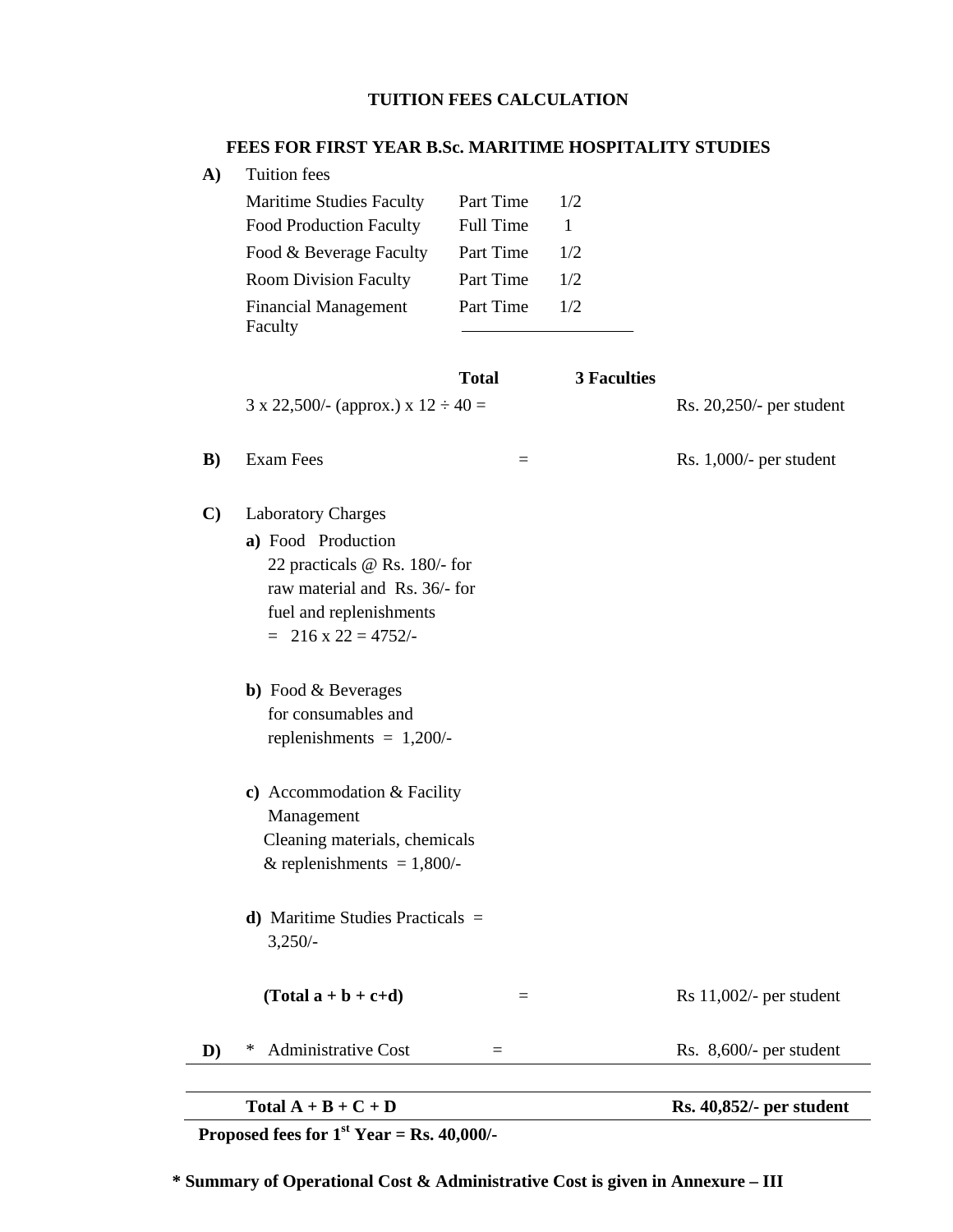## **FEES FOR SECOND YEAR B.Sc. MARITIME HOSPITALITY STUDIES**

|              | Total $A + B + C + D$                                  |              |                |     | <b>Rs. 36,465/-</b> per student |
|--------------|--------------------------------------------------------|--------------|----------------|-----|---------------------------------|
| D)           | * Other operational cost                               |              |                | Ξ   | Rs. 9000/- per student          |
|              | $(Total a + b + c + d + e)$                            |              |                | $=$ | Rs. 16,340/- per student        |
|              | (e) I.T.A. Practicals = Rs. 2,400/-                    |              |                |     |                                 |
|              | $19 \times 168 =$ Rs. 3,192/-                          |              |                |     |                                 |
|              | Fuel & Consumables $24 = 168$                          |              |                |     |                                 |
|              | 19 practicals $\omega$ Rs. 144/- +                     |              |                |     |                                 |
|              | (d) Bakery & Confectionary                             |              |                |     |                                 |
|              | (c) Accommodation & Facility Management<br>Rs. 1,200/- |              |                |     |                                 |
|              | Consumables & bar supplies                             |              |                |     |                                 |
|              | (b) Food & Beverages $-$ Rs. 3,500/                    |              |                |     |                                 |
|              | $24 \times 252 =$ Rs. 6,048/-                          |              |                |     |                                 |
|              | Fuel & consumables $\omega$ 36 = 252                   |              |                |     |                                 |
|              | 24 practicals @ Rs. 216/- +                            |              |                |     |                                 |
|              | (a) Food Production                                    |              |                |     |                                 |
| $\mathbf{C}$ | <b>Laboratory Charges</b>                              |              |                |     |                                 |
| B)           | <b>Exam Fees</b>                                       |              |                | $=$ | Rs. $1,000/-$ per student       |
|              |                                                        |              |                | $=$ | $Rs$ 10,125/- per student       |
|              | $1\frac{1}{2}$ x 22,500/- x 12 $\div$ 40               |              |                |     |                                 |
|              |                                                        | <b>Total</b> | $1\frac{1}{2}$ |     |                                 |
|              | Food & Beverage Faculty                                | Part Time    | $\frac{1}{2}$  |     |                                 |
|              | <b>Food Production Faculty</b>                         | Part Time    | $\frac{1}{2}$  |     |                                 |
|              | Maritime Studies lecturer                              | Part Time    | $\frac{1}{2}$  |     |                                 |
| $\mathbf{A}$ | <b>Tuition</b> fees                                    |              |                |     |                                 |

 **Proposed Fees for 2nd Year – 36,000/-** 

 **\* Summary of Operational Cost & Administrative Cost is given in Annexure - III**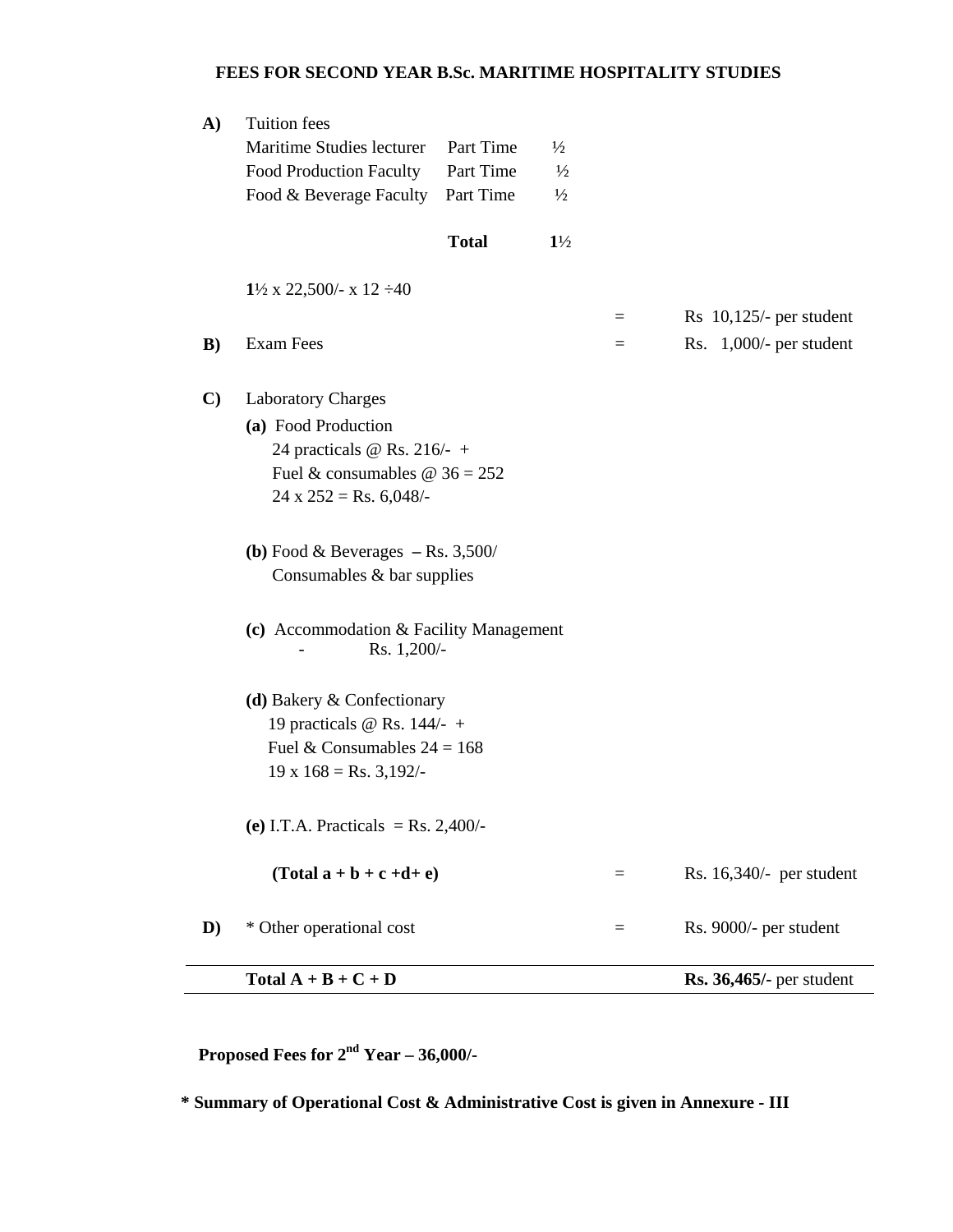## **FEES FOR THIRD YEAR B.Sc. MARITIME HOSPITALITY STUDIES**

| A)           | <b>Tuition</b> fees                           |                |                                 |
|--------------|-----------------------------------------------|----------------|---------------------------------|
|              | Maritime Studies Faculty Part Time            | $\frac{1}{2}$  |                                 |
|              | Full Time<br><b>Food Production Faculty</b>   | 1              |                                 |
|              | Food & Beverage Faculty Part Time             | $\frac{1}{2}$  |                                 |
|              | Accommodation & Facility Part Time            | $\frac{1}{2}$  |                                 |
|              | Management                                    |                |                                 |
|              | <b>Total</b>                                  | $\overline{2}$ |                                 |
|              | $(2 \times 22,500 \times 12 \div 40)$         | $=$            | Rs. 13,500/-per student         |
| B)           | <b>Examination Fees</b>                       | $=$            | Rs. $1,000/-$ per student       |
| $\mathbf{C}$ | <b>Laboratory Charges</b>                     |                |                                 |
|              | (a) Food Production                           |                |                                 |
|              | 23 practicals @ Rs. 228/- +                   |                |                                 |
|              | Fuel & consumables @ $\text{Rs}36 = 264$      |                |                                 |
|              | $22 \times 264 = \text{Rs. } 6,000/$          |                |                                 |
|              | ( <b>b</b> ) Simulator Training $\&$ Drills = |                |                                 |
|              | Rs. 8,000/-                                   |                |                                 |
|              | $(Total a + b)$                               | $\equiv$       | Rs. $14,000/-$ per student      |
| $\mathbf{D}$ | * Other operational cost &                    | $=$            | Rs. $5,000/$ - per student      |
|              | <b>Administrative Cost</b>                    |                |                                 |
|              | Total $A + B + C + D$                         |                | <b>Rs. 33,500/-</b> per student |

 **Proposed fees for 3rd year - 33,000/-** 

 **\* Summary of Operational Cost & Administrative Cost is given in Annexure - III**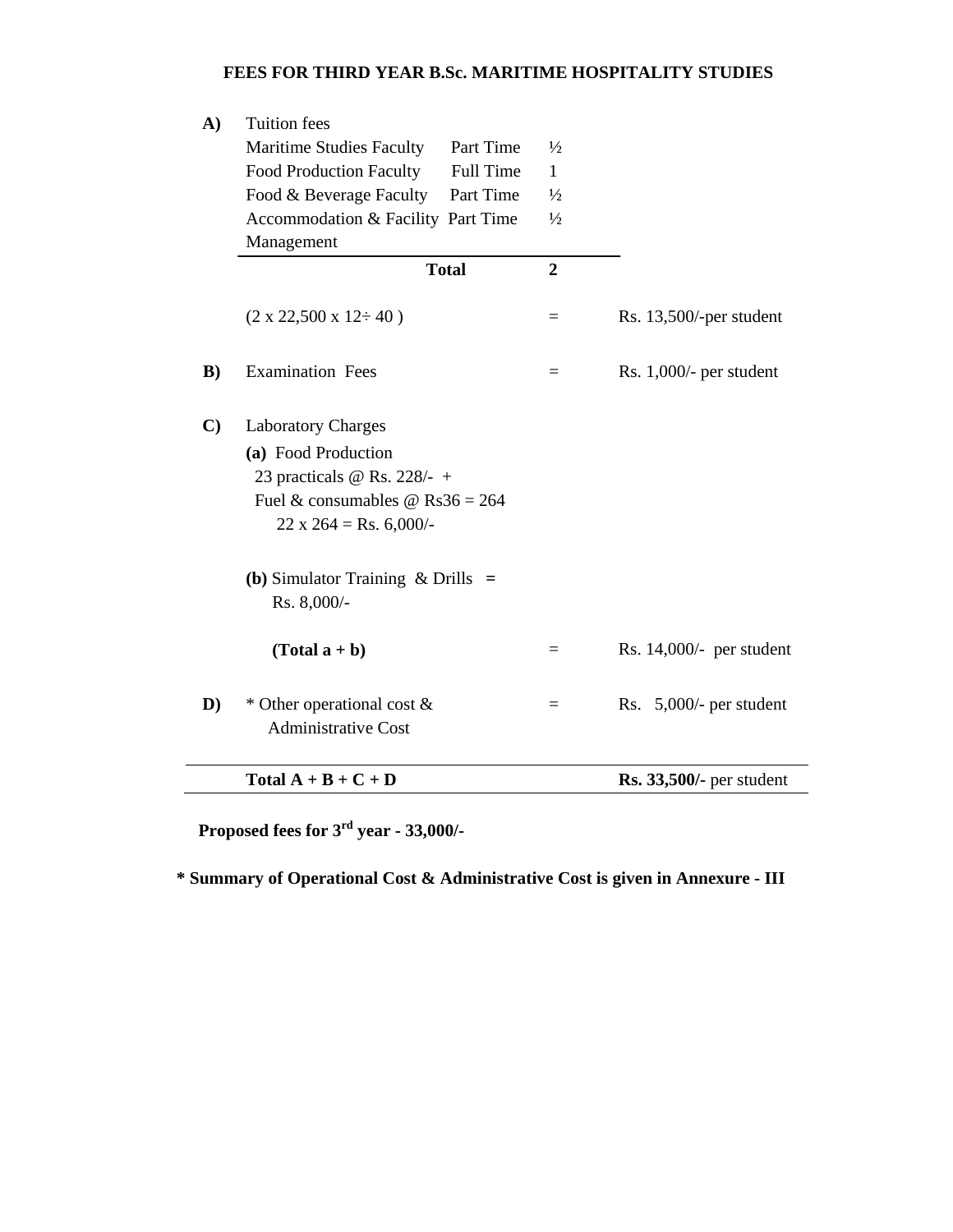# **OPERATIONAL COST FOR FIRST YEAR B.Sc. MARITIME HOSPITALITY STUDIES**

| Total $a + b$                           |                 | Rs. 8,600/- per student |  |
|-----------------------------------------|-----------------|-------------------------|--|
| <b>Total</b>                            | 2,36,000/-<br>۰ |                         |  |
| 2 Peon                                  | $1,00,000/-$    |                         |  |
| two numbers                             | $1,36,000/-$    |                         |  |
| b) Laboratory Attendants -              |                 |                         |  |
| @ Rs. $600*180 = 1,08,000$              |                 |                         |  |
| <b>Total</b>                            | - 180 hrs.      |                         |  |
| <b>Communication Skills</b>             | $-60$ hrs.      |                         |  |
| Nutrition & Food Science - 60 hrs.      |                 |                         |  |
| Food Safety & Sanitation - 60 hrs.      |                 |                         |  |
| a) Visiting Faculty for allied subjects |                 |                         |  |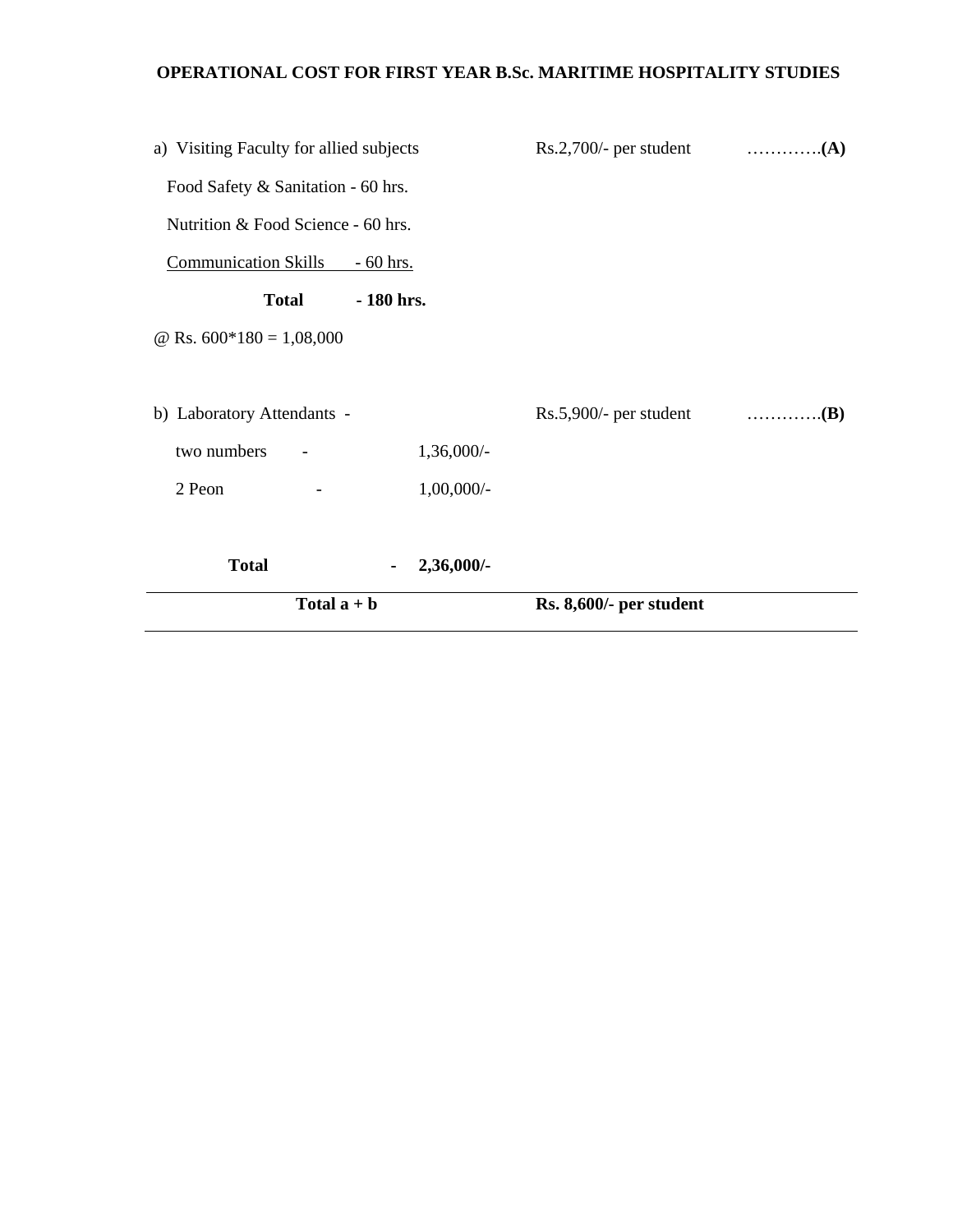# **OPERATIONAL COST FOR SECOND YEAR B.Sc. MARITIME HOSPITALITY STUDIES**

|                                                           |                          | Total $a + b$ | Rs. 9,000/- per student   |                                   |
|-----------------------------------------------------------|--------------------------|---------------|---------------------------|-----------------------------------|
| <b>Total</b>                                              | $\sim$                   | $2,16,000/$ - |                           |                                   |
| 1 Peon                                                    | $\overline{\phantom{a}}$ | $60,000/-$    |                           |                                   |
| 1 for ITA                                                 | $\overline{\phantom{0}}$ | 78,000/-      |                           |                                   |
| 1 for Bakery                                              | $\overline{\phantom{a}}$ | 78,000/-      |                           |                                   |
| c) Laboratory Attendants                                  |                          |               | $Rs.5,400/$ - per student | $\ldots \ldots \ldots \ldots (B)$ |
| @ Rs. 600/- per hr. $= 1,44,000/$ -                       |                          |               |                           |                                   |
| <b>Total</b>                                              |                          | $-240$ hrs.   |                           |                                   |
| I.T.A.                                                    |                          | $-60$ hrs.    |                           |                                   |
| Entrepreneurship                                          |                          | $-60$ hrs.    |                           |                                   |
| Communication                                             |                          | $-60$ hrs.    |                           |                                   |
| a) Visiting Faculty for allied<br>subjects<br>Soft Skills |                          | $-60$ hrs.    | $Rs.3,600/$ - per student | $\dots\dots\dots\dots\dots(A)$    |
|                                                           |                          |               |                           |                                   |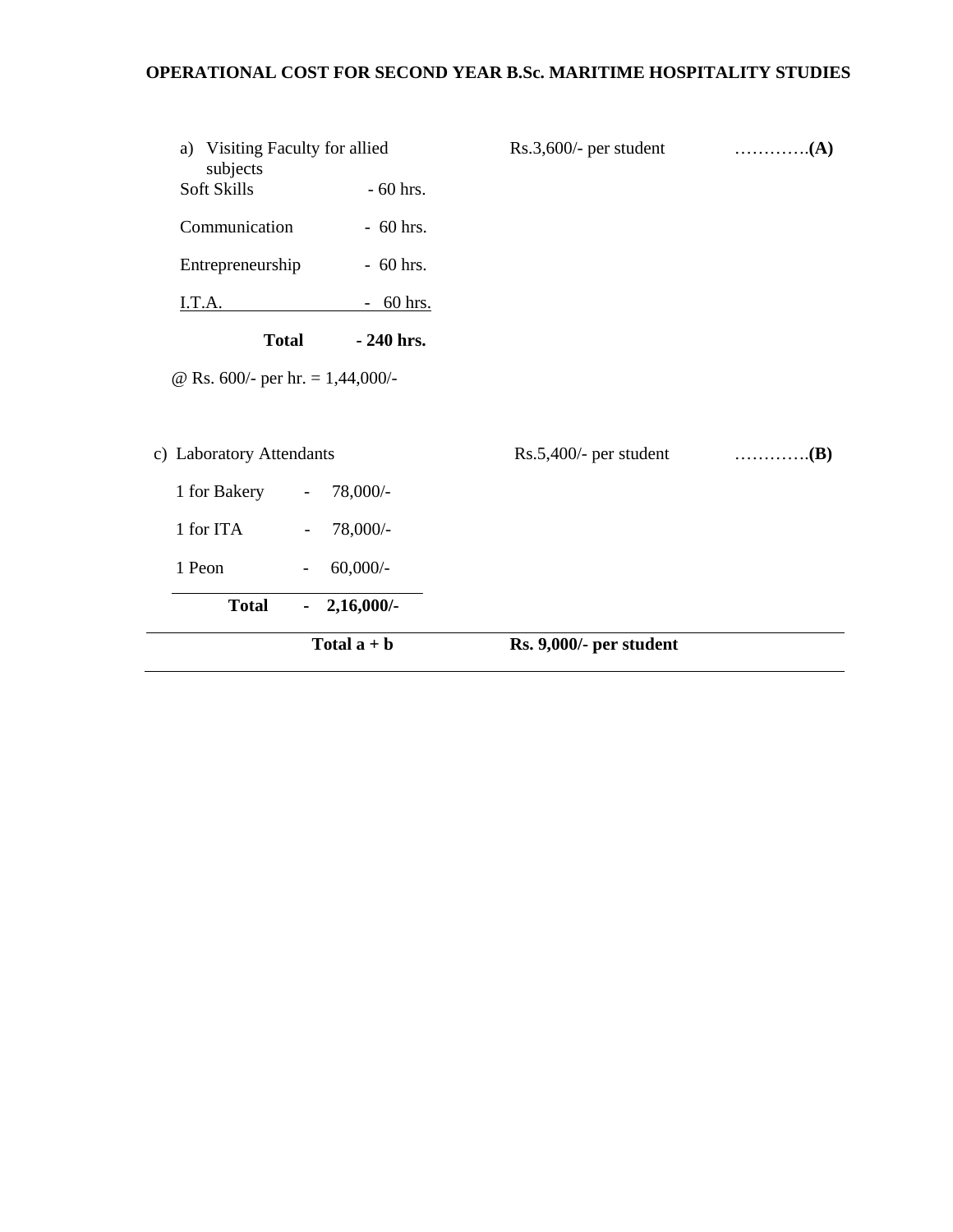# **OPERATIONAL COST FOR THIRD YEAR B.Sc. MARITIME HOSPITALITY STUDIES**

| a) Visiting Faculty for allied subjects         |                                                     |  |
|-------------------------------------------------|-----------------------------------------------------|--|
| Principles of Management - 60 hrs.              |                                                     |  |
| Human Resource                                  |                                                     |  |
| $-60$ hrs.<br>Management                        |                                                     |  |
| <b>Strategic Management</b><br><u>- 60 hrs.</u> |                                                     |  |
| $-180$ hrs.<br><b>Total</b>                     |                                                     |  |
| @ Rs. 600/- per hr. $= 1,08,000/$ -             |                                                     |  |
| b) Instructors & Office Staff                   | Rs. 2,100/- per student $\dots\dots\dots\dots\dots$ |  |
| <b>Laboratory Assistant</b><br>$84,000/-$       |                                                     |  |
| Placement & Training Officers $-1,44,000/-$     |                                                     |  |
| $2,28,000/$ -                                   |                                                     |  |
| <b>Total</b>                                    | Rs. 4,800/- per student                             |  |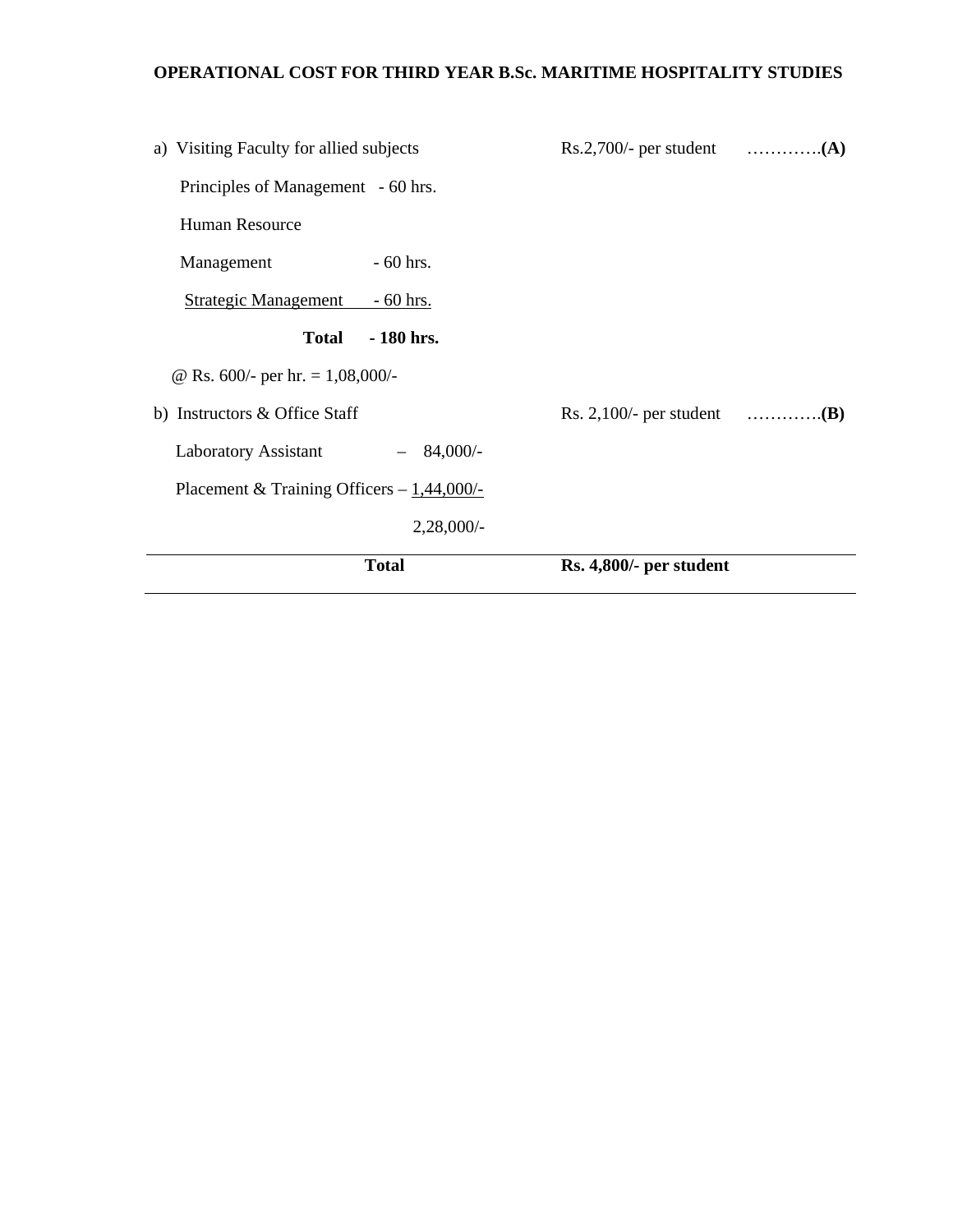| Sr.<br>No. | Paper                                                 | <b>Faculty</b>                                         | Weekly<br>workload-<br>I semester | Weekly<br>workload-<br><b>II</b> semester | <b>Annual</b><br>Work<br>load | Qualification                                                                                                                                                      |
|------------|-------------------------------------------------------|--------------------------------------------------------|-----------------------------------|-------------------------------------------|-------------------------------|--------------------------------------------------------------------------------------------------------------------------------------------------------------------|
| 1.         | Maritime<br>Studies - I & II                          | 1 Part<br>Time /<br>Visiting                           | Theory $-3$<br>Practical - 2      | Theory $-3$<br>Practical - 2              | $Th-90$<br>$Pr - 60$          | <b>Master Mariner</b><br>Foreign Going,<br>MEO Cl. II (Marine<br>Engineering<br>Officers, Class II)                                                                |
| 2.         | Food Production<br>$-\mathrm{I}$                      | Full<br>$\mathbf{1}$<br>time                           | Theory $-3$<br>Practical - 8      | Theory $-3$<br>Practical - 8              | $Th-90$<br>$Pr - 240$         | MHM / MTM / with<br>Degree or Diploma<br>in Hotel<br>Management from a<br><b>UGC</b> recognised<br>University or<br>AICTE recognized<br><b>Technical Institute</b> |
| 3.         | $\&$<br>Food<br>Beverage $-I$                         | $\mathbf{1}$<br>Part<br>Time<br>Visiting               | Theory $-3$<br>Practical - 3      | Theory $-3$<br>Practical - 3              | $Th-90$<br>$Pr-90$            | MHM / MTM / with<br>Degree or Diploma<br>in Hotel<br>Management from a<br>UGC recognised<br>University or<br>AICTE recognized<br><b>Technical Institute</b>        |
| 4.         | Accommodation<br>$\&$<br>Facility<br>$Management - I$ | $\mathbf{1}$<br>Part<br>Time<br>$\sqrt{2}$<br>Visiting | Theory $-3$<br>Practical - 3      | Theory $-3$<br>Practical - 3              | $Th-90$<br>$Pr-90$            | MHM / MTM / with<br>Degree or Diploma<br>in Hotel<br>Management from a<br><b>UGC</b> recognised<br>University or<br>AICTE recognized<br><b>Technical Institute</b> |
| 5.         | $\&$<br>Cost<br>Financial<br>$Management - I$         | Visiting                                               | Theory $-2$                       | Theory $-2$                               | $Th - 60$                     | $M_{\cdot}$ Com / C.A. /<br>ICWA or equivalent<br>from a UGC<br>recognized<br>University or<br><b>ACITE</b> recognized<br><b>Technical Institute</b>               |

**For I & II Semester BSc. - Core Subject Faculty**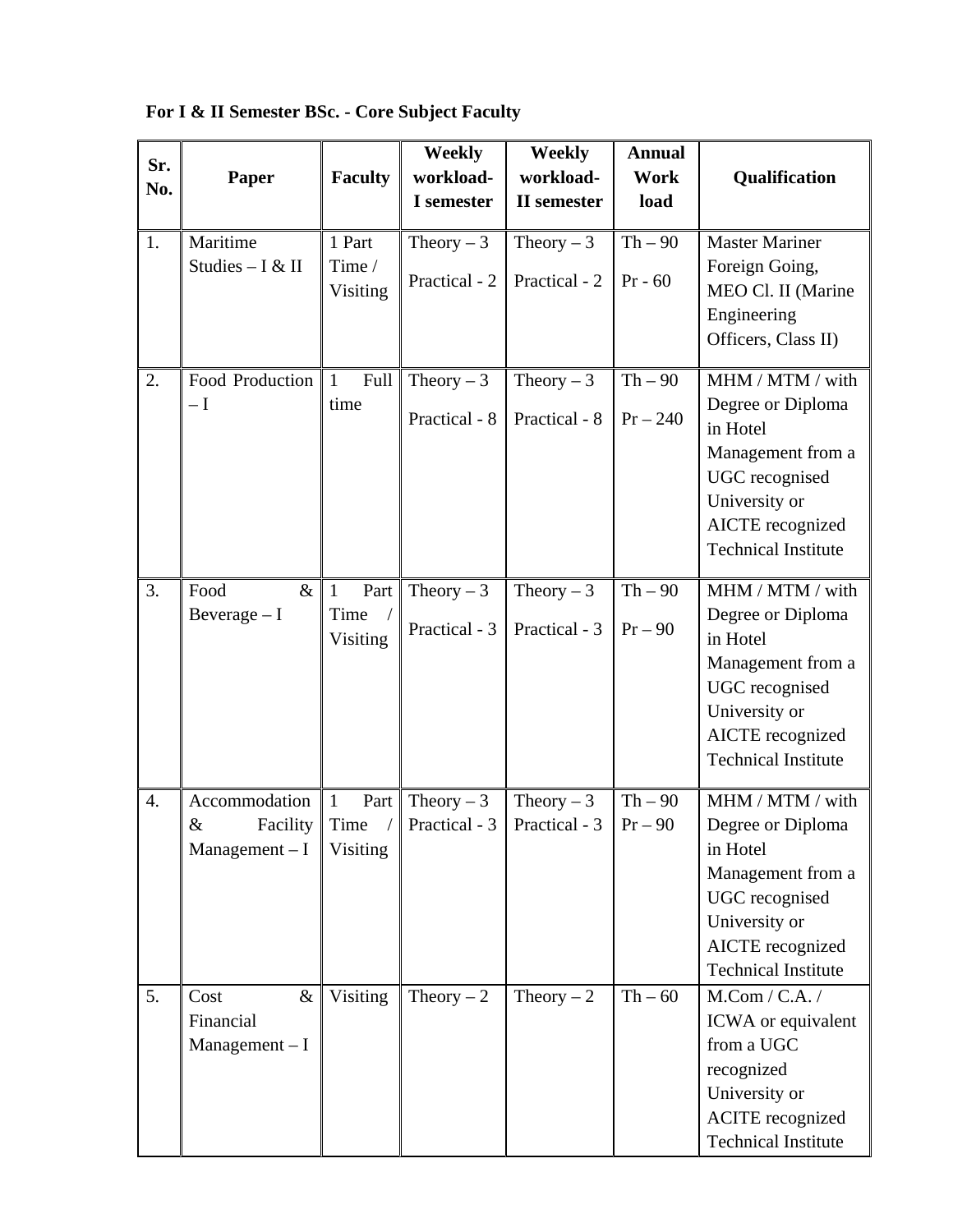**Sr. No. Paper Faculty (for Semester I,II,III & IV) Weekly workload-III semester Weekly workload-IV semester Annual Work load (Semester I to IV) Qualification**  1. Maritime Studies – III & IV 1 Full Time Theory  $-3$ Practical -2 Theory  $-3$ Practical - 2 Th – 180 Pr - 120 Master Mariner Foreign Going, MEO Cl. II (Marine Engineering Officers, Class II) / Radio **Officer** 2. Food Production  $-$  III & IV 1 Full Time + 1 part time Theory  $-3$ Practical-8 Theory  $-3$ Practical-8 Th – 150  $Pr - 450$ MHM / MTM / with Degree or Diploma in Hotel Management from a UGC recognised University or AICTE recognized Technical Institute 3. Food & Beverage – III & IV 1 Full Time Theory – 2 Theory – 2 Practical - 2  $Th - 150$  $Pr - 150$ MHM / MTM / with Degree or Diploma in Hotel Management from a UGC recognised University or AICTE recognized Technical Institute 4. Accommodation & Facility Management – III & IV 1 Part Time Visiting Theory – 2 Theory 2 Practical - 2  $Th - 150$  $Pr - 150$ MHM / MTM / with Degree or Diploma in Hotel Management from a UGC recognised University or AICTE recognized Technical Institute 5. Cost & Financial Management III & IV 1 Part Time Visiting Theory – 2 Theory – 2 Th – 120 M.Com / C.A. / ICWA or equivalent from a UGC recognized University or ACITE recognized Technical Institute

**For III & IV Semester BSc. - Core Subject Faculty (Workload of I,II,III & IV Semester together)**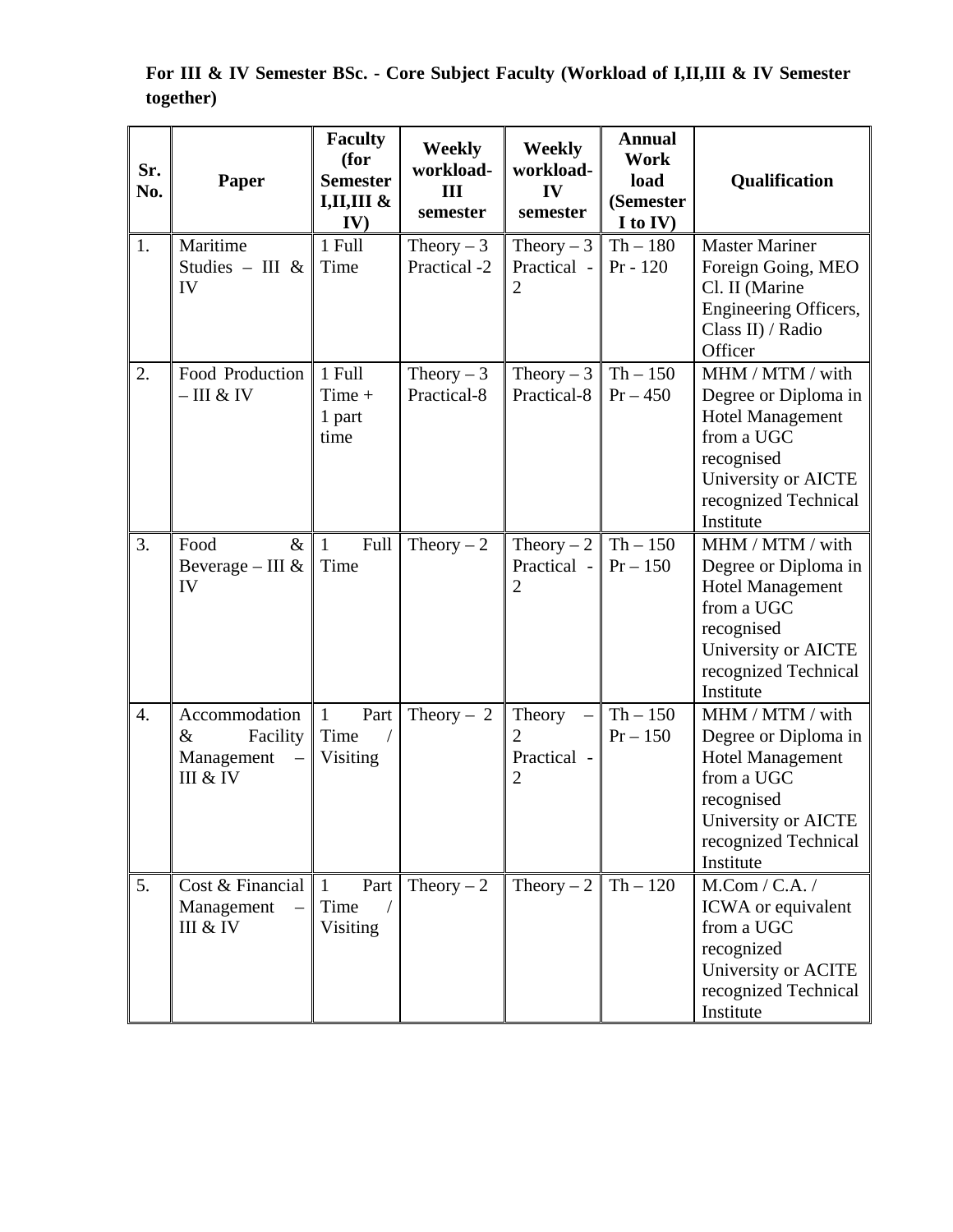| Sr.<br>No.       | Paper                                                 | <b>Faculty</b><br>(for<br><b>Semester</b><br>I to VI) | <b>Weekly</b><br>workload-<br>V semester | <b>Weekly</b><br>workload-<br><b>VI</b><br>semester | <b>Annual</b><br><b>Work</b><br>load<br>(Semester<br>I to VI) | Qualification                                                                                                                                               |
|------------------|-------------------------------------------------------|-------------------------------------------------------|------------------------------------------|-----------------------------------------------------|---------------------------------------------------------------|-------------------------------------------------------------------------------------------------------------------------------------------------------------|
| 1.               | Maritime<br>Studies - VI                              | 1 Full<br>Time +<br>Visiting                          | $-$                                      | Theory $-3$<br>Practical -<br>$\overline{2}$        | $Th - 240$<br>$Pr - 160$                                      | <b>Master Mariner</b><br>Foreign Going, MEO<br>Cl. II (Marine<br>Engineering Officers,<br>Class II)                                                         |
| 2.               | Food Production<br>$-VI$                              | 3 Full<br><b>Times</b>                                | $-$                                      | Theory $-3$<br>Practical-4                          | $Th-210$<br>$Pr - 570$                                        | MHM / MTM / with<br>Degree or Diploma in<br><b>Hotel Management</b><br>from a UGC<br>recognised<br>University or AICTE<br>recognized Technical<br>Institute |
| 3.               | Food<br>$\&$<br>Beverage - VI                         | 1 Full<br>$Time +$<br>1<br>Visiting                   | $-$                                      | Theory<br>3                                         | $Th - 210$                                                    | MHM / MTM / with<br>Degree or Diploma in<br><b>Hotel Management</b><br>from a UGC<br>recognised<br>University or AICTE<br>recognized Technical<br>Institute |
| $\overline{4}$ . | Accommodation<br>$\&$<br>Facility<br>Management<br>VI | 1 Full<br>$Time +$<br>1<br>Visiting                   | $-$                                      | Theory<br>3                                         | $Th-210$                                                      | MHM / MTM / with<br>Degree or Diploma in<br><b>Hotel Management</b><br>from a UGC<br>recognised<br>University or AICTE<br>recognized Technical<br>Institute |
| 5.               | Cost & Financial<br>Management<br>VI                  | 1 Part<br>Time /<br>Visiting                          | $-$                                      | Theory $-3$                                         | $Th - 180$                                                    | $M_{\cdot}$ Com / C.A. /<br>ICWA or equivalent<br>from a UGC<br>recognized<br>University or ACITE<br>recognized Technical<br>Institute                      |

**For V & VI Semester BSc.- Core Subject Faculty (Workload of all six semesters together)** 

• As practical batch size is 20, actual contact hours shall be doubled for practical in case there are more than 20 students in a semester

- Semester V shall be Industrial Training
- Classes will be conduct for 20 weeks in semester VI BSc

**Allied Subjects (Visiting Faculties) FY B.Sc.** 

Food Safety & Sanitation

Nutrition and Food Science Communication Skills